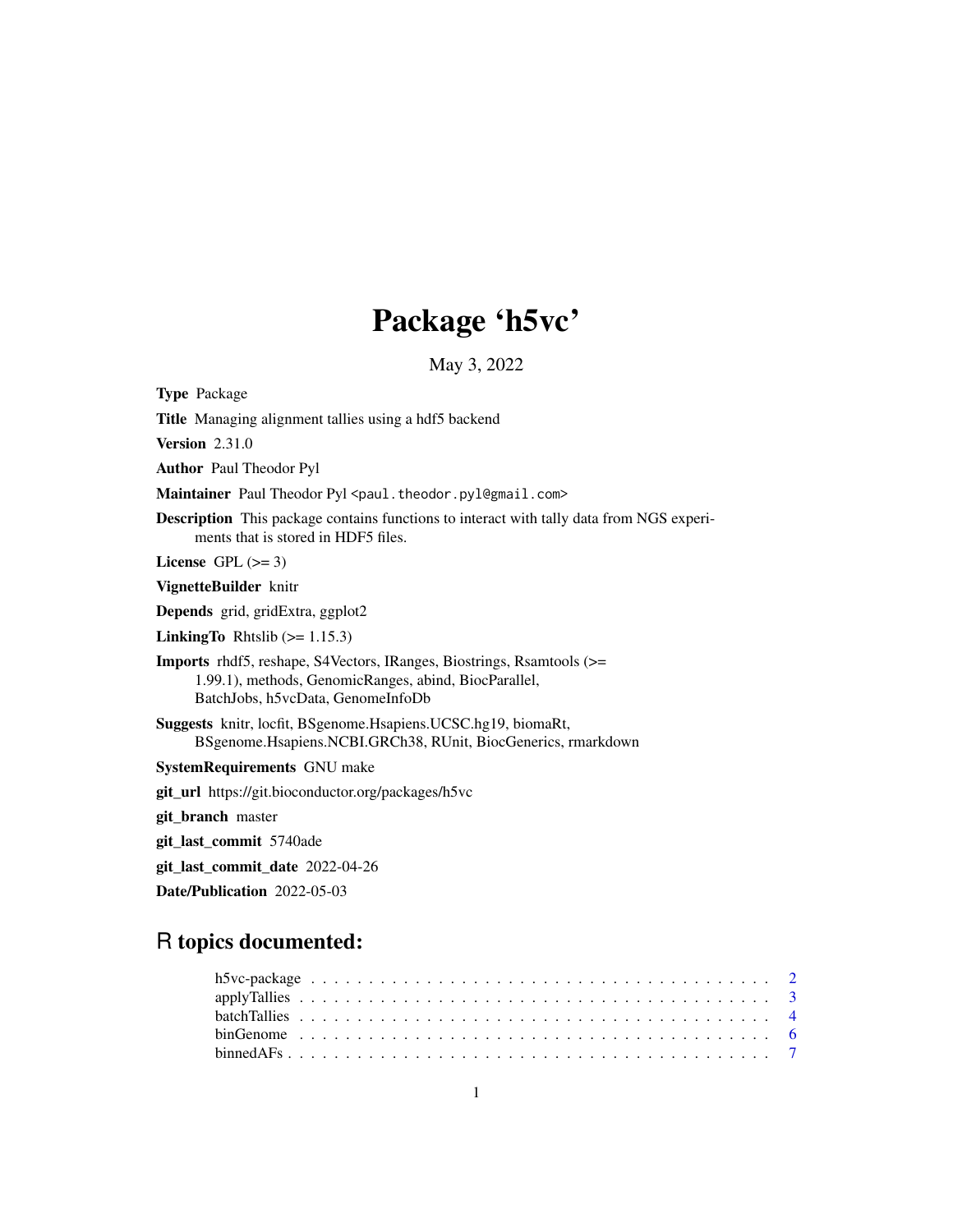<span id="page-1-0"></span>

| Index | 42 |
|-------|----|

h5vc-package *Managing alignment tallies using a hdf5 backend*

#### Description

This package contains functions to interact with tally data from NGS experiments that is stored in HDF5 files. For detail see vignettes shipped with this package.

# Details

| h5vc       |
|------------|
| Package    |
| 1.0.4      |
| 2013-10-11 |
| $GPL (=3)$ |
|            |

This package is desgned to facilitate the analysis of genomics data through tallies stored in a HDF5 file. Within a HDF5 file the tally is simply a table of bases times genomic positions listing for each position the count of each base observed as a mismatch in the sample at any given position. Strand and sample are additional dimension in this array, which leads to a 4D-array called 'Counts'. The total coverage is stored in a separate array of 3 dimensions (Sample x Strand x Genomic Position) called 'Coverages', there is a 3 dimensional 'Deletions' array and a 1D-vector encoding the reference base ('Reference'). Those 4 arrays are stored as datasets within a HDF5 tally file in which the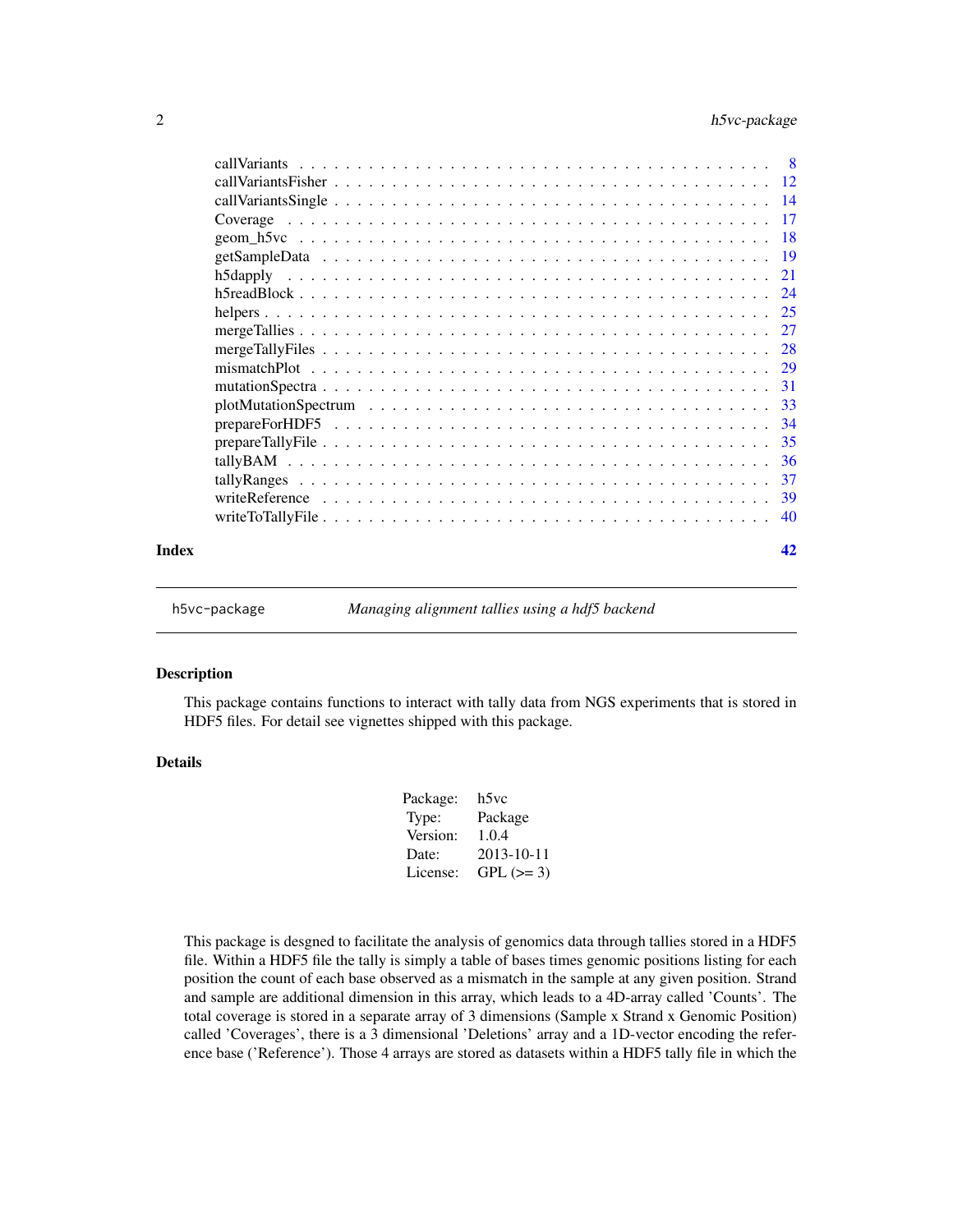# <span id="page-2-0"></span>applyTallies 3

group-structure of the tally file encodes for the organisatorial levels of 'Study' and 'Chromosome'. For details on the layout of HDF5 files visit (http://www.hdfgroup.org), a short description is given in the vignettes.

Creating those HDF5 tally files can be accomplished from within R or through a Python script that will generate a tally file from a set of .bam files. The workflow is described in the vignettes h5vc.creating.tallies and h5vc.creating.tallies.within.R.

# Author(s)

Paul Pyl Maintainer: Paul Pyl pyl@embl.de

applyTallies *Preparing the results of tallyBAM for writing to an HDF5 tally file*

# Description

This function tallies a set of bam files and prepares the data for writing to an HDF5 tally file.

#### Usage

applyTallies( bamfiles, chrom, start, stop, q=25, ncycles = 0, max.depth=1000000, prepForHDF5 = TRUE, re

#### Arguments

| bamfiles    | A character vector of filenames of the bam files that should be tallies. Note<br>that for writing to an HDF5 file the order of this vector must match the order of<br>the Column field in the sampledata object that corresponds to the dataset - see<br>setSampleData for details.              |
|-------------|--------------------------------------------------------------------------------------------------------------------------------------------------------------------------------------------------------------------------------------------------------------------------------------------------|
| prepForHDF5 | Boolean flag to specify whether the data shall be structured for compatibility<br>with the HDF5 tally file format. See the details section of this manual page.                                                                                                                                  |
| reference   | A DNAString object containing the reference sequence corresponding to the<br>region that is described in the counts array – if this is NULL a consensus vote will<br>be used to estimate the reference at any given position, this means you cannot<br>detect variants with $AF \ge 0.5$ anymore |
| chrom       | Chromosome in which to tally                                                                                                                                                                                                                                                                     |
| start       | First position of the tally                                                                                                                                                                                                                                                                      |
| stop        | Last position of the tally                                                                                                                                                                                                                                                                       |
| q           | quality cut-off for considering a base call                                                                                                                                                                                                                                                      |
| ncycles     | number of sequencing cycles form the front and back of the read that should be<br>considered unreliable - used for stratifying the nucleotide counts                                                                                                                                             |
| max.depth   | only tally a position if there are less than this many reads overlapping it - can<br>prevent long runtimes in unreliable regions                                                                                                                                                                 |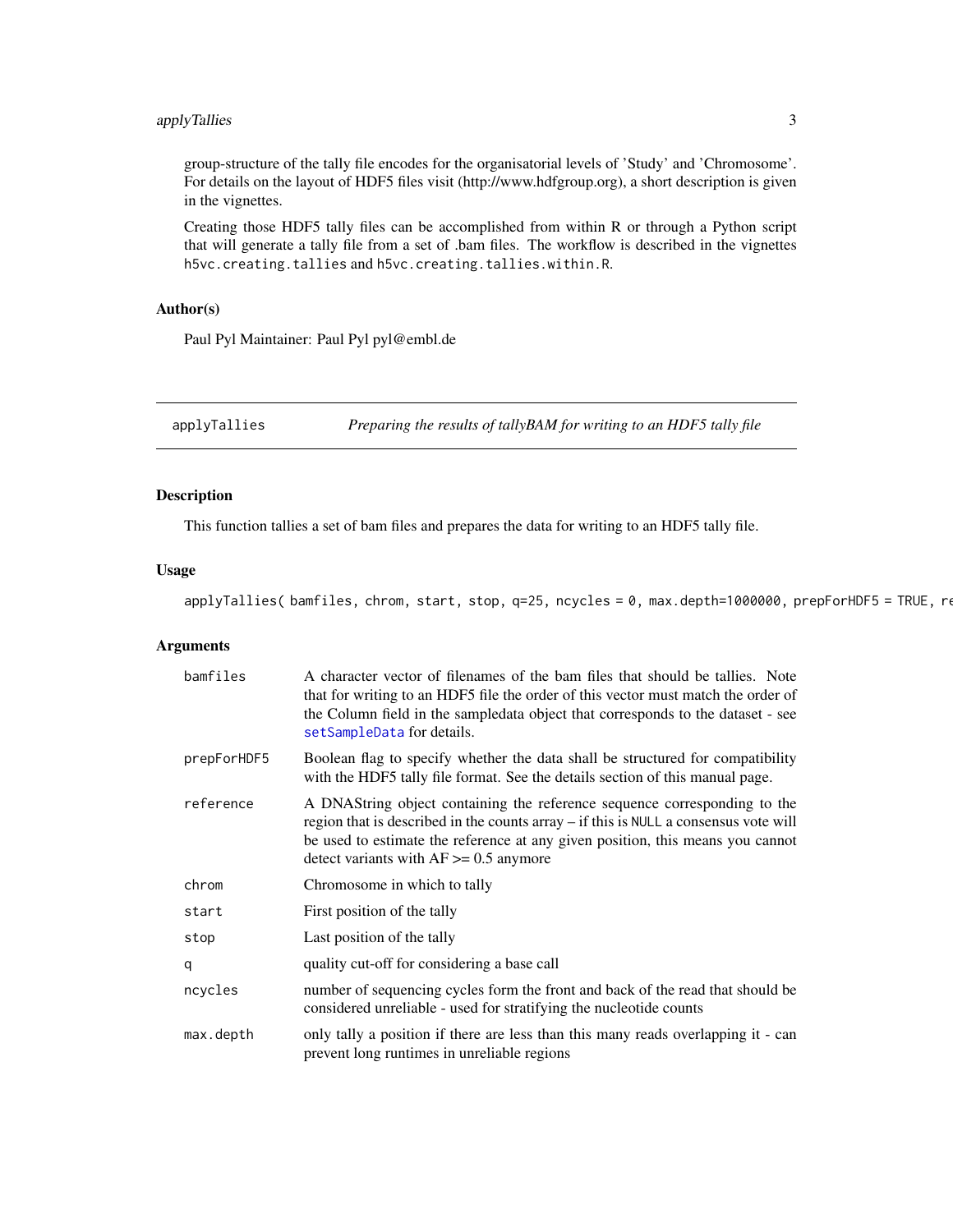#### Details

This is a wrapper function for applying [tallyBAM](#page-35-1) to a set of bam files specified in the bamfiles argument. If prepForHDF5 is not true the result is equivalent to calling tallyBAM with lapply on the file names, otherwise the resulting data structure has the same layout as the return value of [h5readBlock](#page-23-1) and can be written to an HDF5 tally file directly. The order or samples along the sample dimension is the same as the order of the file names (i.e. the order of the bamfiles argument).

# Value

A list with slots containing the Counts,Coverages,Deletions and Reference datasets for the given sample if prepForHDF5 is true, a list of 3D-arrays (Nucleotide x Strand x Position) otherwise.

# Author(s)

Paul Pyl

# Examples

```
library(h5vc)
library(BSgenome.Hsapiens.UCSC.hg19)
files <- c("NRAS.AML.bam","NRAS.Control.bam")
bamFiles <- file.path( system.file("extdata", package = "h5vcData"), files)
chrom = "1"startpos <- 115247090
endpos <- 115259515
theData <- applyTallies( bamFiles, reference = Hsapiens[["chr1"]][startpos:endpos], chr = chrom, start = startpos,
str(theData)
```
batchTallies *Tallying bam files in parallel using* BatchJobs *on high performance compute clusters (HPC)*

#### Description

These function tally a set of bam files in blocks spanning a specified region and write the results to an HDF5 tally file; uses BatchJobs for parallel computation on HPCs

#### Usage

```
batchTallyParam(
  bamFiles,
  destination,
  group,
  chrom, start, stop,
 blocksize = 100000,
  registeryDir = template(),resources = list("queue" = "research-rh6", "memory"="4000", "ncpus"="4", walltime="90:00"),
```
<span id="page-3-0"></span>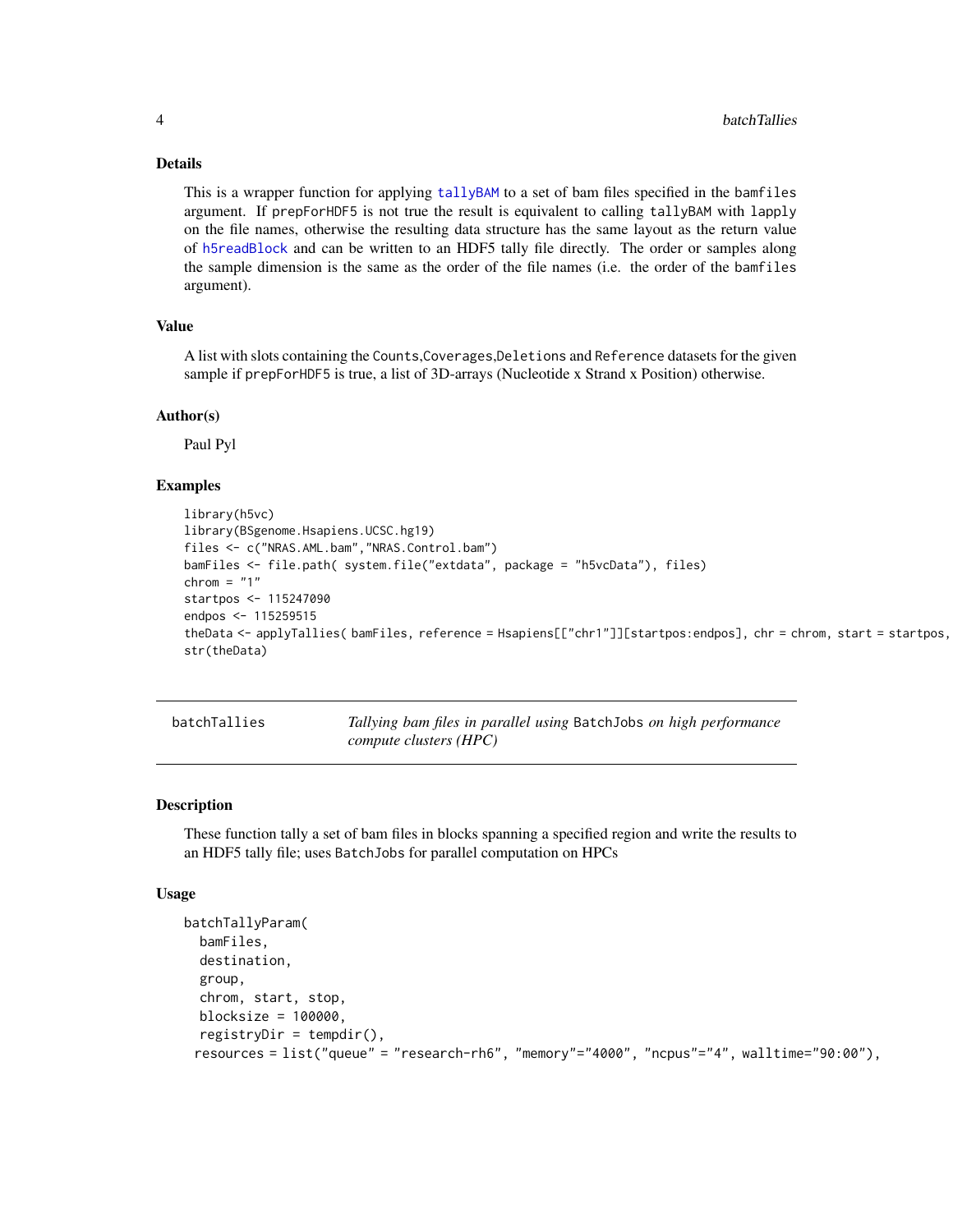# <span id="page-4-0"></span>batchTallies 5

```
q=25, ncycles = 0, max.depth=1000000,
  reference = NULL,
  sleep = 5\lambdabatchTallies( confList = batchTallyParam() )
rerunBatchTallies( confList, tryCollect = TRUE )
collectTallies(blocks, confList, registries )
```
# Arguments

| bamFiles    | A character vector of filenames of the bam files that should be tallies. Note<br>that for writing to an HDF5 file the order of this vector must match the order of<br>the Column field in the sampledata object that corresponds to the dataset - see<br>setSampleData for details.                                                                                    |
|-------------|------------------------------------------------------------------------------------------------------------------------------------------------------------------------------------------------------------------------------------------------------------------------------------------------------------------------------------------------------------------------|
| reference   | A DNAString object containing the reference sequence corresponding to the re-<br>gion that is to be tallied – if this is NULL a consensus vote will be used to estimate<br>the reference at any given position, this means you cannot detect variants with<br>$AF \ge 0.5$ anymore – especially when tallying more than one bam File you really<br>should specify this |
| destination | Filename of the HDF5 tally file that will be written to – this needs to contain all<br>the groups and datasets already - see prepareTallyFile for details                                                                                                                                                                                                              |
| group       | Location within the tally file where the data will be written $-e.g.$ "/ExampleStudy/22"                                                                                                                                                                                                                                                                               |
| chrom       | Chromosome in which to tally                                                                                                                                                                                                                                                                                                                                           |
| start       | First position of the tally                                                                                                                                                                                                                                                                                                                                            |
| stop        | Last position of the tally                                                                                                                                                                                                                                                                                                                                             |
| q           | quality cut-off for considering a base call                                                                                                                                                                                                                                                                                                                            |
| ncycles     | number of sequencing cycles form the front and back of the read that should be<br>considered unreliable - used for stratifying the nucleotide counts                                                                                                                                                                                                                   |
| max.depth   | only tally a position if there are less than this many reads overlapping it - can<br>prevent long runtimes in unreliable regions                                                                                                                                                                                                                                       |
| blocksize   | Size of the blocks in bases that the tallying will be performed in, this influences<br>the number of jobs send to the cluster                                                                                                                                                                                                                                          |
| registryDir | Directory in which the registries created by Batch Jobs wil be held, this can be<br>temporary since we delete them when we are done                                                                                                                                                                                                                                    |
| resources   | A named list specifying the resource requirements of the cluster jobs, this must<br>contain names for the fields specified in the cluster configuration file $-$ see the<br>documentation of BatchJobs for details                                                                                                                                                     |
| confList    | A configuration list as returned by a call to batchTallyParam()                                                                                                                                                                                                                                                                                                        |
| sleep       | Number of seconds to sleep before checking if blocks are finshed, increase this<br>if you have large blocks and find the output of batchTallies to verbose                                                                                                                                                                                                             |
| tryCollect  | Boolean flag specifying whether the rerunBatchTallies function should try to<br>collect data from the specified registries before re-submitting.                                                                                                                                                                                                                       |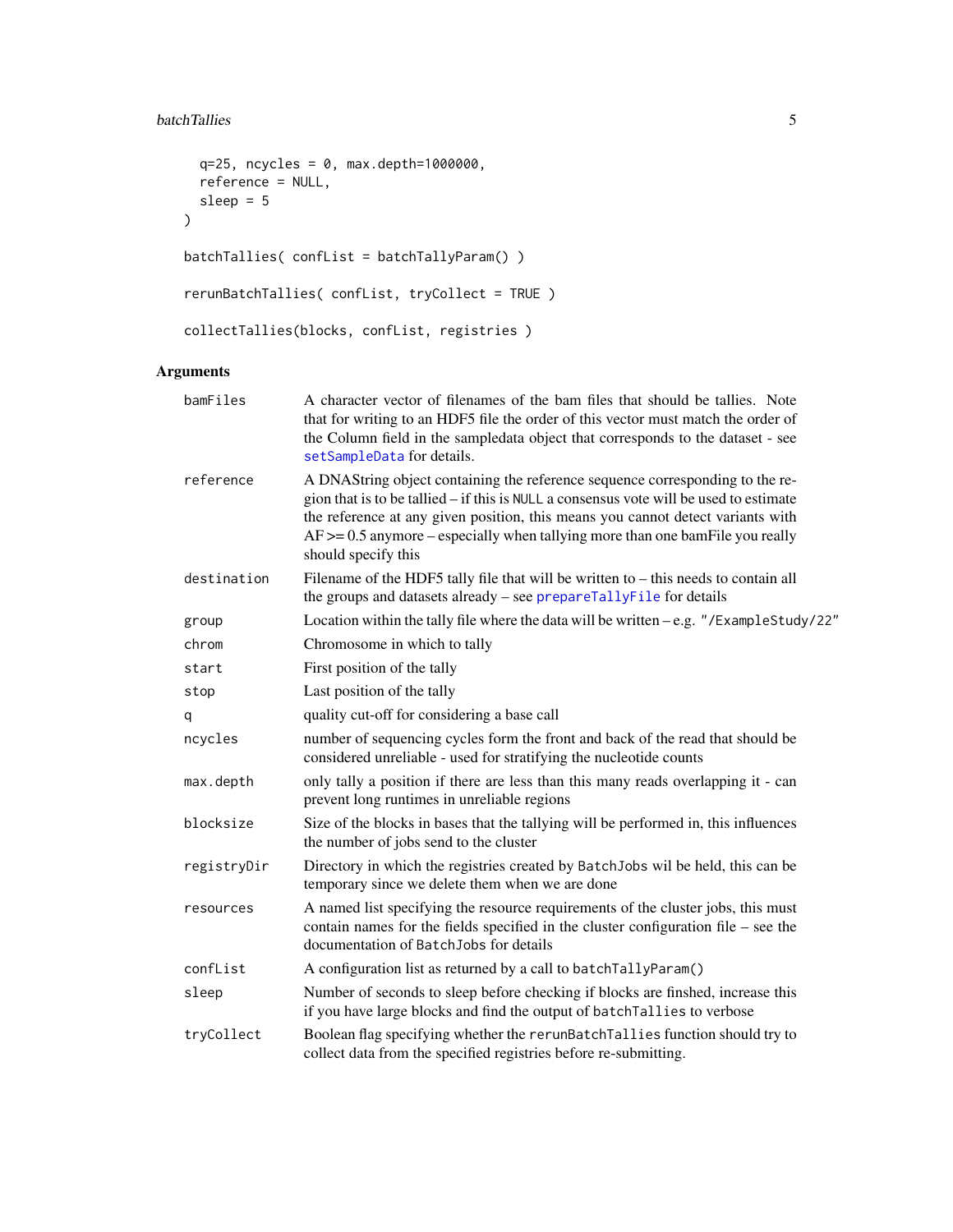<span id="page-5-0"></span>6 binGenome binGenome binGenome binGenome binGenome binGenome binGenome binGenome binGenome binGenome binGenom

| blocks     | data. frame defining blocks to tally in, result of a cal to defineBlocks      |
|------------|-------------------------------------------------------------------------------|
| registries | A list mapping registry IDs to the work paths of the corresponding registries |

# **Details**

This is a wrapper function for applying [tallyBAM](#page-35-1) to a set of bam files specified in the bamFiles argument. The order or samples along the sample dimension is the same as the order of the file names (i.e. the order of the bamfiles argument). The function uses BatchJobs to dispatch tallying in blocks along the genome to a HPC and collects the results and writes them into the HDF5 tally file specified in the destination parameter.

rerunBatchTallies can be used to re-submit failed blocks.

collectTallies can be used to manually collect tally data from the registries created by batchTallies

#### Value

None – prints progress messages along the way.

#### Author(s)

Paul Pyl

# Examples

```
## Not run:
library(h5vc)
files <- c("NRAS.AML.bam","NRAS.Control.bam")
bamFiles <- file.path( system.file("extdata", package = "h5vcData"), files)
chrom = "1"startpos <- 115247090
endpos <- 115259515
batchTallies( batchTallyParam(bamFiles, chrom, startpos, endpos) )
```
## End(Not run)

<span id="page-5-1"></span>binGenome *Function for binning a genome.*

#### Description

Function for generating a GRanges representation of a binning of the genome given in the reference object.

#### Usage

```
binGenome(reference, binsize = 1e+06, chroms = seqnames(reference))
```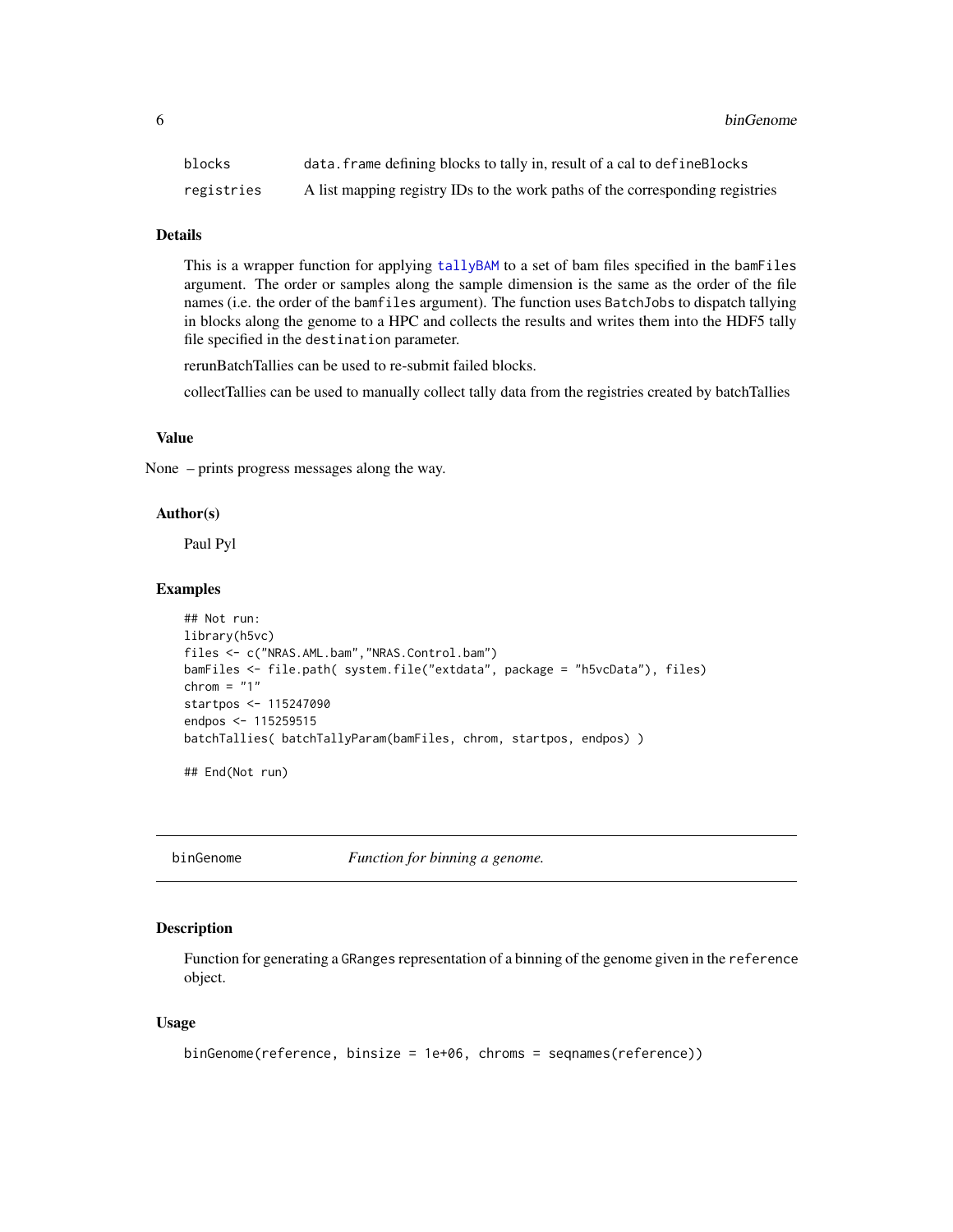#### <span id="page-6-0"></span>binned $AFs$  7

#### **Arguments**

| reference | A BSgenome object.                                                                                     |
|-----------|--------------------------------------------------------------------------------------------------------|
| binsize   | Size of bins along the genome.                                                                         |
| chroms    | Which chromosomes to use, defaults to all chromosome described as segnames<br>of the reference object. |

# Details

This function creates a GRanges object that represents bins of size binsize along the genome represented by the reference object.

#### Value

A GRanges object that represents bins of size binsize along the genome represented by the reference object, includes special handling of chromosomes shorter than binsize and the last bin of each chromosome.

# Author(s)

Paul Theodor Pyl

#### See Also

[defineBlocks](#page-24-1)

#### Examples

```
library(BSgenome.Hsapiens.NCBI.GRCh38)
bins \le binGenome(Hsapiens, binsize = 100e6, chroms = c("1","2","3","X","MT"))
bins
```
binnedAFs *Estimate allelic frequency distributions in bins along the genome*

# Description

This function is used to give estimates of the ditribution of observed allelic freuqencies in a regions of the genome, use in conjunction with h5dapply

#### Usage

binnedAFs(data, sampledata, normalise = TRUE, binWidth =  $0.05$ , minCov = 10, minCount = 2)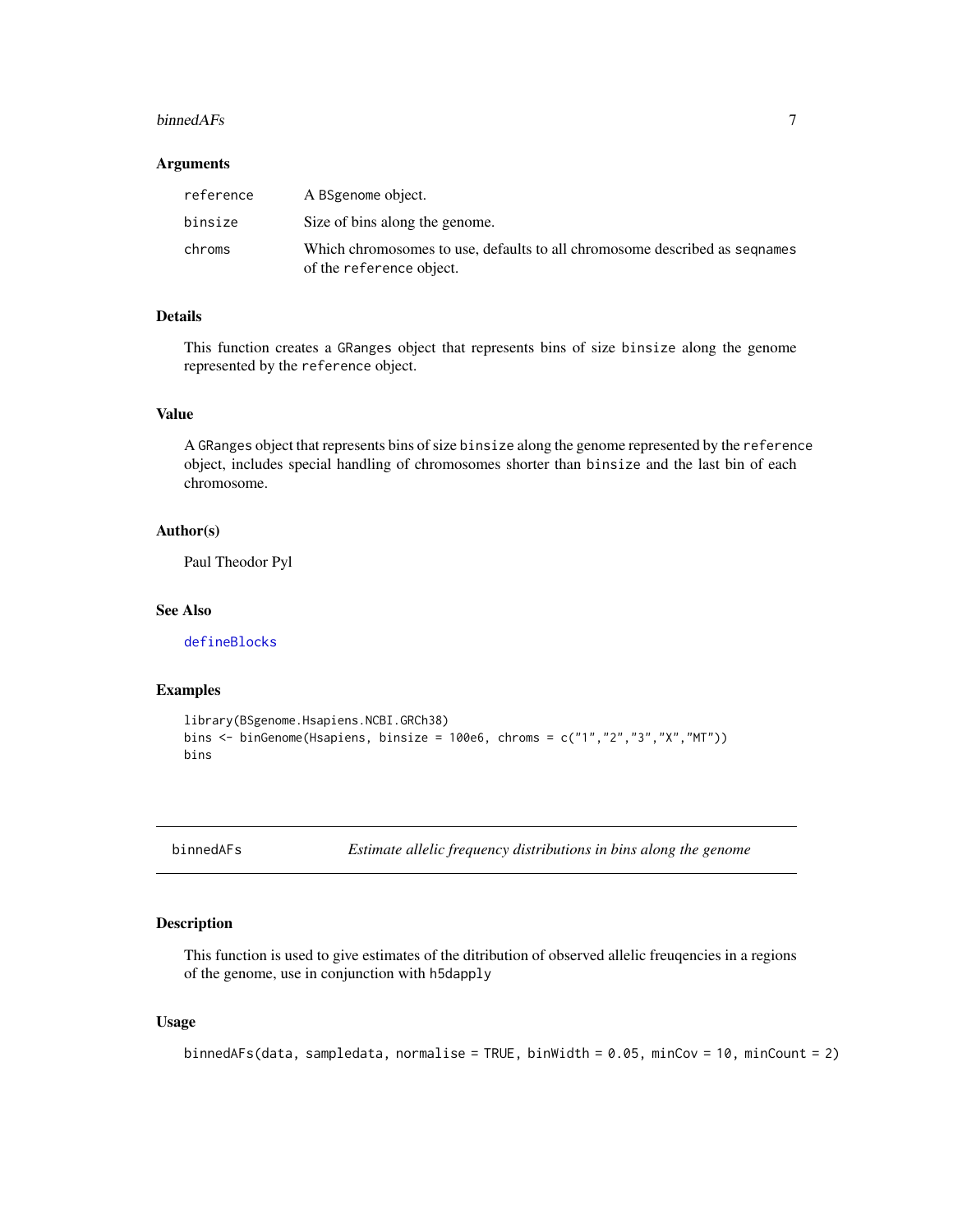# <span id="page-7-0"></span>Arguments

| data       | A list object returned by a call to h5dapply or h5readBlock.                                                         |
|------------|----------------------------------------------------------------------------------------------------------------------|
| sampledata | Sample metadata describing the cohort, can be extracted from an HDF5 tally file<br>using the getSampleData function. |
| normalise  | Boolean flag to specify whether the counts or percentages of observed allelic<br>frequencies should be returned.     |
| binWidth   | Width of bins in allelic frequency space, defaults to 0.05.                                                          |
| minCov     | Minimum required coverage for a position to be considered.                                                           |
| minCount   | Minimum required number of mismatches for a position to be considered.                                               |

# Value

A matrix of AF bins times samples.

# Author(s)

Paul Theodor Pyl

# Examples

```
library(h5vc)
tallyFile <- system.file( "extdata", "example.tally.hfs5", package = "h5vcData" )
sampleData <- getSampleData( tallyFile, "/ExampleStudy/16" )
afs <- h5dapply(
  filename = tallyFile,
  group = "/ExampleStudy/16",
 names = c("Counts", "Coverages"),
 range = c(29e6, 29.05e6),
 blocksize = 1e4,
  FUN = binnedAFs,
  sampledata = sampleData
)
afs[[3]]
```
callVariants *Variant calling*

# Description

These functions implement various attempts at variant calling.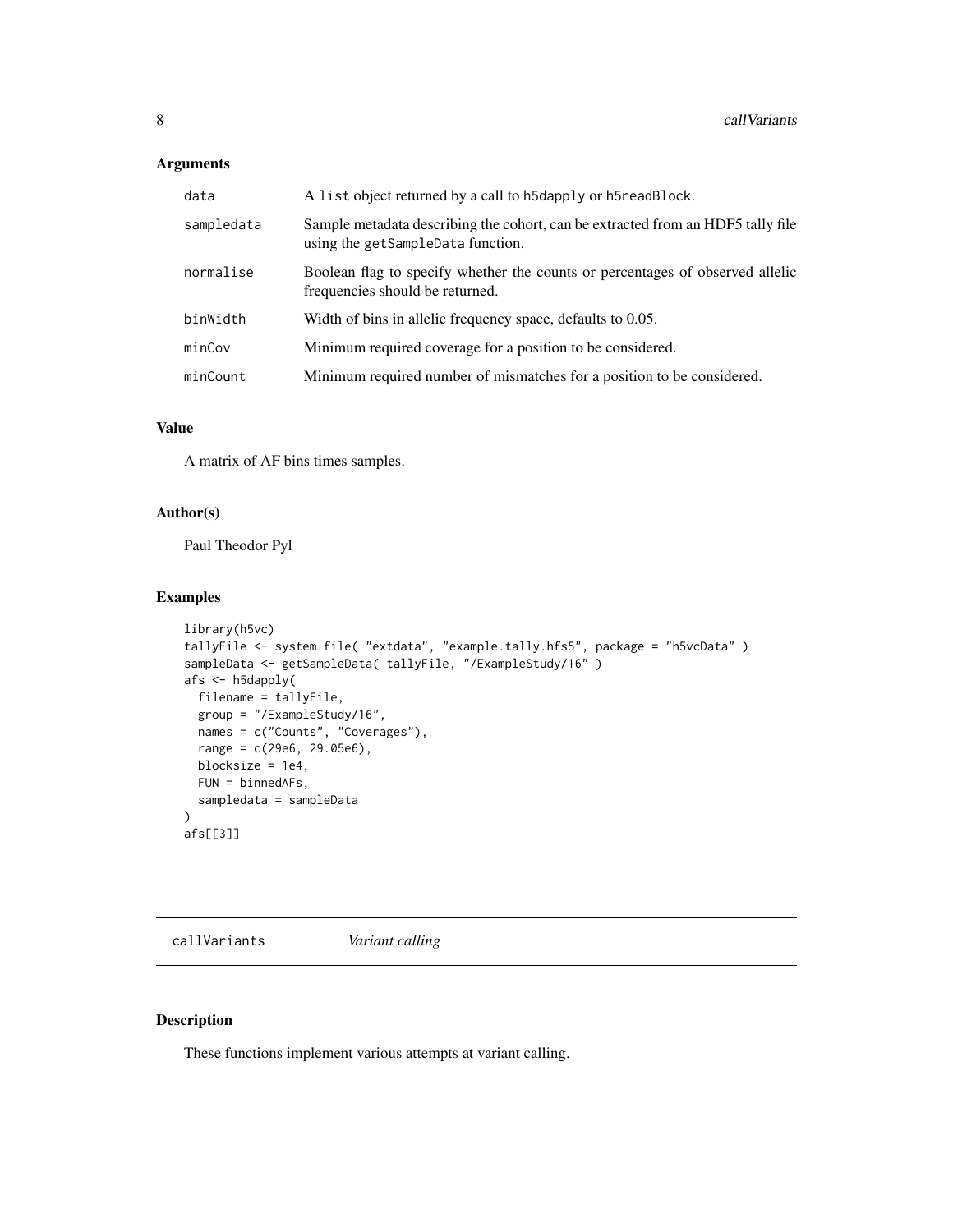#### call Variants **9**

# Usage

```
callVariantsPaired( data, sampledata, cl = vcConfParams() )
vcConfParams(
 minStrandCov = 5,
 maxStrandCov = 200,
 minStrandAltSupport = 2,
 maxStrandAltSupportControl = 0,minStrandDelSupport = minStrandAltSupport,
 maxStrandDelSupportControl = maxStrandAltSupportControl,
 minStrandInsSupport = minStrandAltSupport,
 maxStrandInsSupportControl = maxStrandAltSupportControl,
 minStrandCovControl = 5,
 maxStrandCovControl = 200,
 bases = 5:8,
  returnDataPoints = TRUE,
  annotateWithBackground = TRUE,
 mergeCalls = TRUE,
 mergeAggregator = mean,
 pValueAggregator = max
)
```
# Arguments

| A list with elements Counts (a 4d integer array of size $[1:12, 1:2, 1:k, 1:n]$ ),<br>Coverage (a 3d integer array of size [1:2, 1:k, 1:n]), Deletions (a 3d integer<br>array of size $[1:2, 1:k, 1:n]$ ), Reference (a 1d integer vector of size $[1:n]$ ) –<br>see Details. |  |  |
|-------------------------------------------------------------------------------------------------------------------------------------------------------------------------------------------------------------------------------------------------------------------------------|--|--|
| A data. frame with k rows (one for each sample) and columns Type, Column<br>and (SampleGroup or Patient). The tally file should contain this information<br>as a group attribute, see getSampleData for an example.                                                           |  |  |
| A list with parameters used by the variant calling functions. Such a list can be<br>produced, for instance, by a call to vcConfParams.                                                                                                                                        |  |  |
| Minimum coverage per strand in the case sample.                                                                                                                                                                                                                               |  |  |
| Maximum coverage per strand in the case sample.                                                                                                                                                                                                                               |  |  |
| minStrandCovControl                                                                                                                                                                                                                                                           |  |  |
| Minimum coverage per strand in the control sample.                                                                                                                                                                                                                            |  |  |
| maxStrandCovControl                                                                                                                                                                                                                                                           |  |  |
| Maximum coverage per strand in the control sample.                                                                                                                                                                                                                            |  |  |
| minStrandAltSupport                                                                                                                                                                                                                                                           |  |  |
| Minimum support for the alternative allele per strand in the case sample. This<br>should be 1 or higher.                                                                                                                                                                      |  |  |
| maxStrandAltSupportControl                                                                                                                                                                                                                                                    |  |  |
| Maximum support for the alternative allele per strand in the control sample. This<br>should usually be 0.                                                                                                                                                                     |  |  |
|                                                                                                                                                                                                                                                                               |  |  |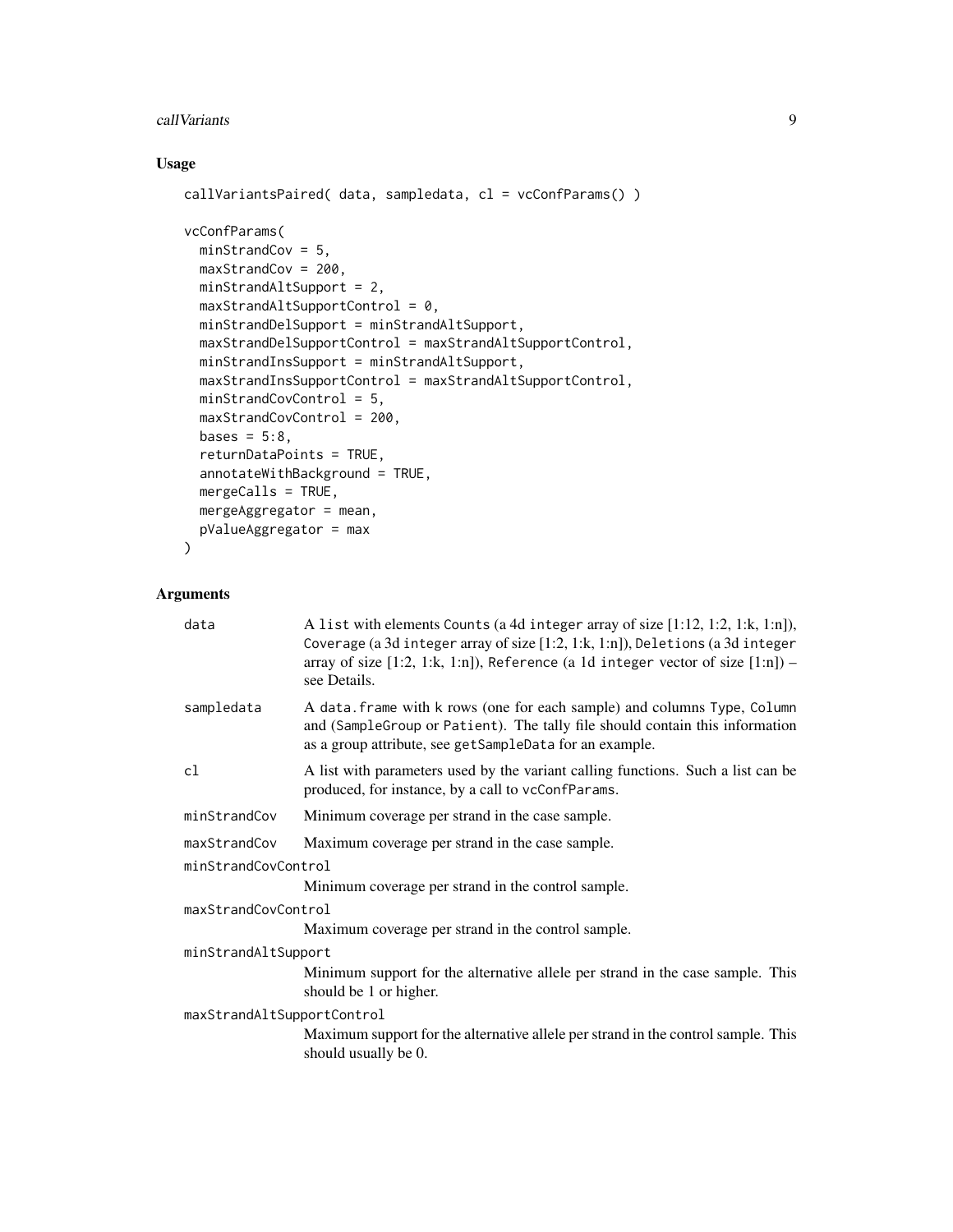| minStrandDelSupport        |                                                                                                                                                                                                                                                                   |  |
|----------------------------|-------------------------------------------------------------------------------------------------------------------------------------------------------------------------------------------------------------------------------------------------------------------|--|
|                            | Minimum support for the deletion per strand in the case sample. This should be<br>1 or higher.                                                                                                                                                                    |  |
| maxStrandDelSupportControl |                                                                                                                                                                                                                                                                   |  |
|                            | Maximum support for the deletion per strand in the control sample. This should<br>usually be 0.                                                                                                                                                                   |  |
| minStrandInsSupport        |                                                                                                                                                                                                                                                                   |  |
|                            | Minimum support for the insertion per strand in the case sample. This should<br>be 1 or higher.                                                                                                                                                                   |  |
| maxStrandInsSupportControl |                                                                                                                                                                                                                                                                   |  |
|                            | Maximum support for the insertion per strand in the control sample. This should<br>usually be 0.                                                                                                                                                                  |  |
| bases                      | Indices for subsetting in the bases dimension of the Counts array, 5:8 extracts<br>only those calls made in the middle one of the sequencing cycle bins.                                                                                                          |  |
| returnDataPoints           |                                                                                                                                                                                                                                                                   |  |
|                            | Boolean flag to specify that a data.frame with the variant calls should be re-<br>turned, otherwise only position are returned as a numeric vector. If returnDataPoints<br>== FALSE only the variant positions are returned.                                      |  |
| annotateWithBackground     |                                                                                                                                                                                                                                                                   |  |
|                            | Boolean flag to specify that the background mismatch / deletion frequency esti-<br>mated from all control samples in the cohort should be added to the output. A<br>simple binomial test will be performed as well. Only usefull if returnDataPoints<br>$==$ TRUE |  |
| mergeCalls                 | Boolean flag to specify that adjacent calls should be merged where appropriate<br>(used by callDeletionsPaired). Only usefull applied if returnDataPoints<br>$==$ TRUE                                                                                            |  |
| mergeAggregator            |                                                                                                                                                                                                                                                                   |  |
|                            | Aggregator function for merging adjacent calls, defaults to mean, which means<br>that a deletion larger than 1bp will be annotated with the means of the counts<br>and coverages                                                                                  |  |
| pValueAggregator           |                                                                                                                                                                                                                                                                   |  |
|                            | Aggregator function for combining the p-values of adjacent calls when merging,<br>defaults to max. Is only applied if annotateWithBackground == TRUE                                                                                                              |  |

# Details

data is a list of datasets which has to at least contain the Counts and Coverages for variant calling respectively Deletions for deletion calling. This list will usually be generated by a call to the h5dapply function in which the tally file, chromosome, datasets and regions within the datasets would be specified. See ?h5dapply for specifics. In order for callVariantsPaired to return the correct locations of the variants there must be the h5dapplyInfo slot present in data as well. This is itself a list (being automatically added by h5dapply and h5readBlock respectively) and contains the slots Group (location in the HDF5 file) and Blockstart, which are used to set the chromosome and the genomic positions of variants.

vcConfParams is a helper function that builds a set of variant calling parameters as a list. This list is provided to the calling functions e.g. callVariantsPaired and influences their behavior.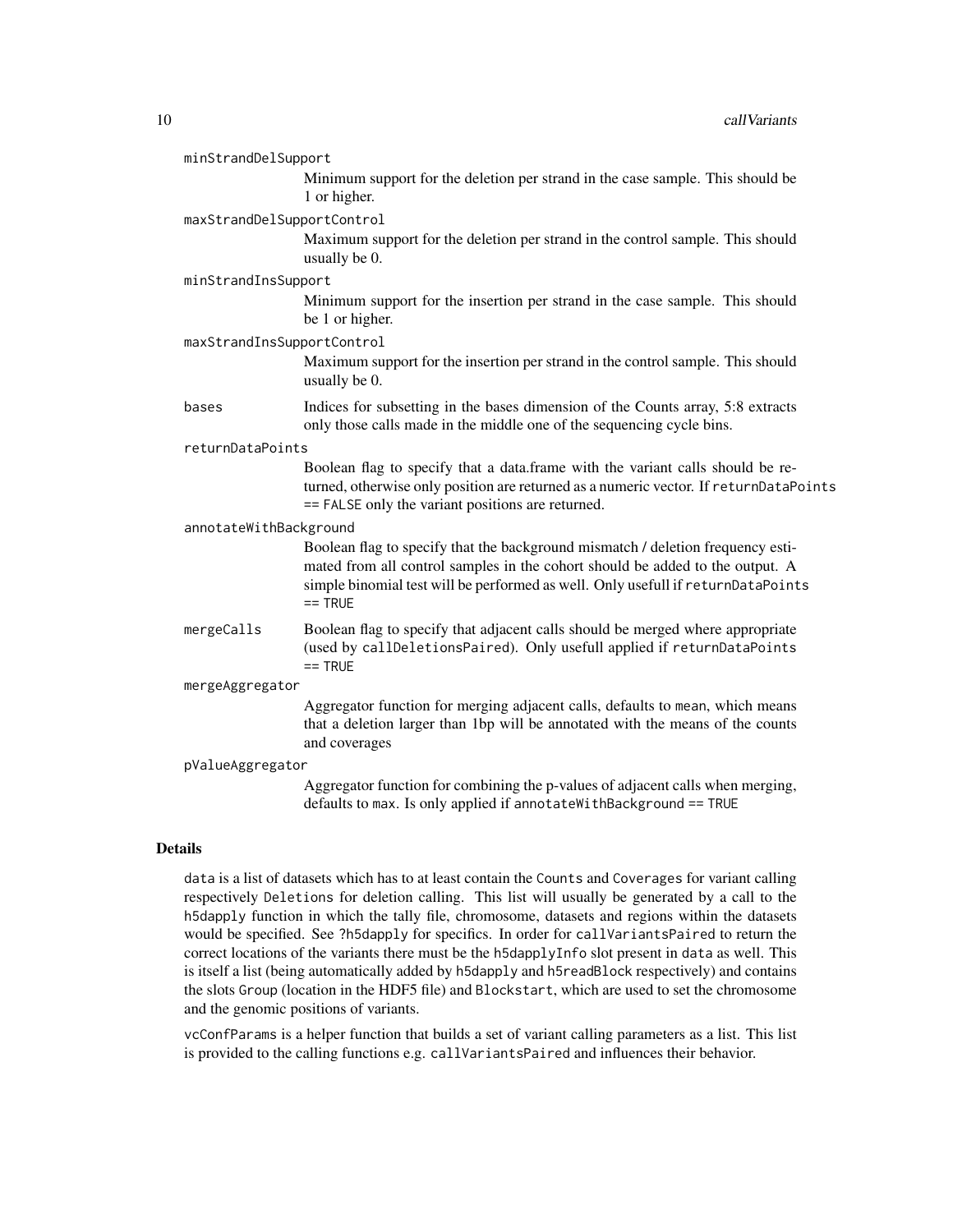#### call Variants the contract of the contract of the contract of the contract of the contract of the contract of the contract of the contract of the contract of the contract of the contract of the contract of the contract of

callVariantsPaired implements a simple pairwise variant callign approach applying the filters specified in cl, and might additionally computes an estimate of the background mismatch rate (the mean mismatch rate of all samples labeled as 'Control' in the sampledata and annotate the calls with p-values for the binom.test of the observed mismatch counts and coverage at each of the samples labeled as 'Case'.

# Value

The result is either a list of positions with SNVs / deletions or a data. frame containing the calls themselves which might contain annotations. Adjacent calls might be merged and calls might be annotated with p-values depending on configuration parameters.

When the configuration parameter returnDataPoints is FALSE the functions return the positions of potential variants as a list containing one integer vector of positions for each sample, if no positions were found for a sample the list will contain NULL instead. In the case of returnDatapoints == TRUE the functions return either NULL if no poisitions were found or a data.frame with the following slots:

| Chrom                  | The chromosome the potential variant / deletion is on                                                                                       |  |
|------------------------|---------------------------------------------------------------------------------------------------------------------------------------------|--|
| Start                  | The starting position of the variant / deletion                                                                                             |  |
| End                    | The end position of the variant / deletions (equal to Start for SNVs and single<br>basepair deletions)                                      |  |
| Sample                 | The Case sample in which the variant was observed                                                                                           |  |
| altAllele              | The alternate allele for SNVs (skipped for deletions, would be $"$ -")                                                                      |  |
| refAllele              | The reference allele for SNVs (skipped for deletions since the tally file might<br>not contain all the information necessary to extract it) |  |
| caseCountFwd           | Support for the variant in the Case sample on the forward strand                                                                            |  |
| caseCountRev           | Support for the variant in the Case sample on the reverse strand                                                                            |  |
| caseCoverageFwd        |                                                                                                                                             |  |
|                        | Coverage of the variant position in the Case sample on the forward strand                                                                   |  |
| caseCoverageRev        |                                                                                                                                             |  |
|                        | Coverage of the variant position in the Case sample on the reverse strand                                                                   |  |
| controlCountFwd        |                                                                                                                                             |  |
|                        | Support for the variant in the Control sample on the forward strand                                                                         |  |
| controlCountRev        |                                                                                                                                             |  |
|                        | Support for the variant in the Control sample on the reverse strand                                                                         |  |
| controlCoverageFwd     |                                                                                                                                             |  |
|                        | Coverage of the variant position in the Control sample on the forward strand                                                                |  |
| controlCoverageRev     |                                                                                                                                             |  |
|                        | Coverage of the variant position in the Control sample on the reverse strand                                                                |  |
|                        | If the annotateWithBackground option is set the following extra columns are returned                                                        |  |
| backgroundFrequencyFwd |                                                                                                                                             |  |
|                        | The averaged frequency of mismatches / deletions at the position of all samples<br>of type Control on the forward strand                    |  |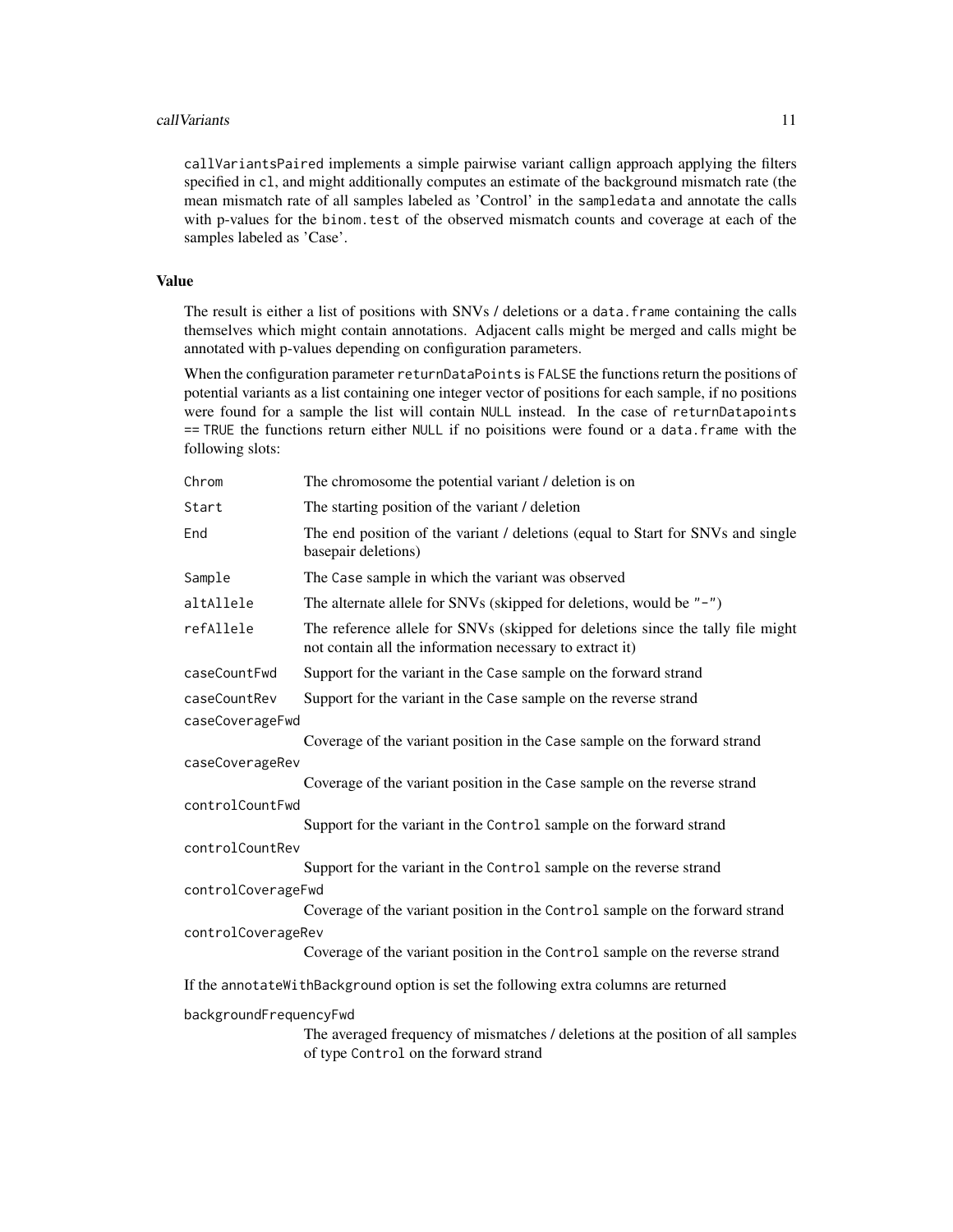<span id="page-11-0"></span>

| backgroundFrequencyRev |                                                                                                                                |
|------------------------|--------------------------------------------------------------------------------------------------------------------------------|
|                        | The averaged frequency of mismatches / deletions at the position of all samples<br>of type Control on the reverse strand       |
| pValueFwd              | The p. value of the test binom. test (caseCountFwd, caseCoverageFwd, $p =$<br>backgroundFrequencyFwd, alternative = "greater") |
| pValueRev              | The p. value of the test binom. test (caseCountRev, caseCoverageRev, $p =$<br>backgroundFrequencyRev, alternative = "greater") |

The function callDeletionsPaired merges adjacent single-base deletion calls if the option mergeCalls is set to TRUE, in that case the counts and coverages ( e.g. caseCountFwd ) are aggregated using the function supplied in the mergeAggregator option of the configuration list (defaults to mean) and the p-values pValueFwd and pValueFwd (if annotateWithBackground is TRUE), are aggregated using the function supplied in the pValueAggregator option (defaults to max).

#### Author(s)

Paul Pyl

# Examples

```
library(h5vc) # loading library
tallyFile <- system.file( "extdata", "example.tally.hfs5", package = "h5vcData" )
sampleData <- getSampleData( tallyFile, "/ExampleStudy/16" )
position <- 29979629
windowsize <- 1000
vars <- h5dapply( # Calling Variants
  filename = tallyFile,
  group = "/ExampleStudy/16",
 blocksize = 500,
 FUN = callVariantsPaired,
  sampledata = sampleData,
  cl = vcConfParams(returnDataPoints=TRUE),
  names = c("Coverages", "Counts", "Reference", "Deletions"),
 range = c(position - windowsize, position + windowsize)
)
vars <- do.call( rbind, vars ) # merge the results from all blocks by row
vars # We did find a variant
```
callVariantsFisher *Paired variant calling using fisher tests*

#### **Description**

This function implements a simple paired variant calling strategy based on the fisher test

#### Usage

 $callVariantsPairedFisher(data, sampled data, pValCutOff = 0.05, minCoverage = 5, mergePels = TRUE, mergeP$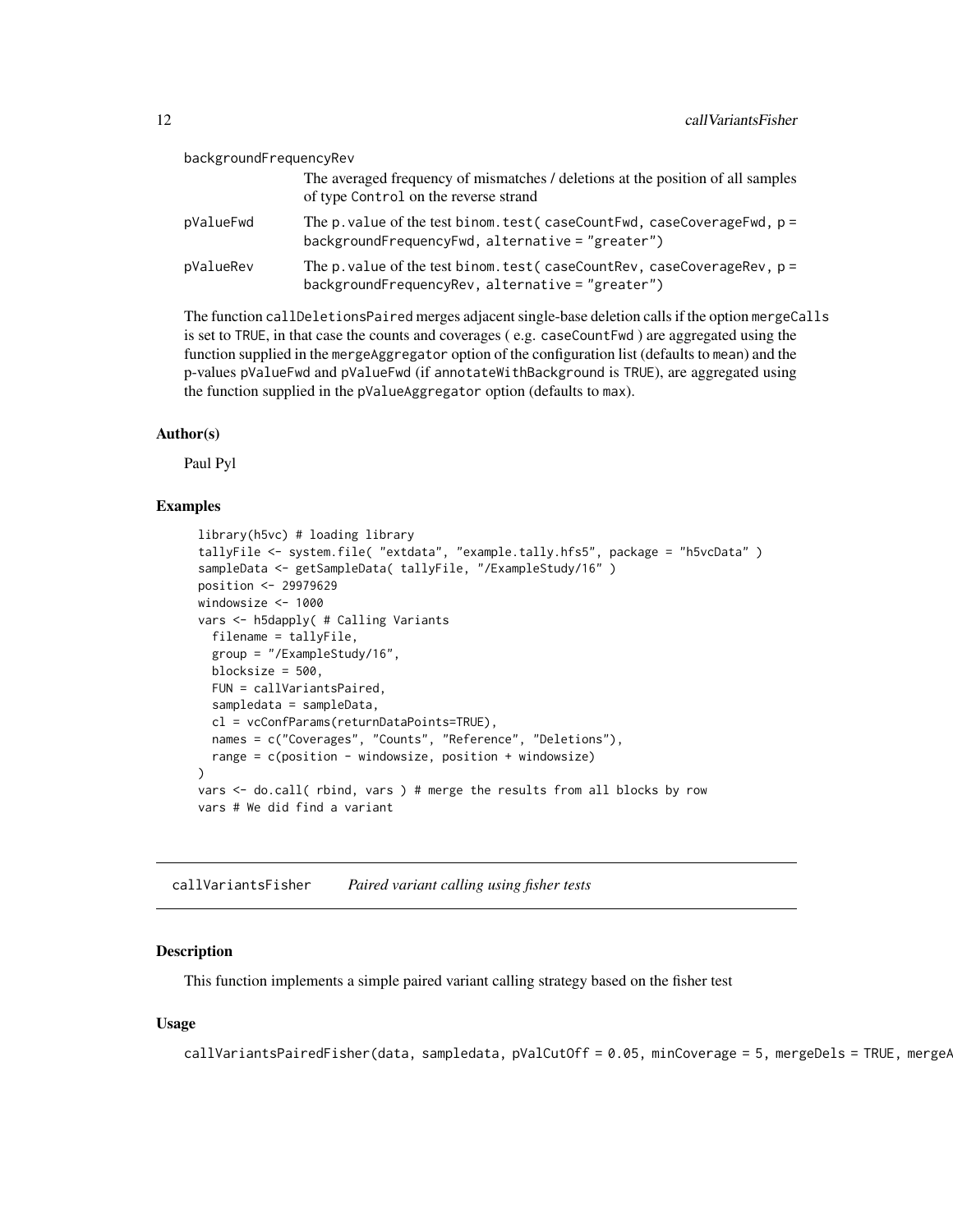# <span id="page-12-0"></span>Arguments

| data            | A list with elements Counts (a 4d integer array of size [1:12, 1:2, 1:k, 1:n]),<br>Coverage (a 3d integer array of size [1:2, 1:k, 1:n]), Reference (a 1d integer<br>vector of size $[1:n]$ – see Details.    |  |
|-----------------|---------------------------------------------------------------------------------------------------------------------------------------------------------------------------------------------------------------|--|
| sampledata      | A data. frame with k rows (one for each sample) and columns Type, Column<br>and (Group or Patient). The tally file should contain this information as a<br>group attribute, see getSampleData for an example. |  |
| pValCutOff      | Maximum allowed p-Value for the fisher test on contingency matrix $\lceil c \rceil$ (caseCounts,<br>caseCoverage, controlCounts, controlCoverage), nrow=2).                                                   |  |
| minCoverage     | Required coverage in both sample for a call to be made                                                                                                                                                        |  |
| mergeDels       | Boolean flag specifying whether adjacent deletions should be merged                                                                                                                                           |  |
| mergeAggregator |                                                                                                                                                                                                               |  |
|                 | Which function to use for aggregating the values associated with adjacent dele-<br>tions that are being merged                                                                                                |  |

# Details

data is a list which has to at least contain the Counts, Coverages and Reference datasets. This list will usually be generated by a call to the h5dapply function in which the tally file, chromosome, datasets and regions within the datasets would be specified. See [h5dapply](#page-20-1) for specifics.

callVariantsPairedFisher implements a simple pairwise variant callign approach based on using the fisher. test on the following contingency matrix:

| caseSupport     | caseCoverage - caseSupport       |
|-----------------|----------------------------------|
| conttrolSupport | controlCoverage - controlSupport |

The results are filtered by pValCutOff and minCoverage.

# Value

The return value is a data.frame with the following slots:

| Chrom                           | The chromosome the potential variant is on             |
|---------------------------------|--------------------------------------------------------|
| Start                           | The starting position of the variant                   |
| End                             | The end position of the variant                        |
| Sample                          | The Case sample in which the variant was observed      |
| refAllele                       | The reference allele                                   |
| altAllele                       | The alternate allele                                   |
| caseCount                       | Support for the variant in the Case sample             |
| caseCoverage                    | Coverage of the variant position in the Case sample    |
| controlCount<br>controlCoverage | Support for the variant in the Control sample          |
|                                 | Coverage of the variant position in the Control sample |
| pValue                          | The p. value of the fisher. test                       |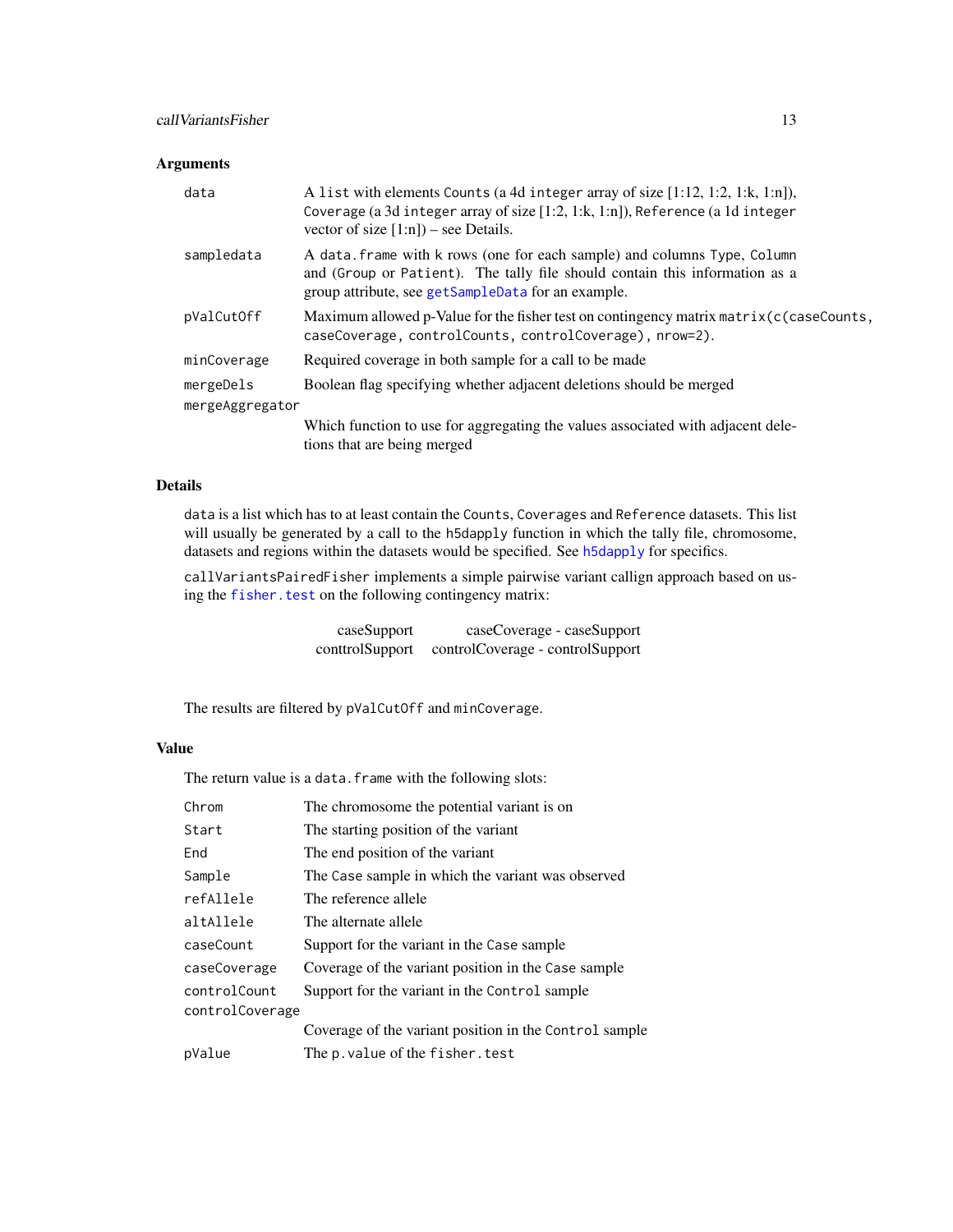#### Author(s)

Paul Pyl

#### Examples

```
library(h5vc) # loading library
tallyFile <- system.file( "extdata", "example.tally.hfs5", package = "h5vcData" )
sampleData <- getSampleData( tallyFile, "/ExampleStudy/16" )
position <- 29979629
windowsize <- 2000
vars <- h5dapply( # Calling Variants
 filename = tallyFile,
  group = "/ExampleStudy/16",
  blocksize = 1000,
 FUN = callVariantsPairedFisher,
  sampledata = sampleData,
  pValCutOff = 0.1,
  names = c("Coverages", "Counts", "Reference"),
  range = c(position - windowsize, position + windowsize),
  verbose = TRUE
)
vars <- do.call(rbind, vars)
vars
```
callVariantsSingle *Single sample variant calling*

#### Description

A simple single sample variant calling function (calling SNVs and deletions)

# Usage

callVariantsSingle( data, sampledata, samples = sampledata\$Sample, errorRate = 0.001, minSupport = 2, m

# Arguments

| data       | A list with elements Counts (a 4d integer array of size $[1:12, 1:2, 1:k, 1:n]$ ),<br>Coverage (a 3d integer array of size [1:2, 1:k, 1:n]), Deletions (a 3d integer<br>array of size $[1:2, 1:k, 1:n]$ ), Reference (a 1d integer vector of size $[1:n]$ ) –<br>see Details. |
|------------|-------------------------------------------------------------------------------------------------------------------------------------------------------------------------------------------------------------------------------------------------------------------------------|
| sampledata | A data frame with k rows (one for each sample) and columns Column and<br>(Sample. The tally file should contain this information as a group attribute, see<br>getSampleData for an example.                                                                                   |
| samples    | The samples on which variants should be called, by default all samples specified<br>in sampledata are used                                                                                                                                                                    |
| errorRate  | The expected error rate of the sequencing technology that was used, for illumina<br>this should be $1/1000$                                                                                                                                                                   |

<span id="page-13-0"></span>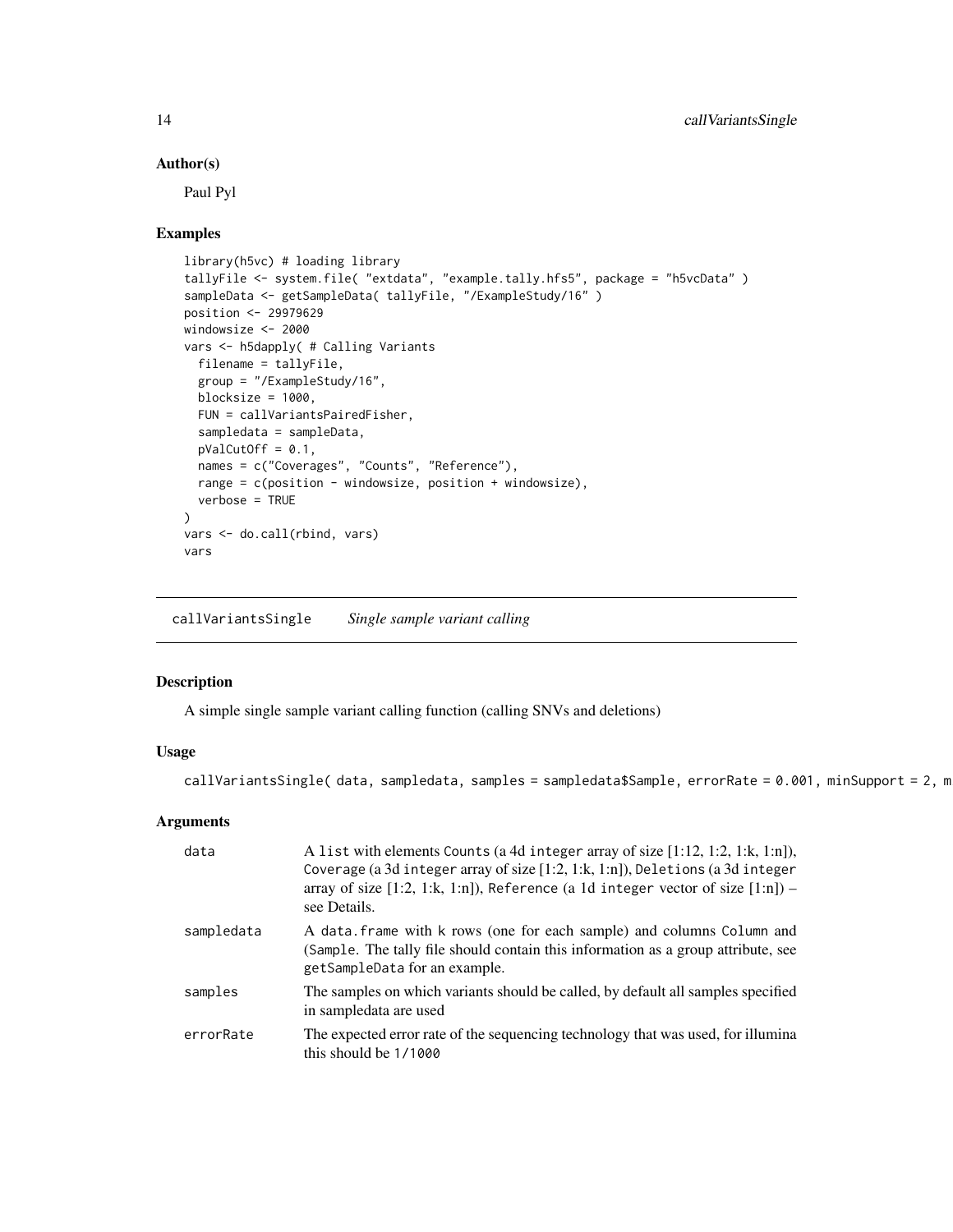<span id="page-14-0"></span>

| minSupport       | minimal support required for a position to be considered variant                                                                                                                                             |
|------------------|--------------------------------------------------------------------------------------------------------------------------------------------------------------------------------------------------------------|
| minAF            | minimal allelic frequency for an allele at a position to be cosidered a variant                                                                                                                              |
| minStrandSupport |                                                                                                                                                                                                              |
|                  | minimal per-strand support for a position to be considered variant                                                                                                                                           |
| mergeDels        | Boolean flag to specify that adjacent deletion calls should be merged                                                                                                                                        |
| aggregator       | Aggregator function for merging statistics of adjacent deletion calls, defaults to<br>mean, which means that a deletion larger than 1bp will be annotated with the<br>means of the counts and coverages etc. |

# Details

data is a list of datasets which has to at least contain the Counts and Coverages for variant calling respectively Deletions for deletion calling (if Deletions is not present no deletion calls will be made). This list will usually be generated by a call to the h5dapply function in which the tally file, chromosome, datasets and regions within the datasets would be specified. See [h5dapply](#page-20-1) for specifics.

callVariantsSingle implements a simple single sample variant callign approach for SNVs and deletions (if Deletions is a dataset present in the data parameter. The function applies three essential filters to the provided data, requiring:

- minSupport total support for the variant at the position - minStrandSupport support for the variant on each strand - an allele freqeuncy of at least minAF (for pure diploid samples this can be set relatively high, e.g. 0.3, for calling potentially homozygous variants a value of 0.8 or higher might be used)

Calls are annotated with the p-Value of a binom. test of the present support and coverage given the error rate provided in the errorRate parameter, no filtering is done on this annotation.

Adjacent deletion calls are merged based in the value of the mergeDels parameter and their statistics are aggregated with the function supplied in the aggregator parameter.

#### Value

This function returns a data. frame containing annotated calls with the following slots:

| Chrom     | The chromosome the potential variant / deletion is on                                                                                                                                                                                                                                                                                                                                                                                                       |
|-----------|-------------------------------------------------------------------------------------------------------------------------------------------------------------------------------------------------------------------------------------------------------------------------------------------------------------------------------------------------------------------------------------------------------------------------------------------------------------|
| Start     | The starting position of the variant / deletion                                                                                                                                                                                                                                                                                                                                                                                                             |
| End       | The end position of the variant / deletions (equal to Start for SNVs and single<br>basepair deletions)                                                                                                                                                                                                                                                                                                                                                      |
| Sample    | The sample in which the variant was called                                                                                                                                                                                                                                                                                                                                                                                                                  |
| altAllele | The alternate allele for SNVs (deletions will have a "-" in that slot)                                                                                                                                                                                                                                                                                                                                                                                      |
| refAllele | The reference allele for SNVs (deletions will have the deleted sequence here as<br>extracted from the Reference dataset, if the tally file contains a sparse repre-<br>sentation of the reference, i.e. only positions with mismatches show a reference<br>value the missing values are substituted with "N"'s. It is strongly suggested<br>to write the whole reference into the tally file prior to deletion calling - see<br>writeReference for details) |
| SupFwd    | Support for the variant in the sample on the forward strand                                                                                                                                                                                                                                                                                                                                                                                                 |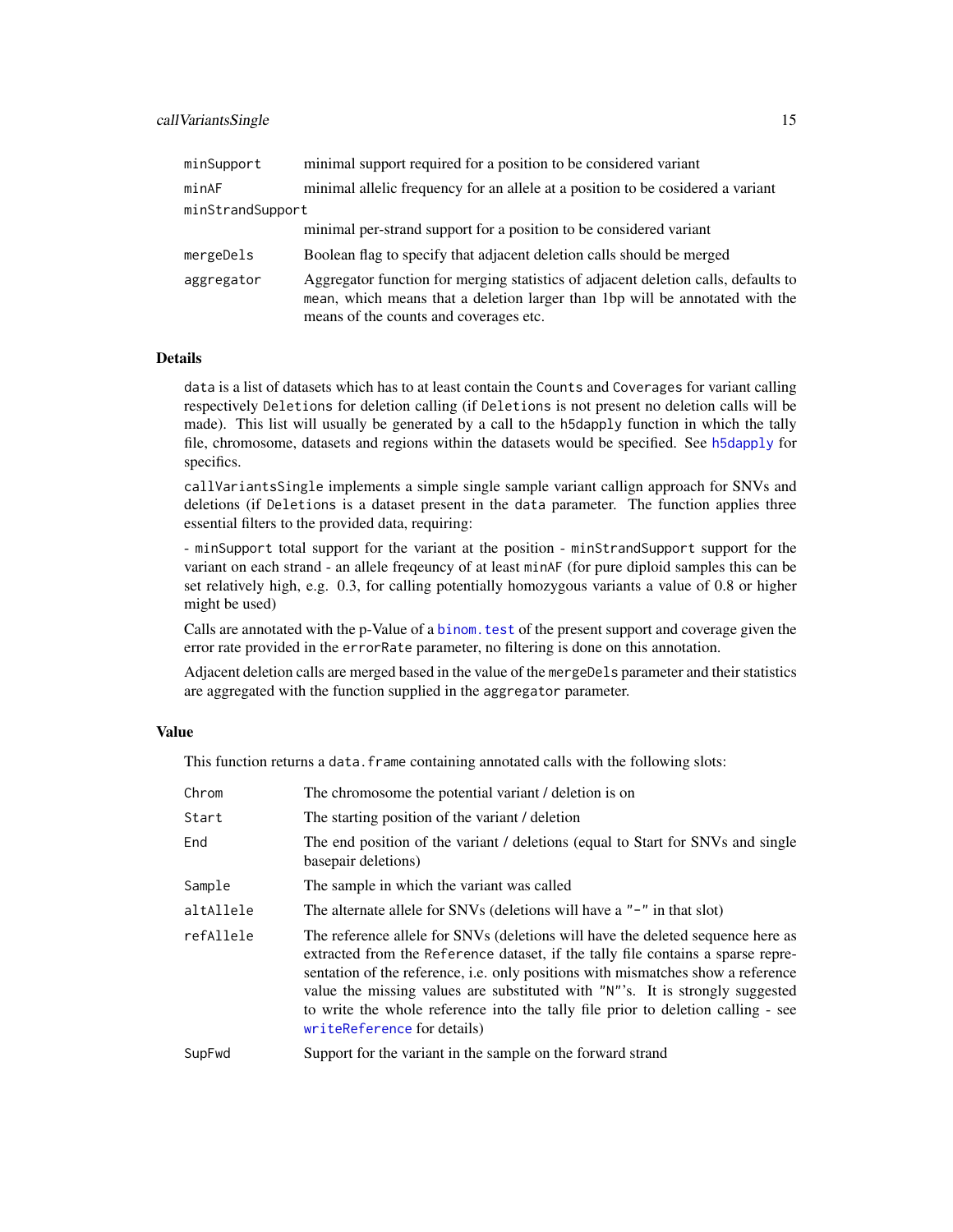<span id="page-15-0"></span>

| SupRev      | Support for the variant in the sample on the reverse strand                                                                                                             |
|-------------|-------------------------------------------------------------------------------------------------------------------------------------------------------------------------|
| CovFwd      | Coverage of the variant position in the sample on the forward strand                                                                                                    |
| CovRev      | Coverage of the variant position in the sample on the reverse strand                                                                                                    |
| AF_Fwd      | Allele frequency of the variant in the sample on the forward strand                                                                                                     |
| AF_Rev      | Allele frequency of the variant in the sample on the reverse strand                                                                                                     |
| Support     | Total Support of the variant - i.e. SupFwd + SupRev                                                                                                                     |
| Coverage    | Total Coverage of the variant position - i.e. CovFwd + CovRev                                                                                                           |
| AF          | Total allele frequency of the variant, i.e. Support / Coverage                                                                                                          |
| fBackground | Background frequency of the variant in all samples but the one the variant is<br>called in                                                                              |
| pErrorFwd   | Probablity of the observed support and coverage given the error rate on the for-<br>ward strand                                                                         |
| pErrorRev   | Probability of the observed support and coverage given the error rate on the re-<br>verse strand                                                                        |
| pError      | Probability of the observed support and coverage given the error rate on both<br>strands combined                                                                       |
| pError      | Coverage of the variant position in the Control sample on the forward strand                                                                                            |
| pStrand     | p-Value of a fisher. test on the contingency matrix matrix (c(CovFwd, CovRev, SupFwd, SupRev),<br>$nrow = 2$ ) at this position - low values could indicate strand bias |

# Author(s)

Paul Pyl

```
library(h5vc) # loading library
tallyFile <- system.file( "extdata", "example.tally.hfs5", package = "h5vcData" )
sampleData <- getSampleData( tallyFile, "/ExampleStudy/16" )
position <- 29979629
windowsize <- 1000
vars <- h5dapply( # Calling Variants
 filename = tallyFile,
 group = "/ExampleStudy/16",
 blocksize = 500,
 FUN = callVariantsSingle,
 sampledata = sampleData,
 names = c("Coverages", "Counts", "Reference", "Deletions"),
 range = c(position - windowsize, position + windowsize)
\mathcal{L}vars <- do.call( rbind, vars ) # merge the results from all blocks by row
vars # We did find a variant
```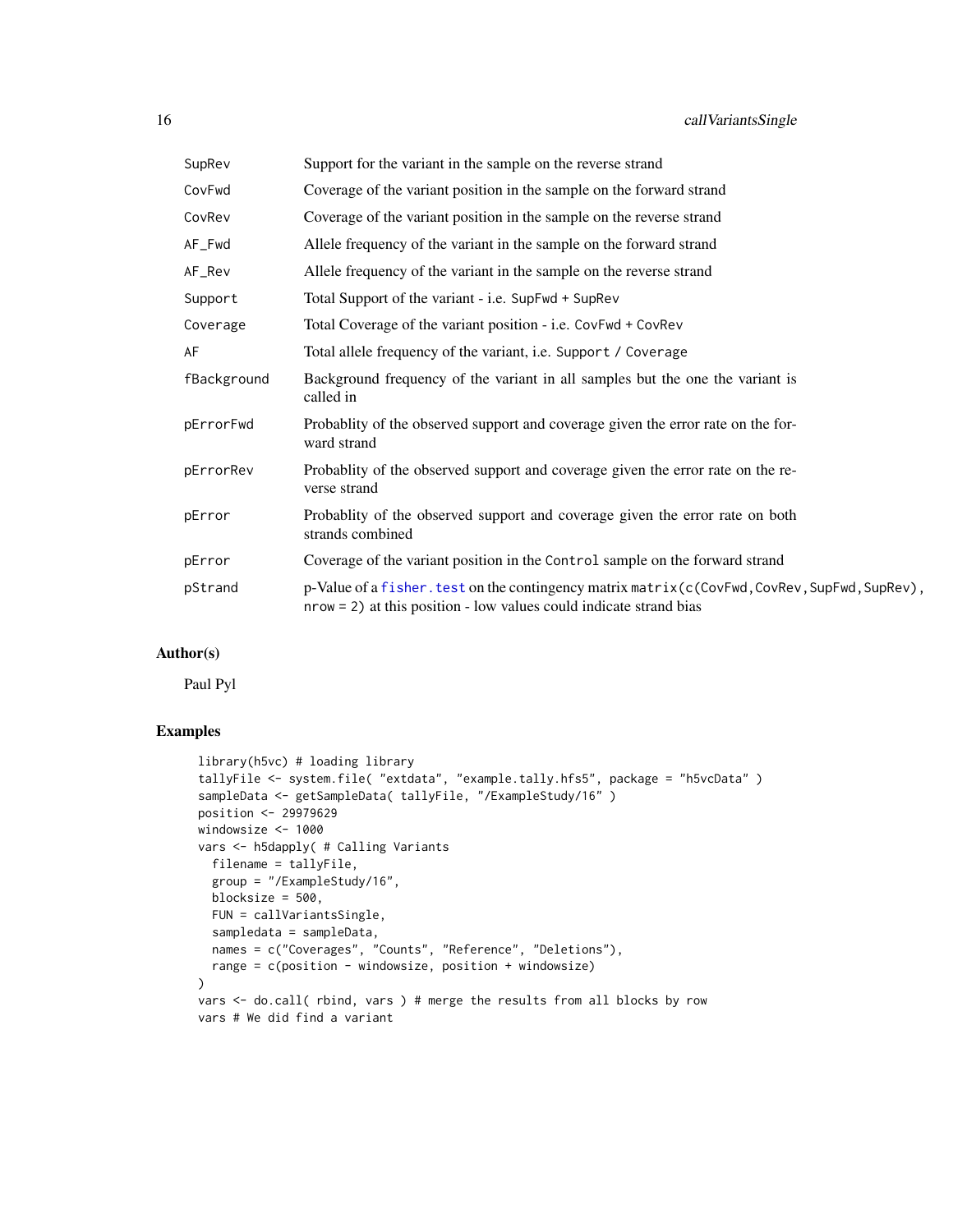<span id="page-16-0"></span>

Functions to do analyses based on coverage

#### Usage

binnedCoverage( data, sampledata, gccount = FALSE )

# Arguments

| data       | A list with element Coverage (a 3d integer array of size [1:2, 1:k, 1:n])                                                                                                                                            |
|------------|----------------------------------------------------------------------------------------------------------------------------------------------------------------------------------------------------------------------|
| sampledata | A data. frame with k rows (one for each sample) and columns Type, Column<br>and (Sample Group or Patient). The tally file should contain this information<br>as a group attribute, see getSampleData for an example. |
| gccount    | Boolean flag to specify whether the gc count of the bin should be reported as<br>well, Reference must be a slot in the data object                                                                                   |

# Details

Explanations:

This computes the per sample coverage in a given bin (determined by the width of data). This feature is not implemented yet!

# Value

Returns a data. frame with columns containing the coverage with the current bin for all samples provided in sampledata. The binsize is determined by the blocksize argument given to h5dapply when this function is run directly on a tally file.

#### Author(s)

Paul Pyl

```
# loading library and example data
library(h5vc)
tallyFile <- system.file( "extdata", "example.tally.hfs5", package = "h5vcData" )
sampleData <- getSampleData( tallyFile, "/ExampleStudy/22" )
data <- h5dapply( # extractting coverage binned at 1000 bases
  filename = tallyFile,
  group = "/ExampleStudy/22",
  blocksize = 1000,
 FUN = binnedCoverage,
  sampledata = sampleData,
```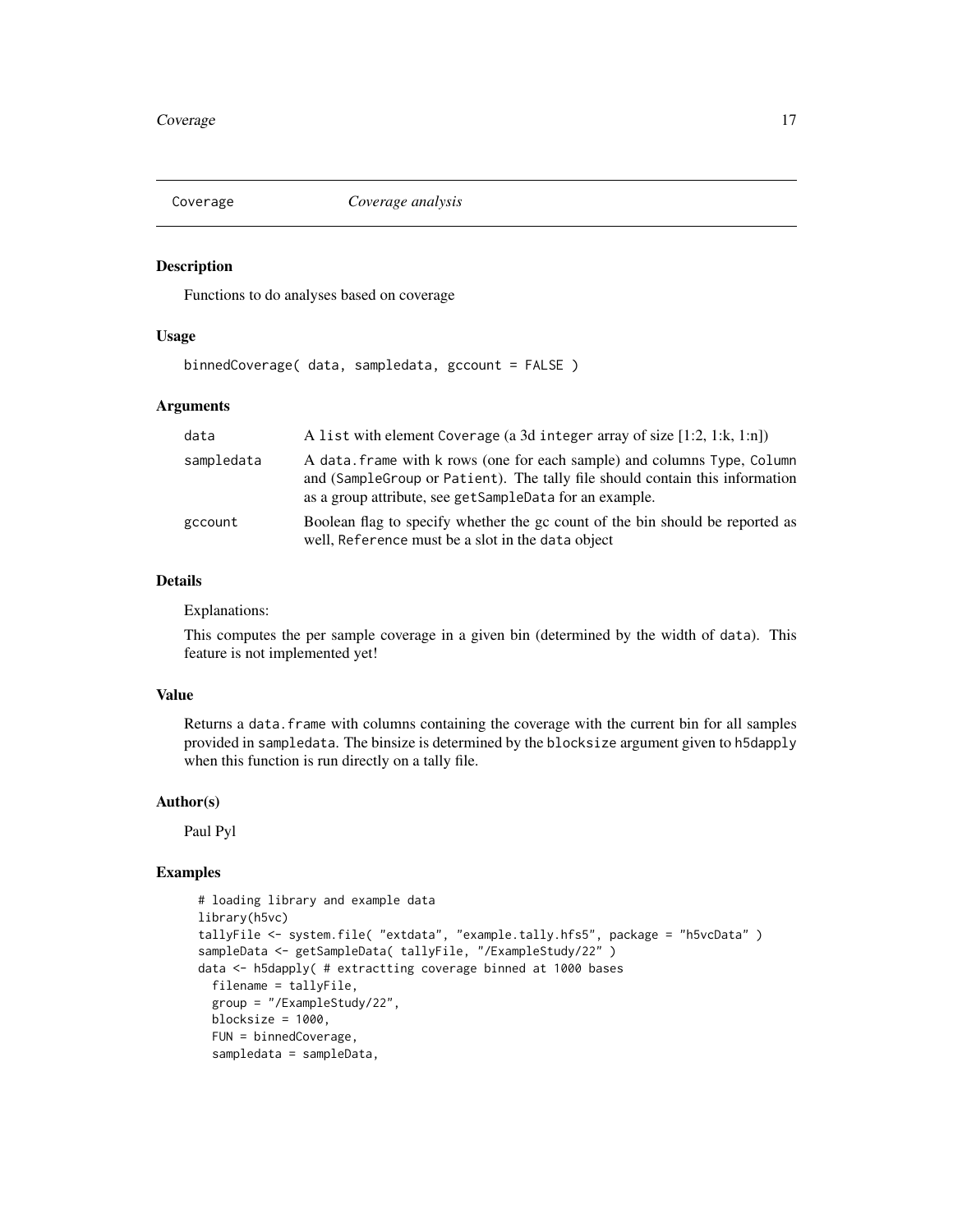```
gccount = TRUE,
  names = c( "Coverages", "Reference" ),
 range = c(38900000,39000000)
)
data <- do.call(rbind, data)
rownames(data) <- NULL
head(data)
```
geom\_h5vc *geom\_h5vc*

#### Description

Plotting function that returns a ggplot2 layer representing the specified dataset for the specified samples in the region [positon - windowsize, position + windowsize].

#### Usage

geom\_h5vc( data, sampledata, samples=sampledata\$Sample, windowsize, position, dataset, ... )

#### Arguments

| data       | The data to be plotted. Returned by h5dapply. Must be centered on position,<br>extend by windowsize in each direction and contain a slot named like the dataset<br>argument |
|------------|-----------------------------------------------------------------------------------------------------------------------------------------------------------------------------|
| sampledata | The sampledata for the cohort represented by data. Returned by get SampleData                                                                                               |
| samples    | A character vector listing the names of samples to be plotted, defaults to all<br>samples as described in sampledata                                                        |
| windowsize | Size of the window in which to plot on each side. The total interval that is plotted<br>will be [position-windowsize, position+windowsize]                                  |
| position   | The position at which the plot shall be centered                                                                                                                            |
| dataset    | The slot in the data argument that should be plotted                                                                                                                        |
| .          | Paramteters to be passed to the internally used geom_rect, see geom_rect for<br>details                                                                                     |

#### Details

Creates a ggplot layer centered on position using the specified dataset from list data, annotating it with sample information provided in the data.frame sampledata and showing all samples listed in sample. The resulting plot uses ggplot2's geom\_rect to draw boxes representing the values from dataset. The x-axis is the position and will span the interval [positon - windowsize, position + windowsize]. The x-axis is centered at 0 and additional layers to be added to the plot should be centered at 0 also.

Ths function allows for fast creation of overview plots similar to [mismatchPlot](#page-28-1) (without the stacking of tracks). The example below shows how one can create a plot showing the coverage and number of mismatches per position (but not the alternative allele) for a given region.

<span id="page-17-0"></span>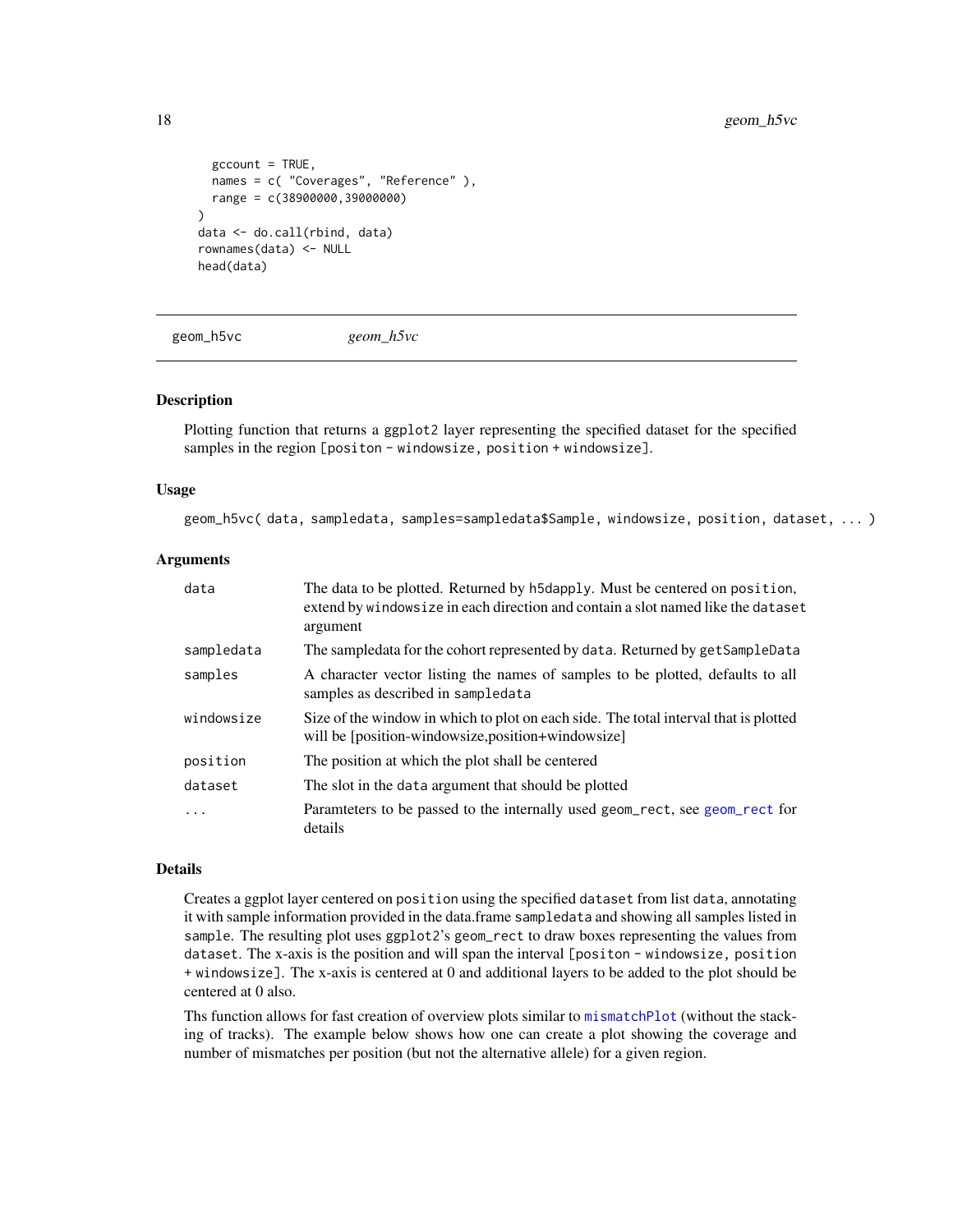# <span id="page-18-0"></span>getSampleData 19

# Value

A ggplot layer object containing the plot of the specified dataset, this can be used like any other ggplot layer, i.e. it may be added to another plot.

#### Author(s)

Paul Pyl

### Examples

```
# loading library and example data
library(h5vc)
library(ggplot2)
tallyFile <- system.file( "extdata", "example.tally.hfs5", package = "h5vcData" )
sampleData <- getSampleData( tallyFile, "/ExampleStudy/16" )
position <- 29979629
windowsize <- 30
samples <- sampleData$Sample[sampleData$Patient == "Patient8"]
data <- h5dapply(
  filename = tallyFile,
  group = "/ExampleStudy/16",
 blocksize = windowsize * 3, #choose blocksize larger than range so that all needed data is collected as one block
  names = c("Coverages", "Counts", "Deletions"),
  range = c(position - windowsize, position + windowsize)
)[[1]]
# Summing up all mismatches irrespective of the alternative allele
data$CountsAggregate = colSums(data$Counts)
# Simple overview plot showing number of mismatches per position
p \leftarrow ggplot() +
geom_h5vc( data=data, sampledata=sampleData, windowsize = 35, position = 500, dataset = "Coverages", fill = "gray" ) +
geom_h5vc(data=data, sampledata=sampleData, windowsize = 35, position = 500, dataset = "CountsAggregate", fill =
facet_wrap( ~ ~ Sample, ~ ncol = 2 )print(p)
```
<span id="page-18-2"></span>getSampleData *Reading and writing sample data from / to a tally file*

#### <span id="page-18-1"></span>Description

These functions allow reading and writing of sample data to the HDF5-based tally files. The sample data is stored as group attribute.

#### Usage

```
getSampleData( filename, group )
setSampleData( filename, group, sampleData, largeAttributes = FALSE, stringSize = 64 )
```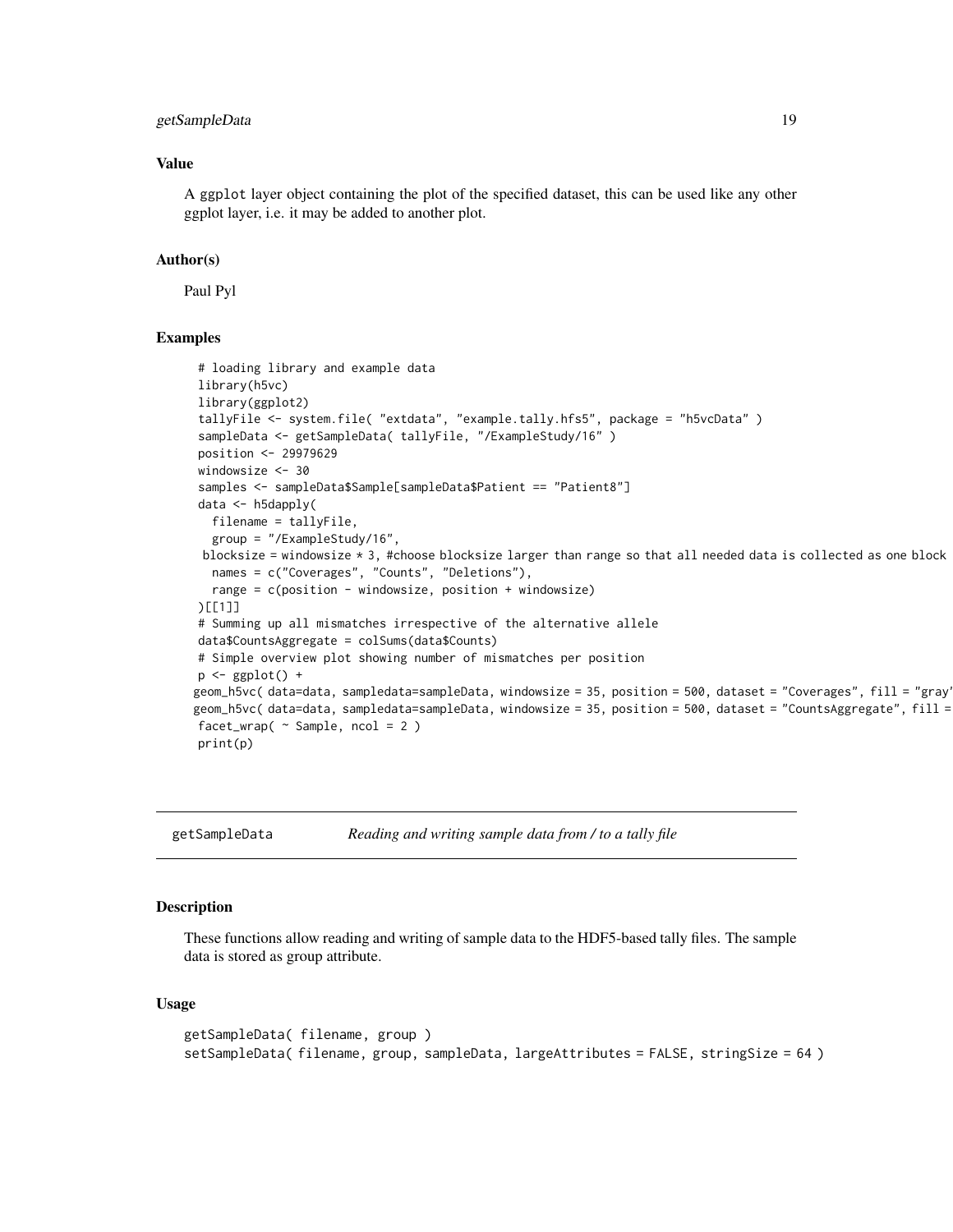#### **Arguments**

| filename        | The name of a tally file.                                                                                                                                                                                                                                           |
|-----------------|---------------------------------------------------------------------------------------------------------------------------------------------------------------------------------------------------------------------------------------------------------------------|
| group           | The name of a group within that tally file, e.g. /ExampleStudy/22                                                                                                                                                                                                   |
| sampleData      | A data. frame with k rows (one for each sample) and columns Type, Column<br>and (Sample Group or Patient. Additional column will be added as well but are<br>not required.)                                                                                         |
| largeAttributes |                                                                                                                                                                                                                                                                     |
|                 | HDF5 limits the size of attributes to 64KB, if you have many samples setting<br>this flag will write the attributes in a separate dataset instead. getSampleData is<br>aware of this and automatically chooses the dataset-stored attributes if they are<br>present |
| stringSize      | Maximum length for string attributes (number of characters) - default of 64 char-<br>acters should be fine for most cases; This has to be specified since we do not<br>support variable length strings as of now.                                                   |

#### Details

The returned data.frame contains information about the sample ids, sample columns in the sample dimension of the dataset. The type of sample must be one of  $c("Case", "Control")$  to be used with the provided SNV calling function. Additional relevant per-sample information may be stored here.

Note that the following columns are required in the sample data where the rows represent samples in the cohort:

Sample: the sample id of the corresponding sample

Column: the index within the genomic position dimension of the corresponding sample, be aware that getSampleData and setSampleData automatically add / remove 1 from this value since internally the tally files store the dimension 0-based whereas within R we count 1-based.

Patient the patient id of the corresponding sample

Type the type of sample

# Value

sampledata A data.frame with k rows (one for each sample) and columns Type, Column and (SampleGroup or Patient).

#### Author(s)

Paul Pyl

```
# loading library and example data
library(h5vc)
# We make a copy of the file to tmp here, this is only needed if we want to keep the original intact.
tallyFile <- tempfile()
stopifnot(file.copy(system.file( "extdata", "example.tally.hfs5", package = "h5vcData" ), tallyFile))
```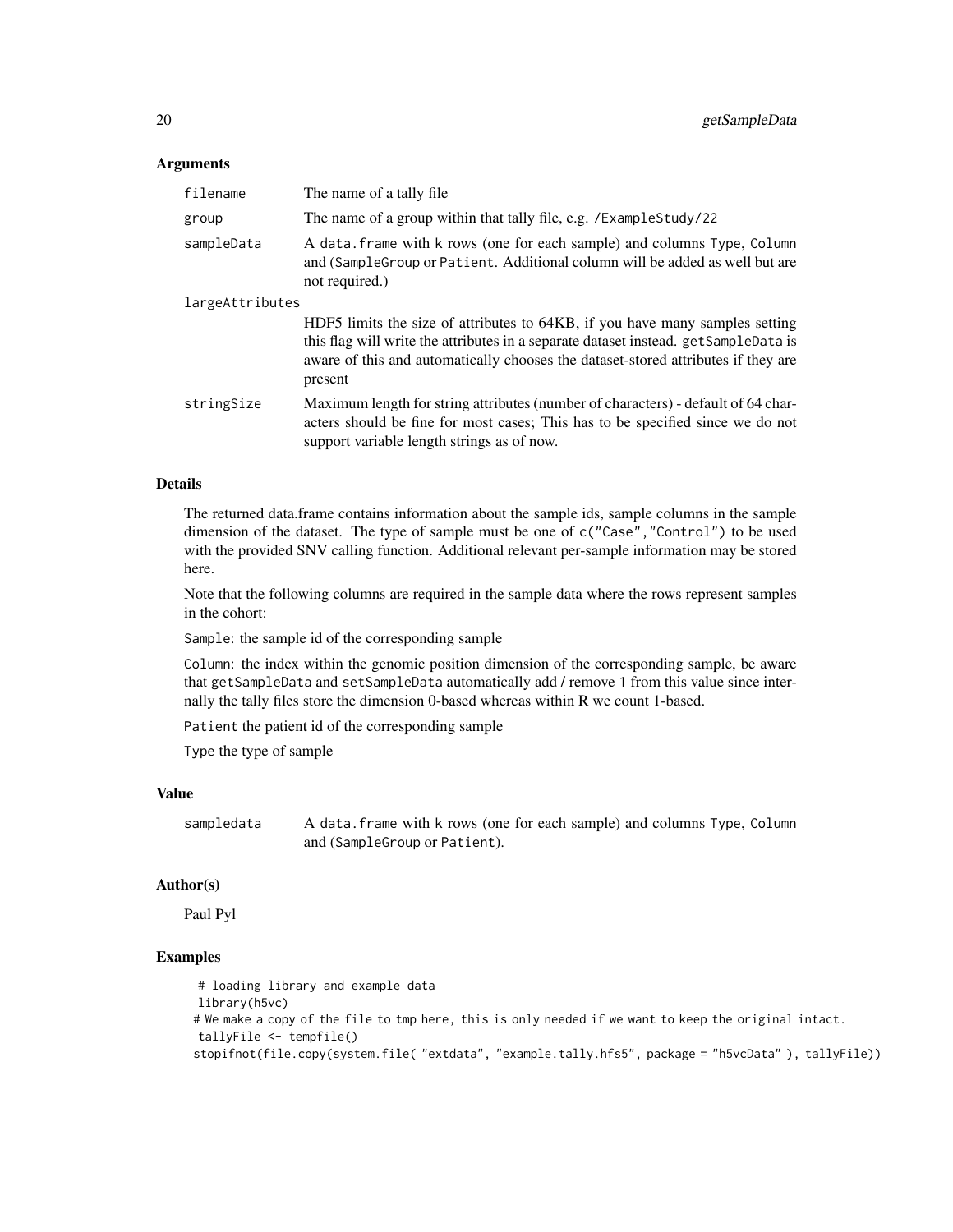#### <span id="page-20-0"></span>h5dapply 21

```
sampleData <- getSampleData( tallyFile, "/ExampleStudy/16" )
sampleData
# modify the sample data
sampleData$AnotherColumn <- paste( sampleData$Patient, "Modified" )
# write to tallyFile
setSampleData( tallyFile, "/ExampleStudy/16", sampleData )
# re-load and check if it worked
sampleData <- getSampleData( tallyFile, "/ExampleStudy/16" )
sampleData
```
<span id="page-20-1"></span>h5dapply *h5dapply*

# Description

This is the central function of the h5vc package, allows an apply operation along common dimensions of datasets in a tally file.

#### Usage

```
## S4 method for signature 'numeric'
h5dapply( ..., blocksize, range)
## S4 method for signature 'GRanges'
h5dapply( ..., group, range)
## S4 method for signature 'IRanges'
h5dapply( ..., range)
```
# Arguments

| blocksize | The size of the blocks in which to process the data (integer)                                                                                                                                                                                                                                                                                                |
|-----------|--------------------------------------------------------------------------------------------------------------------------------------------------------------------------------------------------------------------------------------------------------------------------------------------------------------------------------------------------------------|
| $\ddots$  | Further parameters to be handed over to FUN                                                                                                                                                                                                                                                                                                                  |
| range     | The range along the specified dimensions which should be processed, this allows<br>for limiting the apply to a specific region or set of samples, etc. - optional (de-<br>faults to the whole chromosome); This can be a GRanges, IRanges or numerical<br>vector of length 2 (i.e [start, stop])                                                             |
| group     | The group (location) within the HDF5 file, note that when range is numeric or<br>IRanges this has to point to the location of the chromosome, e.g. /ExampleTally/Chr7.<br>When range is a GRanges object, the chromosome information is encoded in the<br>GRanges directly and group should only point to the root-group of the study, i.e.<br>/ExampleTally |

# Details

Additional function parameters are:

filename The name of a tally file to process group The name of a group in that tally file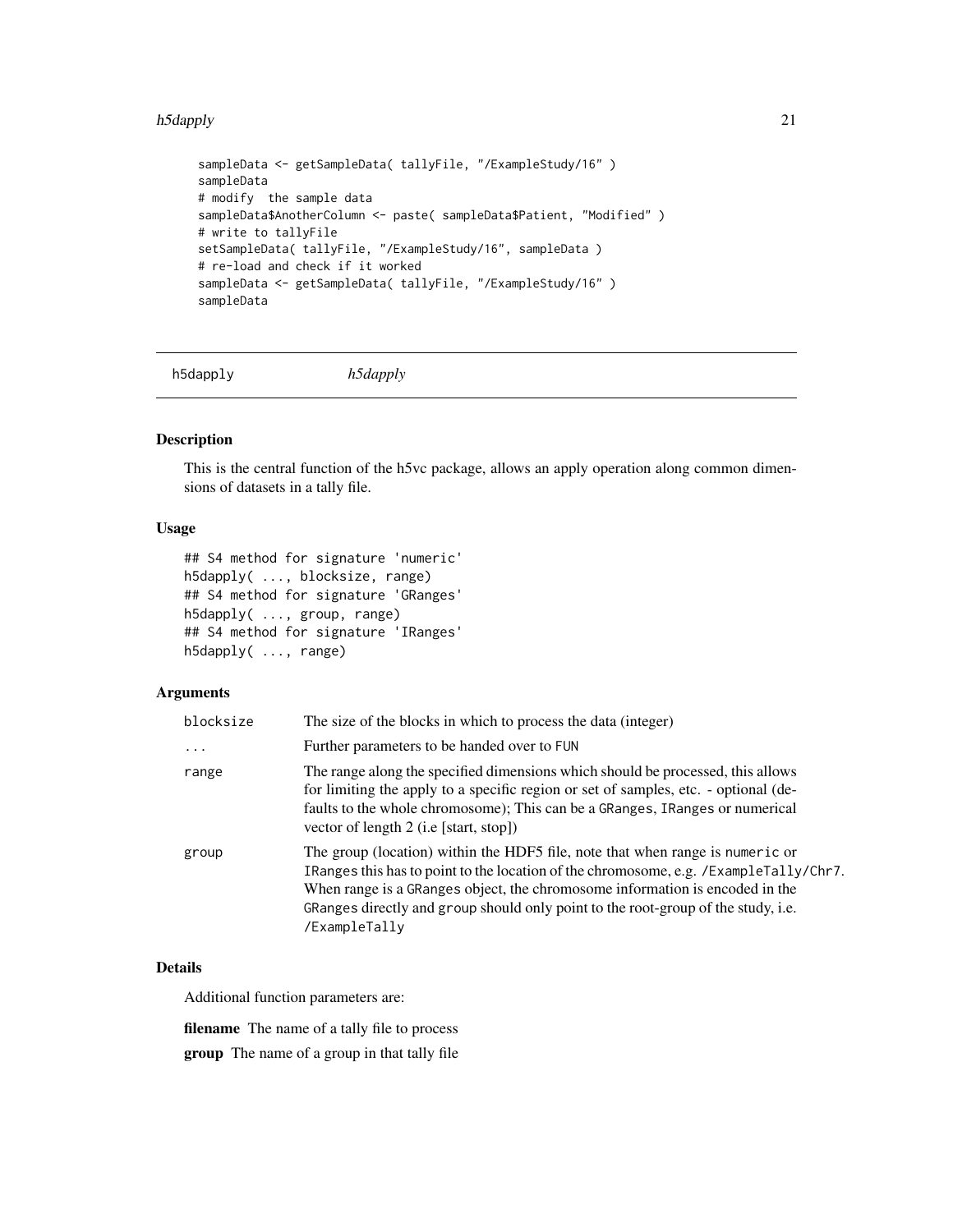- <span id="page-21-0"></span>FUN The function to apply to each block, defaults to function $(x)$  x, which returns the data as is (a list of arrays)
- names The names of the datasets to extract, e.g. c("Counts", "Coverages") optional (defaults to all datasets)
- dims The dimension to apply along for each dataset in the same order as names, these should correspond to compatible dimensions between the datsets. - optional (defaults to the genomic position dimension)
- samples Character vector of sample names must match contents of sampleData stored in the tallyFile
- **sampleDimMap** A list mapping dataset names to their respective sample dimensions default provides values for "Counts", "Coverages", "Deletions" and "Reference"
- verbose Boolean flag that controls the amount of messages being printed by h5dapply
- **BPPARAM** BPPARAM object to be passed to the [bplapply](#page-0-0) call used to apply FUN to the blocks - see BiocParallel documentation for details; if this is NULL a normal lapply will be used instead of [bplapply](#page-0-0).

This function applys parameter FUN to blocks along a specified axis within the tally file, group and specified datasets. It creates a list of arrays (one for each dataset) and processes that list with the function FUN.

This is by far the most essential and powerful function within this package since it allows the user to execute their own analysis functions on the tallies stored within the HDF5 tally file.

The supplied function FUN must have a parameter data or ... (the former is the expected behaviour), which will be supplied to FUN from h5dapply for each block. This structure is a list with one slot for each dataset specified in the names argument to h5dapply containing the array corresponding to the current block in the given dataset. Furthemore the slot h5dapplyInfo is reserved and contains another list with the following content:

Blockstart is an integer specifying the starting position of the current block (in the dimension specified by the dims argument to h5dapply)

Blockend is an integer specifying the end position of the current block (in the dimension specified by the dims argument to h5dapply)

Datasets Contains a data. frame as it is returned by [h5ls](#page-0-0) listing all datasets present in the other slots of data with their group, name, dimensions, number of dimensions (DimCount) and the dimension that is used for splitting into blocks (PosDim)

Group contains the name of the group as specified by the group argument to h5dapply

# Value

A list with one entry per block, which is the result of applying FUN to the datasets specified in the parameter names within the block.

#### Author(s)

Paul Pyl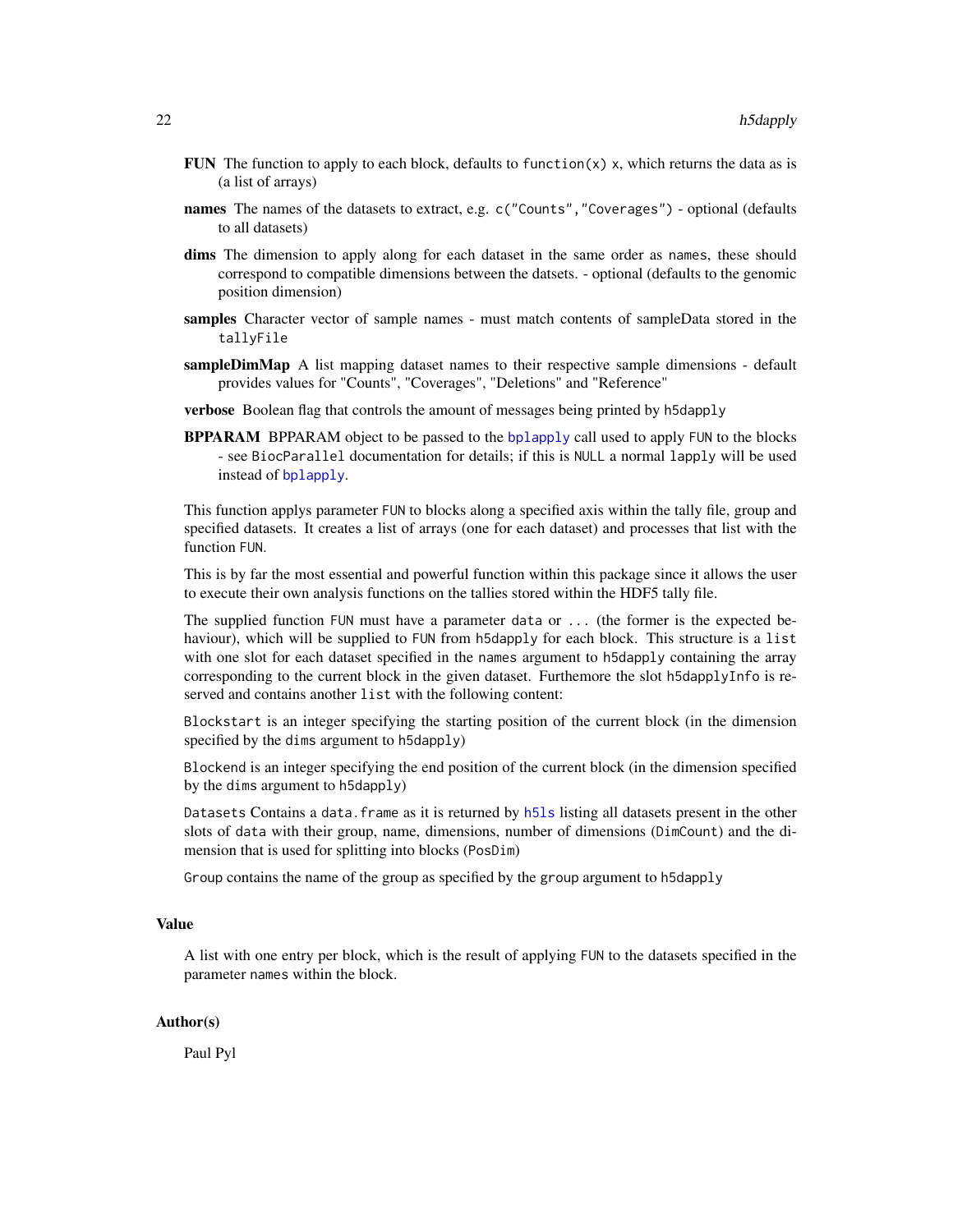#### h5dapply 23

```
# loading library and example data
library(h5vc)
tallyFile <- system.file( "extdata", "example.tally.hfs5", package = "h5vcData" )
sampleData <- getSampleData( tallyFile, "/ExampleStudy/16" )
# check the available samples and sampleData
print(sampleData)
data <- h5dapply( #extracting coverage using h5dapply
  filename = tallyFile,
  group = "/ExampleStudy/16",
 blocksize = 1000,
 FUN = function(x) rowSums(x$Coverages),
  names = c( "Coverages" ),
  range = c(29000000, 29010000),
  verbose = TRUE
 \lambdacoverages <- do.call( rbind, data )
colnames(coverages) <- sampleData$Sample[order(sampleData$Column)]
coverages
#Subsetting by Sample
sampleData <- sampleData[sampleData$Patient == "Patient5",]
data <- h5dapply( #extracting coverage using h5dapply
 filename = tallyFile,
 group = "/ExampleStudy/16",
 blocksize = 1000,
 FUN = function(x) rowsums(x%Coverages),
 names = c( "Coverages" ),
  range = c(29000000, 29010000)samples = sampleData$Sample,
 verbose = TRUE
  \lambdacoverages <- do.call( rbind, data )
colnames(coverages) <- sampleData$Sample[order(sampleData$Column)]
coverages
#Using GRanges and IRanges
library(GenomicRanges)
library(IRanges)
granges <- GRanges(
c(rep("16", 10), rep("22", 10)),
ranges = IRanges(
  start = c(seq(29000000, 29009000, 1000), seq(39000000, 39009000, 1000)),width = 1000
))
data <- h5dapply( #extracting coverage using h5dapply
 filename = tallyFile,
  group = "/ExampleStudy",
 blocksize = 1000,
  FUN = function(x) rowSums(x$Coverages),
  names = c( "Coverages" ),
  range = granges,
  verbose = TRUE
  )
```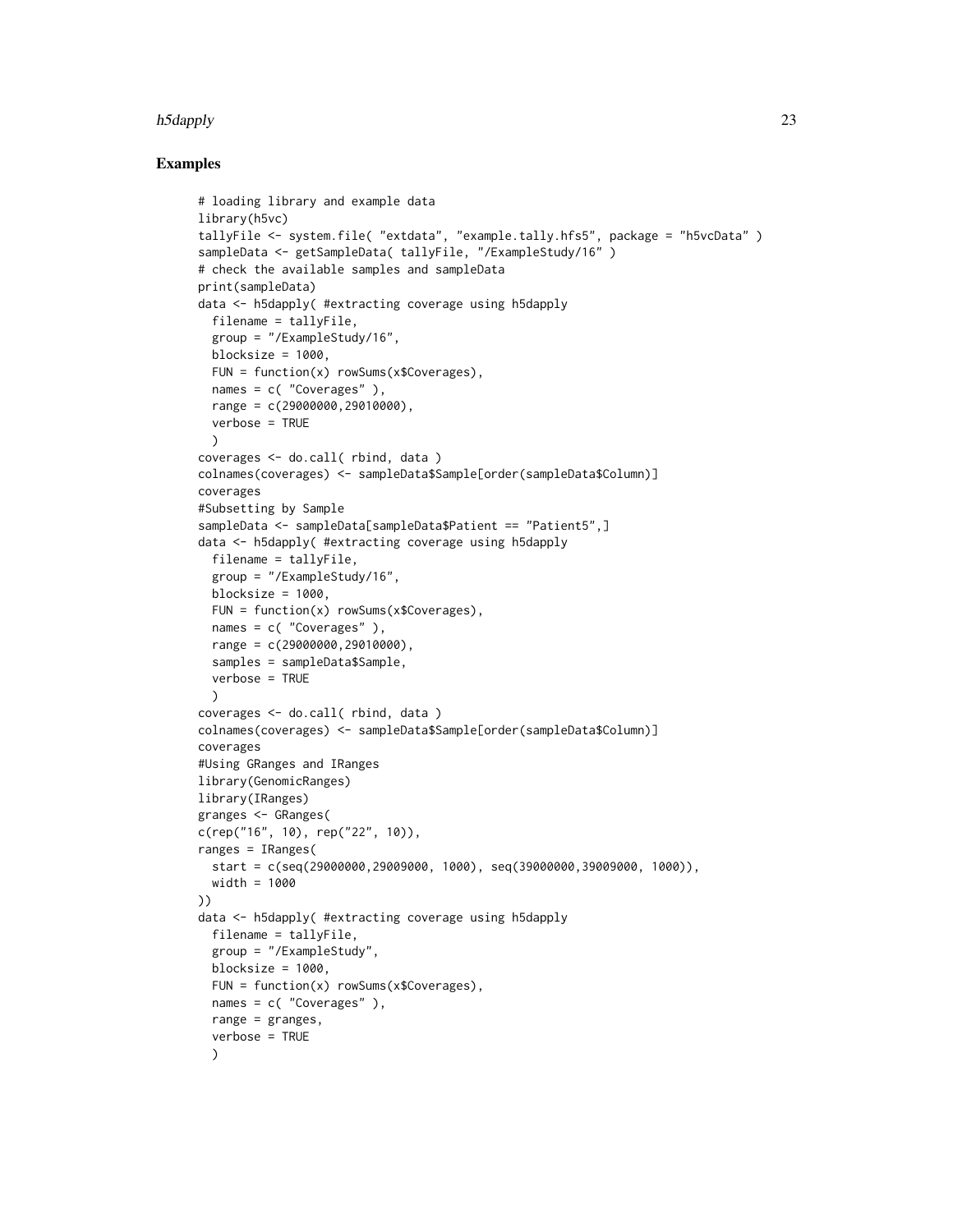#### <span id="page-23-0"></span>24 h5readBlock h5readBlock

lapply( data, function(x) do.call(rbind, x) )

<span id="page-23-1"></span>h5readBlock *h5readBlock*

#### Description

A simple access function for extracting a single block of data from a tally file, use [h5dapply](#page-20-1) for applying functions on multiple blocks / extracting multiple blocks form a tally file.

# Usage

h5readBlock( filename, group, names, dims, range, samples = NULL, sampleDimMap = .sampleDimMap, verbose

# Arguments

| filename     | The name of a tally file to process                                                                                                                                                                                                  |
|--------------|--------------------------------------------------------------------------------------------------------------------------------------------------------------------------------------------------------------------------------------|
| group        | The name of a group in that tally file.                                                                                                                                                                                              |
| names        | The names of the datasets to extract, e.g. c ("Counts", "Coverages") - optional<br>(defaults to all datasets)                                                                                                                        |
| dims         | The dimension in which the block shall be extracted for each dataset in the same<br>order as names, these should correspond to compatible dimensions between the<br>datsets. - optional (defaults to the genomic position dimension) |
| range        | The range along the specified dimensions which should be extracted                                                                                                                                                                   |
| samples      | Character vector of sample names - must match contents of sampleData stored<br>in the tallyFile                                                                                                                                      |
| sampleDimMap | A list mapping dataset names to their respective sample dimensions - default<br>provides values for "Counts", "Coverages", "Deletions" and "Reference"                                                                               |
| verbose      | Boolean flag that controls the amount of messages being printed by h5dapply                                                                                                                                                          |

#### Details

This function extracts a block along the dimensions specified in dims (default: genomic position) from the datasets specified in names and returns it. The block is defined by the parameter range.

The function returns a list with one slot for each dataset specified in the names argument to containing the array corresponding to the specified block in the given dataset. Furthemore the slot h5dapplyInfo is reserved and contains another list with the following content:

Blockstart is an integer specifying the starting position of the current block (in the dimension specified by the dims argument to h5dapply)

Blockend is an integer specifying the end position of the current block (in the dimension specified by the dims argument to h5dapply)

Datasets Contains a data.frame as it is returned by h51s listing all datasets present in the other slots of data with their group, name, dimensions, number of dimensions (DimCount) and the dimension that is used for splitting into blocks (PosDim)

Group contains the name of the group as specified by the group argument to h5dapply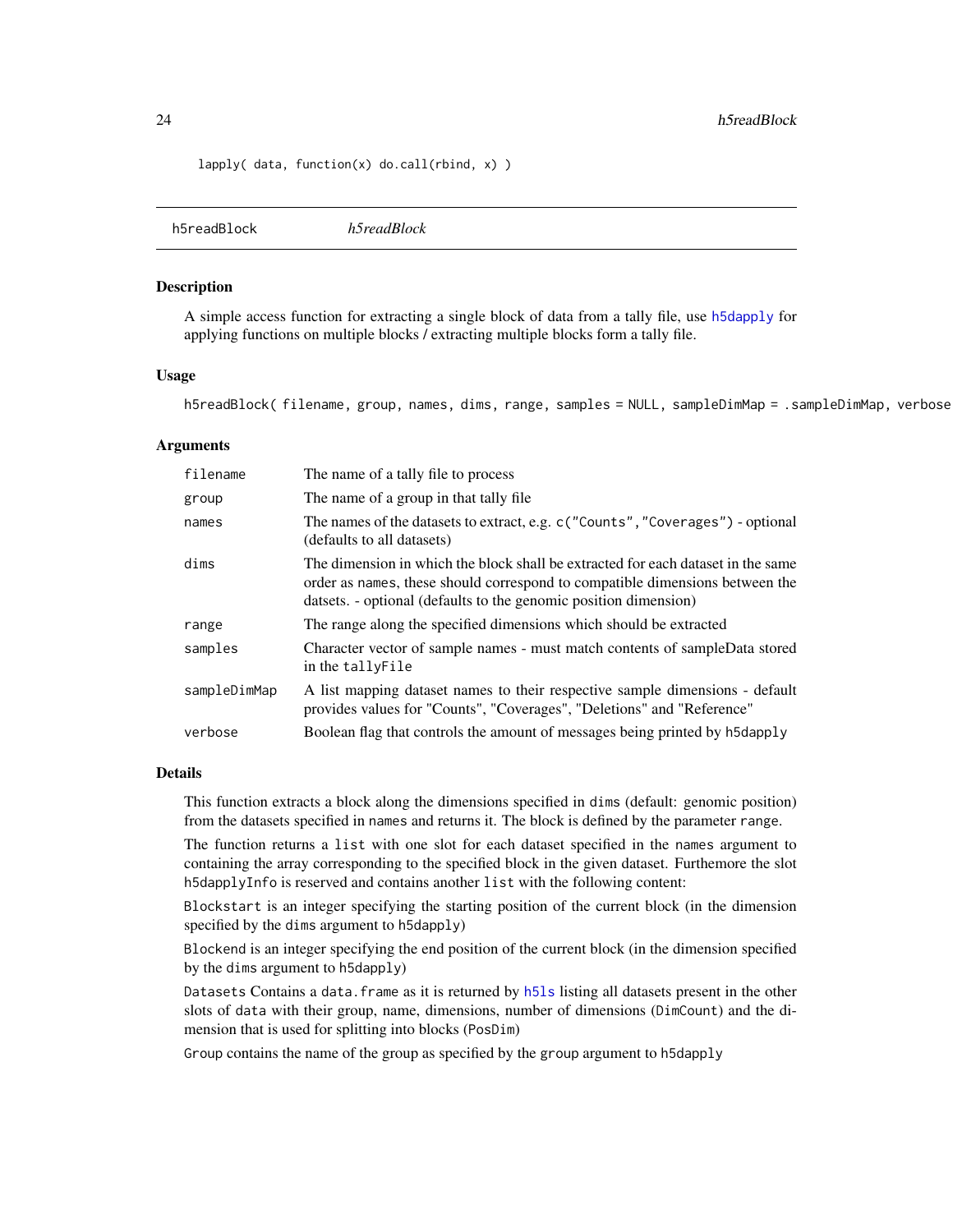<span id="page-24-0"></span>helpers 25

# Value

A list with one entry per dataset and an additional slot h5dapplyInfo containing auxiliary information.

#### Author(s)

Paul Pyl

# Examples

```
library(h5vc) # loading the library
tallyFile <- system.file( "extdata", "example.tally.hfs5", package = "h5vcData" )
data <- h5readBlock( #extracting coverage, deletions and reference using h5dreadBlock
 filename = tallyFile,
  group = "/ExampleStudy/16",
  names = c( "Coverages", "Deletions", "Reference" ),
  range = c(29000000,29010000),
  verbose = TRUE
)
str(data)
sampleData <- getSampleData( tallyFile, "/ExampleStudy/16" )
#Subsetting by Sample
sampleData <- sampleData[sampleData$Patient == "Patient8",]
data <- h5readBlock( #extracting coverage, deletions and reference using h5dreadBlock
  filename = tallyFile,
  group = "/ExampleStudy/16",
  names = c( "Coverages", "Deletions", "Reference" ),
  range = c(29000000,29010000),
  samples = sampleData$Sample,
  verbose = TRUE
\mathcal{L}str(data)
```
helpers *helper functions*

#### <span id="page-24-1"></span>Description

These functions are helpers for dealing with tally data stored in HDF5 files.

#### Usage

```
formatGenomicPosition(x, unit = "Mb", divisor = 1000000, digits = 3,
nsmall = 1)
encodeDNAString( ds )
defineBlocks( start, stop, blocksize )
getChromSize( tallyFile, group, dataset = "Reference", posDim = 1 )
```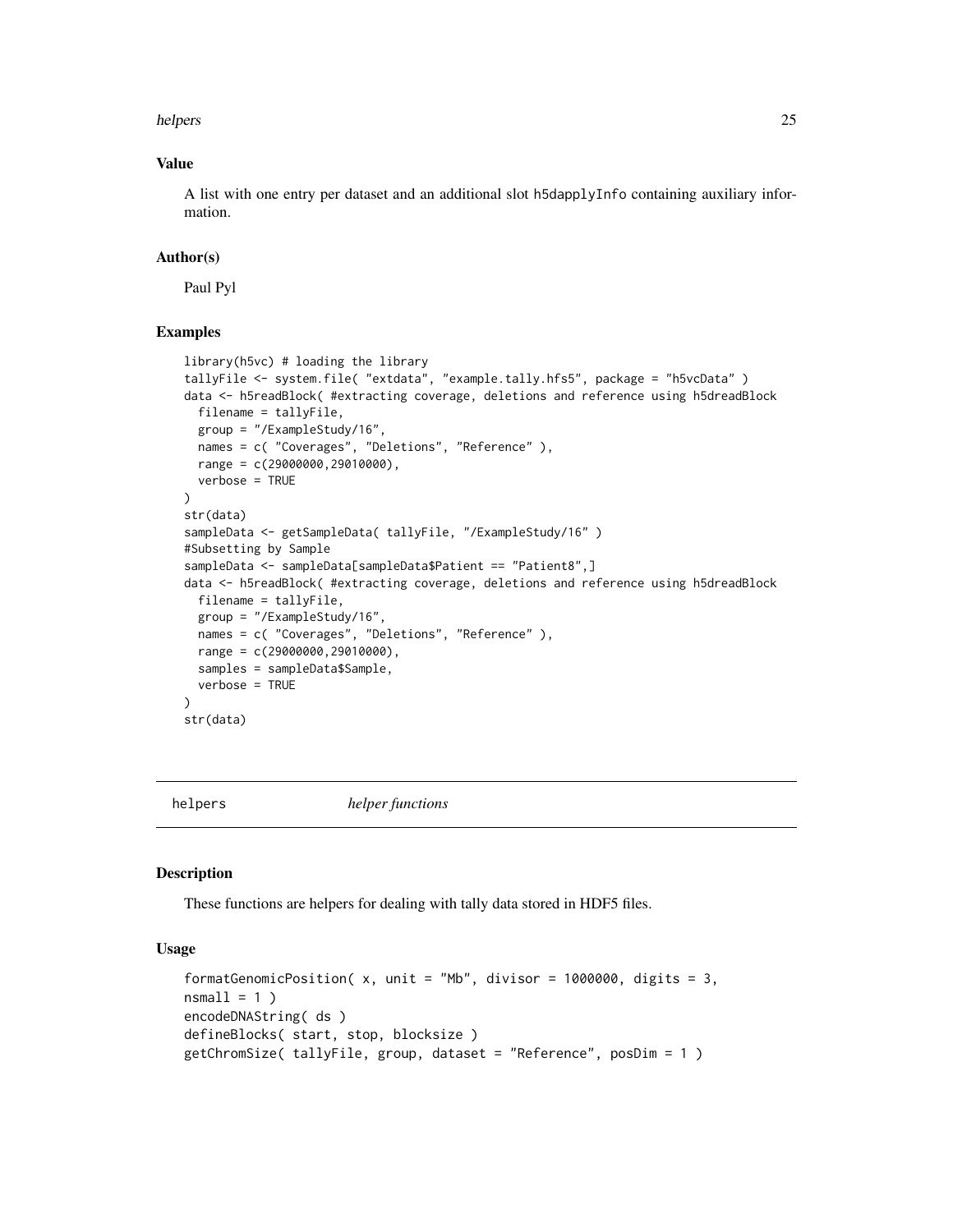26 helpers and the contract of the contract of the contract of the contract of the contract of the contract of the contract of the contract of the contract of the contract of the contract of the contract of the contract of

#### Arguments

| $\mathsf{x}$ | Numerical genomic position                                                                   |
|--------------|----------------------------------------------------------------------------------------------|
| unit         | Which unit to convert the position to                                                        |
| divisor      | divisor corresponding to the unit, i.e. 'Mb' -> 1e6, 'Kb' -> 1e3                             |
| digits       | number of digits to keep                                                                     |
| nsmall       | nsmall parameter to the format function                                                      |
| ds           | A DNAString object to be encoded in the HDF5 tally file specific encoding of<br>nucleotides. |
| start        | first position                                                                               |
| stop         | last position                                                                                |
| blocksize    | size of blocks                                                                               |
| tallyFile    | Tally file to work on                                                                        |
| group        | Group within tally File that we want to find the chromosome size for                         |
| dataset      | Datset to extract chromosome size from - default is "Reference"                              |
| posDim       | Which dimension of the dataset describes the genomic position                                |

#### Details

formatGenomicPosition: Helps formatting genomic positions for annotating axes in mismatch plots etc.

encodeDNAString: This translates a DNAString object into a comaptible encoding that can be written to a HDF5 based tally file in the Reference dataset. Since the Python script for generating tallies only sets the Reference dataset in positions where mismatches exists updating the Reference dataset becomes necessary if one would like to perform analysis involving sequence context (GCbias, mutationSpectrum, etc.)

defineBlocks: This function returns a data.frame with the columns Start and End for blocks of size blocksize spanning the interval [start, stop].

getChromSize: This function is a helper to quickly look-up the chromosome size of a given group and tally file.

#### Value

formatGenomicPosition: formatted genomic position, e.g. "123.4 Mb"

encodeDNAString: A numeric vector encoding the nucleotide sequence provided in ds according to the scheme c("A"=0,"C"=1,"G"=2,"T"=3).

defineBlocks: A data.frame with the columns Start and End for blocks of size blocksize spanning the interval [start, stop].

getChromSize: Returns a numeric that is the size of the chromosome.

# Author(s)

Paul Pyl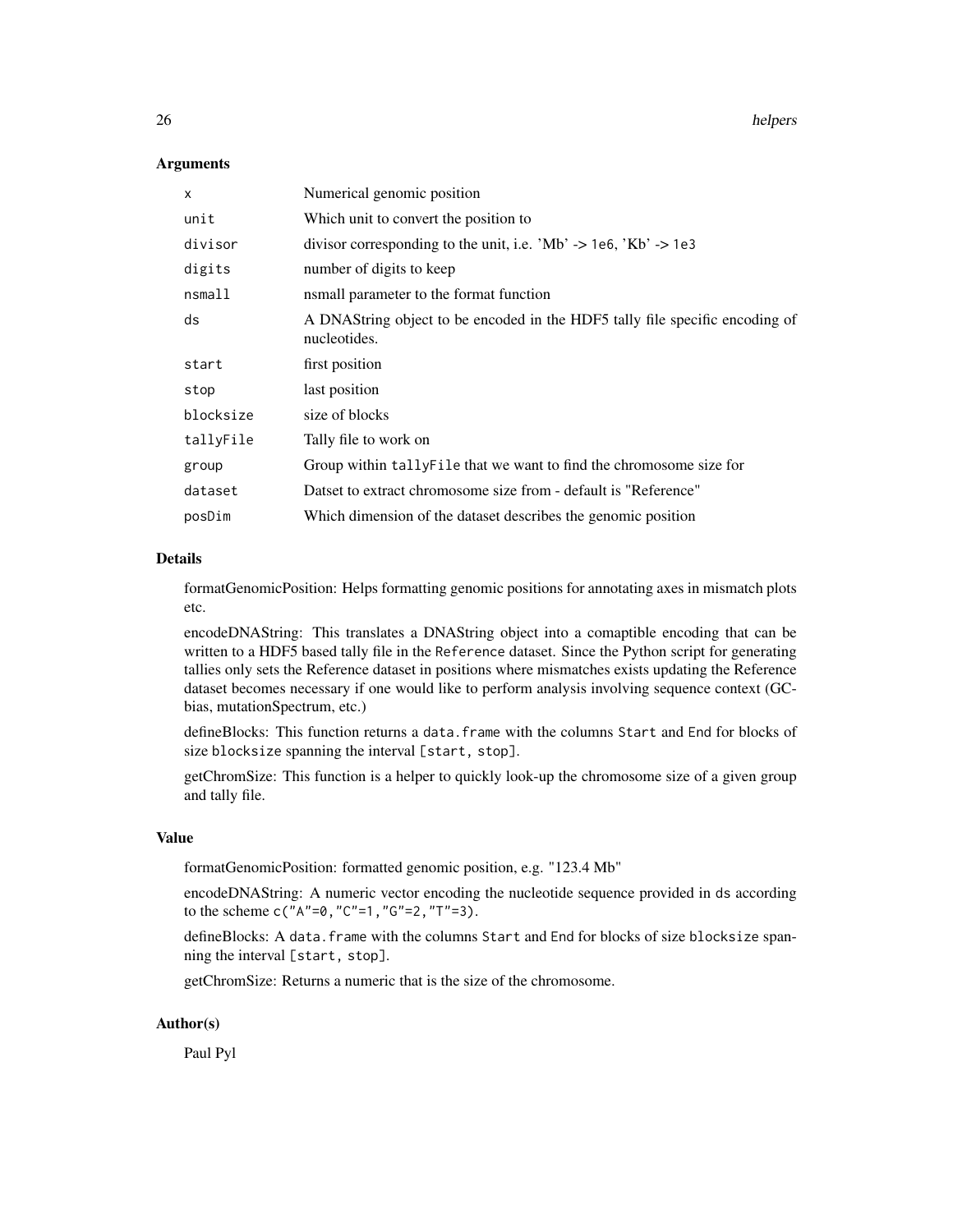#### <span id="page-26-0"></span>mergeTallies 27

#### Examples

```
formatGenomicPosition(123456789)
library(Biostrings)
lapply( DNAStringSet( c("simple"="ACGT", "movie"="GATTACA") ), encodeDNAString )
getChromSize( system.file("extdata", "example.tally.hfs5", package="h5vcData"), "/ExampleStudy/16" )
```
mergeTallies *Merging the prepared results from multiple bam file tallies into one block that can be written to the HDF5 tally file*

#### Description

This function merges a set of tallies that have been processed with prepareForHDF5 into one block of data.

# Usage

```
mergeTallies( tallies )
```
#### Arguments

tallies A list of prepared talies, i.e. a list of lists with slots for the datasets "Counts", "Coverage", "Deletions" and "Reference" in each sub-list

# Details

This function merges tallies from a set of bam files / samples, note that the order of samples in the sample column will be the same as the order of samples in the provided list, so ake sure this matches your sampledata.

#### Value

A list with slots containing the Counts,Coverages,Deletions and Reference datasets for the samples given in tallies. Each of the slots contains an array with the contents of the provided sub-lists merged along the "sample" axis. The Reference slot os filled from the first element of tallies and it is up to the user to make sure that the tallies provided for merging have compatible references.

### Author(s)

Paul Pyl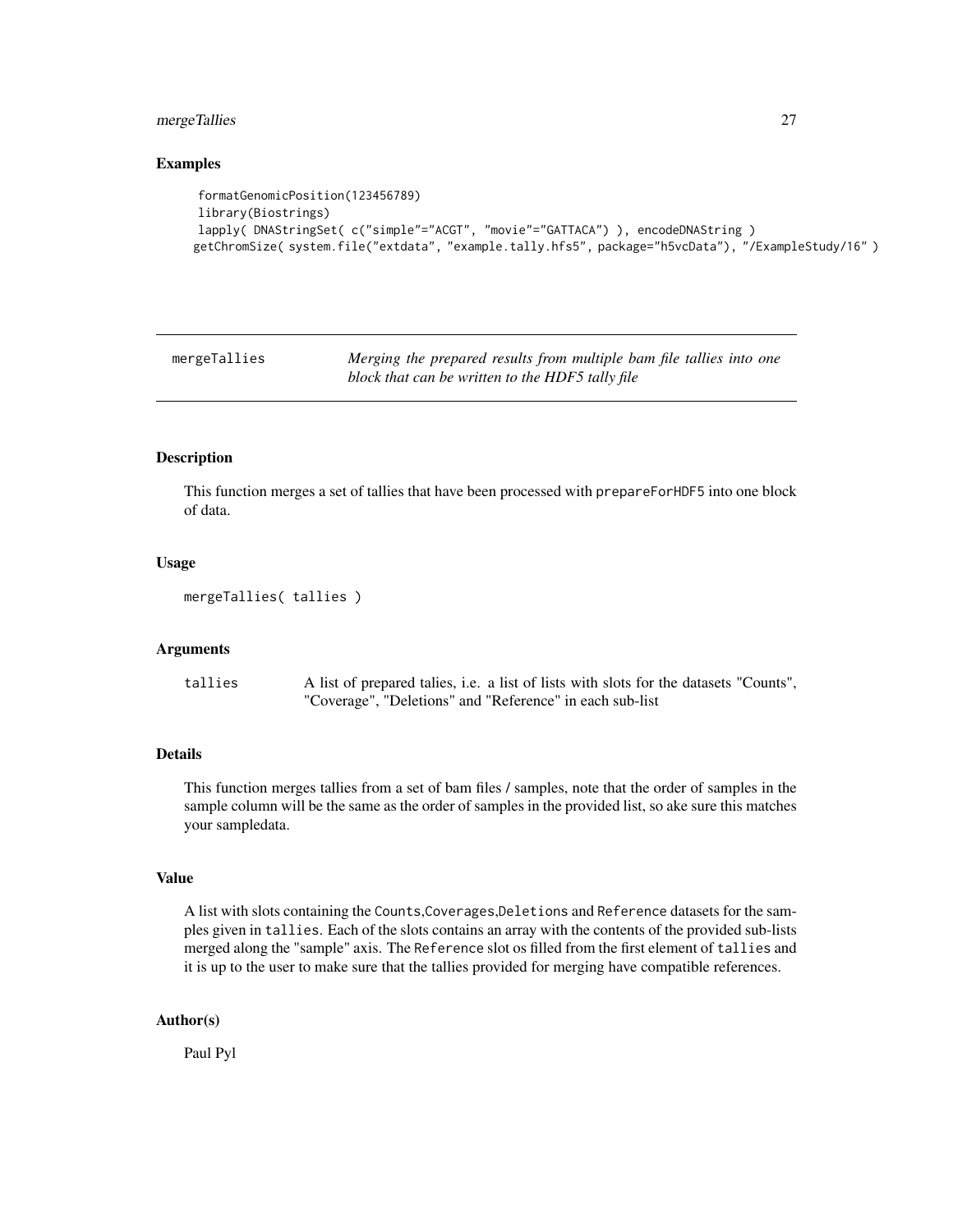# Examples

```
library(h5vc)
library(BSgenome.Hsapiens.UCSC.hg19)
files <- c("NRAS.AML.bam","NRAS.Control.bam")
bamFiles <- file.path( system.file("extdata", package = "h5vcData"), files)
chrom = "1"startpos <- 115247090
endpos <- 115259515
theData <- lapply( bamFiles, function(bamf){ tallyBAM(bamf, chrom, startpos, endpos) } )
str(theData)
reference <- getSeq(BSgenome.Hsapiens.UCSC.hg19, "chr1", startpos, endpos)
theMergedData <- mergeTallies(lapply(theData, prepareForHDF5, reference))
str(theMergedData)
```
mergeTallyFiles *Merging multiple tally files into one*

# Description

Function to merge multiple tally files by genomic position (i.e. gluing samples together)

#### Usage

```
mergeTallyFiles( inputFiles, destFile, destGroup, blockSize = 1e6, sampleDims = c(), positionDims = c() )
```
#### Arguments

| inputFiles   | A list mapping input file names to the groups within them from which the data<br>shall be taken (e.g. "example.tally.hfs5" -> "/ExampleStudy/16") |
|--------------|---------------------------------------------------------------------------------------------------------------------------------------------------|
| destFile     | Name of the file that should be created                                                                                                           |
| destGroup    | Group within dest File that will hold the merged data                                                                                             |
| blockSize    | Size of the blocks in bases that the merging will be performed in                                                                                 |
| sampleDims   | List mapping dataset names to their respective sample dimension, e.g. "Counts"<br>$\rightarrow$ 2 - has the standard datasets included by default |
| positionDims | List mapping dataset names to their respective position dimension, e.g. "Counts"<br>-> 4 - has the standard datasets included by default          |

# Details

This function merges tally data from a list of tally files into a new destination file.

#### Value

None – prints progress messages along the way.

<span id="page-27-0"></span>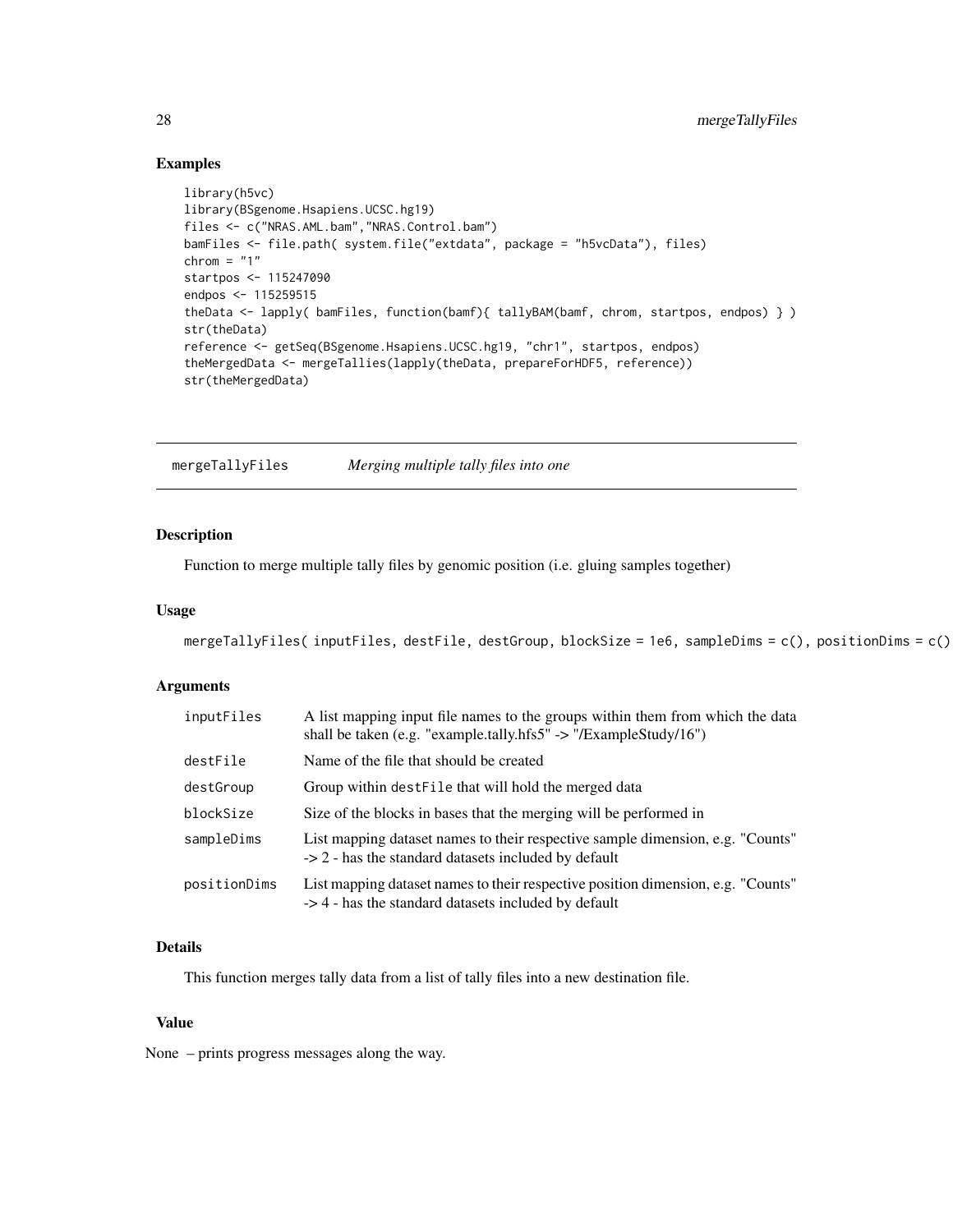# <span id="page-28-0"></span>mismatchPlot 29

# Author(s)

Paul Pyl

#### Examples

```
## Not run:
mergeTallyFiles{ # merging a file to itself, i.e. "doubling" it
  list(
    "example.tally.hfs5" = "/ExampleStudy/16",
    "example.tally.hfs5" = "/ExampleStudy/16"
  ),
  "test.merge.hfs5",
  "/MergedStudy/16"}
## End(Not run)
```
<span id="page-28-1"></span>mismatchPlot *mismatchPlot*

# Description

Plotting function that returns a ggplot2 object representing the mismatches and coverages of the specified samples in the specified region.

# Usage

```
mismatchPlot( data, sampledata, samples=sampledata$Sample, windowsize = NULL, position = NULL, range =
```
# Arguments

| data          | The data to be plotted. Returned by h5dapply or h5readBlock.                                                                                                                                    |
|---------------|-------------------------------------------------------------------------------------------------------------------------------------------------------------------------------------------------|
| sampledata    | The sampledata for the cohort represented by data. Returned by getSampleData                                                                                                                    |
| samples       | A character vector listing the names of samples to be plotted, defaults to all<br>samples as described in sampledata                                                                            |
| windowsize    | Size of the window in which to plot on each side. The total interval that is plotted<br>will be [position-windowsize, position+windowsize]                                                      |
| position      | The position at which the plot shall be centered                                                                                                                                                |
| range         | Integer vector of two elements specifying a range of coordinates to be plotted,<br>use either position + windowsize or range; if both are provided range overwrites<br>position and windowsize. |
| plotReference | This boolean flag specifies if a reference track should be plotted, only takes ef-<br>fect if there is a slot named Reference in the data object passed to the function                         |
| refHeight     | Height of the reference track in coverage units (default of $8$ = reference track is<br>as high as 8 reads coverage would be in the plot of a sample.)                                          |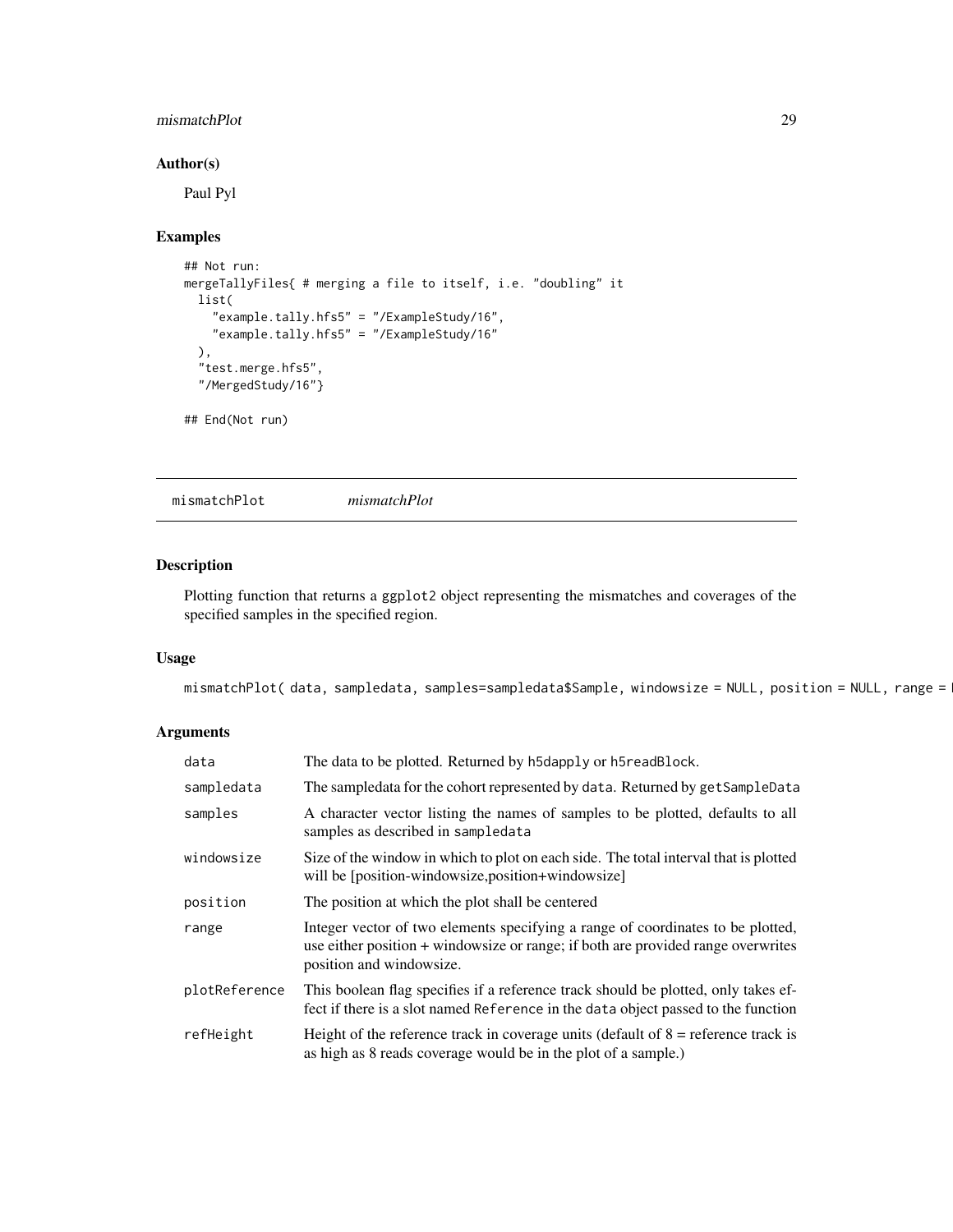|              | print Reference Boolean parameter to indicate whether a text representation of the reference<br>should be overlayed to the reference track, can only be true if plot Reference<br>is true. |
|--------------|--------------------------------------------------------------------------------------------------------------------------------------------------------------------------------------------|
| printRefSize | Size parameter of the geom text layer used to print the reference. This value is<br>unitless and needs to be manually optimised for a given plot.                                          |
| tickSpacing  | Integer vector of two elements, specifying the spacing of ticks along the x and y<br>axes respectively.                                                                                    |

#### Details

If position and windowsize are specified this function creates a plot centered on position using the coverage and mismatch counts stored in data, annotating it with sample information provided in the data.frame sampledata and showing all samples listed in sample. If range is specified, the plot will cover the positions from range[1] to range[2]. The difference between specifying range or position plus windowsize lies only in the labelling of the x-axis and the coordinate system used on the x-axis. In the former case the coordinate system is that of genomic coordinates as specified in range, when using the latter the x-axis coordinates go from -windowsize through +windowsize and position  $\theta$  is marked with the calue provided in the position parameter. Furthermore when a position and windowsize are provided two black lines marking the center position are drawn (this is usefull for visualising SNVs)

If neither range, nor position and windowsize are specified the function will try to extract the information from the data object. If data is the return value of a call to h5dapply or h5readBlock this will work automagically.

The plot has the genomic position on the x-axis. The y-axis encodes values where positive values are on the forward strand and negative values on the reverse. The coverage is shown in grey, deletions in purple and the mismatches in the colors specified in the legend. Note that for each possible mismatch there is an additional color for low-quality counts (coming from the first and last sequencing cycles), so e.g. C is filled dark red and C\_lq light red.

If data is the result of a call to h5dapply representing multiple blocks of data as defined in the range parameter to h5dapply then the plot will contain the mismatchPlots of each of the ranges plotted next to each other.

# Value

A ggplot object containing the mismatch plot, this can be used like any other ggplot object, i.e. additional layers and styles my be applied by simply adding them to the plot.

#### Author(s)

Paul Pyl

```
# loading library and example data
library(h5vc)
tallyFile <- system.file( "extdata", "example.tally.hfs5", package = "h5vcData" )
sampleData <- getSampleData( tallyFile, "/ExampleStudy/16" )
position <- 29979628
```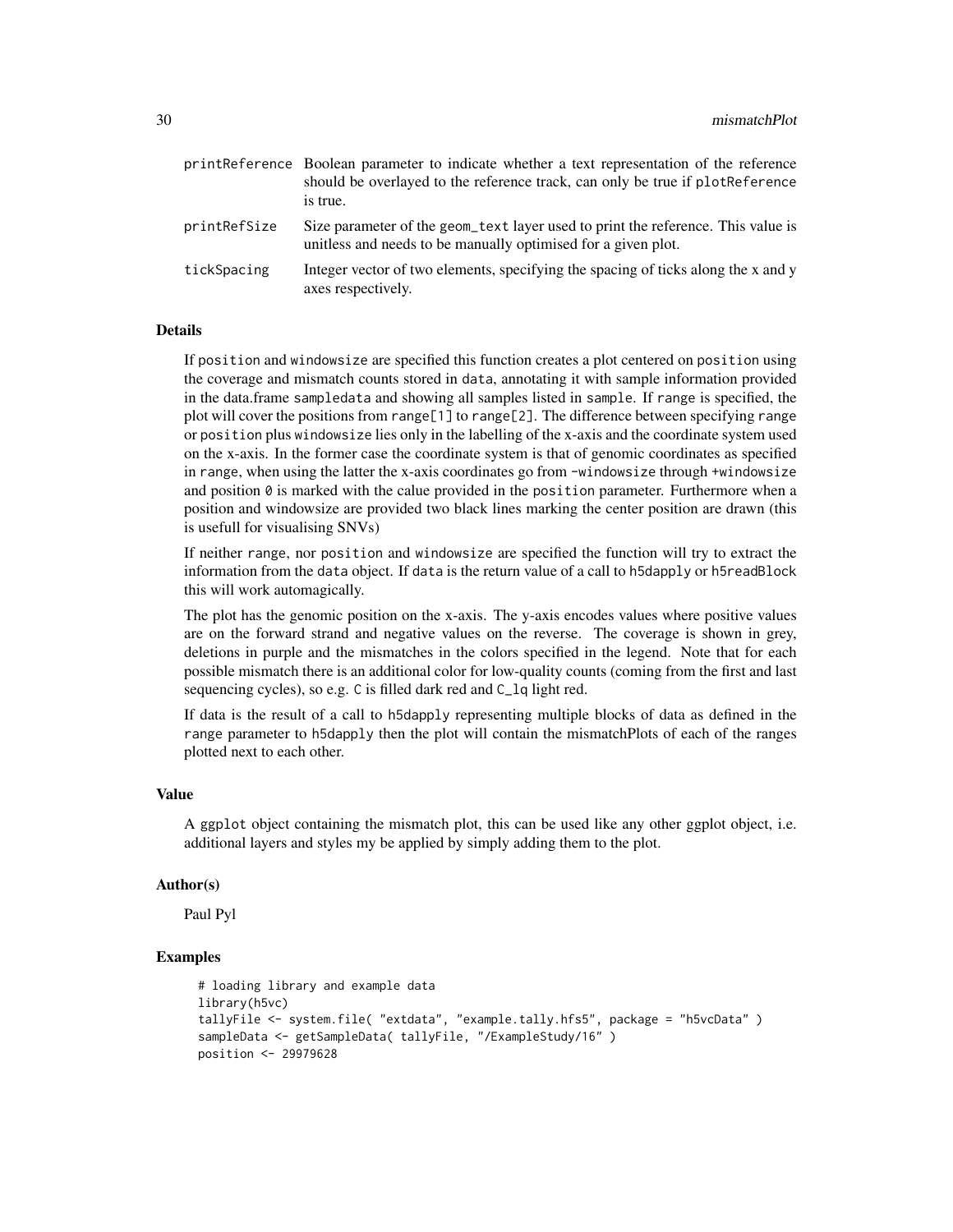```
windowsize <- 30
samples <- sampleData$Sample[sampleData$Patient == "Patient8"]
data <- h5readBlock(
  filename = tallyFile,
  group = "/ExampleStudy/16",
 names = c("Coverages", "Counts", "Deletions", "Reference"),
 range = c(position - windowsize, position + windowsize)
)
#Plotting with position and windowsize
p <- mismatchPlot(
  data = data,
  sampledata = sampleData,
  samples = samples,
 windowsize = windowsize,
 position = position
)
print(p)
#plotting with range and modified tickSpacing and refHeight
p <- mismatchPlot(
 data = data,
  sampledata = sampleData,
  samples = samples,
  range = c(position - windowsize, position + windowsize),
  tickSpacing = c(20, 5),
 refHeight = 5
)
print(p)
#plotting without specfiying range or position
p <- mismatchPlot(
 data = data,
  sampledata = sampleData,
  samples = samples
\lambdaprint(p)
#Plotting multiple regions (with small overlaps)
library(IRanges)
dataList <- h5dapply(
 filename = tallyFile,
  group = "/ExampleStudy/16",
 names = c("Coverages", "Counts", "Deletions", "Reference"),
range = IRanges(start = seq( position - windowsize, position + windowsize, 20), width = 30 )
)
p <- mismatchPlot(
  data = dataList,
  sampledata = sampleData,
 samples = samples
)
print(p)
```

```
mutationSpectra Mutation spectrum analyses
```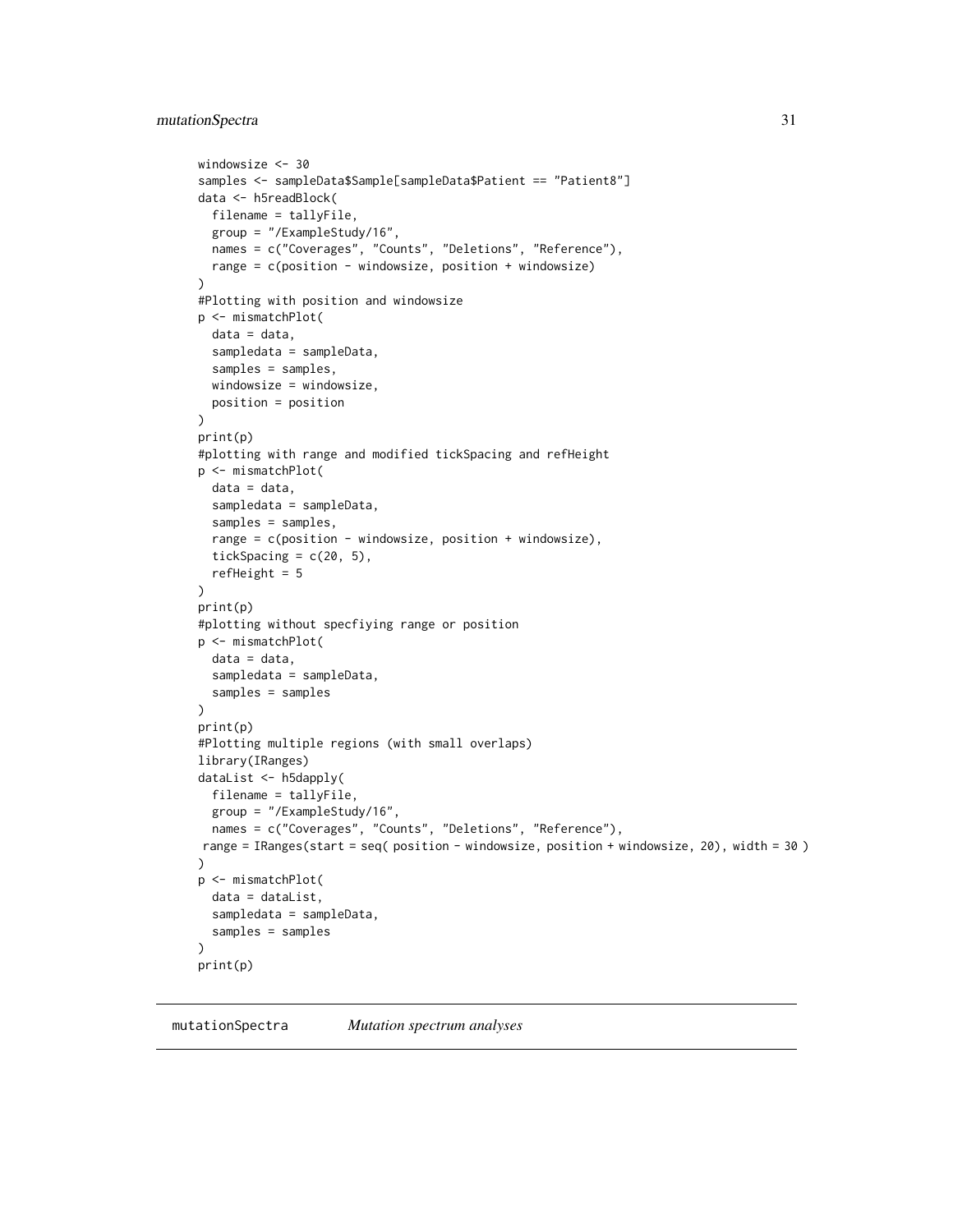These functions help in analyses of mutation spectra

#### Usage

```
mutationSpectrum( variantCalls, tallyFile, study, context = 1 )
```
#### Arguments

| variantCalls | A data. frame object that can be the output of a call to a call Variants Paired<br>or callDeletionsPaired function. The following columns are required: -<br>altAllele - refAllele - Sample - Start - End - Chrom |
|--------------|-------------------------------------------------------------------------------------------------------------------------------------------------------------------------------------------------------------------|
| tallyFile    | filename of a tally file matching the variant calls                                                                                                                                                               |
| study        | the study id used in the tally file.                                                                                                                                                                              |
| context      | An integer specifying the size of the context that should be considered (i.e. the<br>length of the prefix and suffix of the variant call)                                                                         |

# Details

This function takes a set of variant calls (SNVs/Deletions) and a tallyFile as well as a context size and tabulates the number of observed mutations stratified by type (refAllele->altAllele) and sequence context (i.e. the prefix and suffix of size context around the variant position in the genome)

bases serves to map character representations to numeric encoding of bases

variantCalls is an example dataset of variant calls created by running callVariantsPaired on the example.tally.hfs5 file.

# Value

A table listing the counts of mutations stratified by allele, sequence context and sample.

#### Author(s)

Paul Pyl

```
library(h5vc)
tallyFile <- system.file( "extdata", "example.tally.hfs5", package = "h5vcData" )
data( "example.variants", package = "h5vcData" )
head( mutationSpectrum( variantCalls, tallyFile, "/ExampleStudy" ) )
```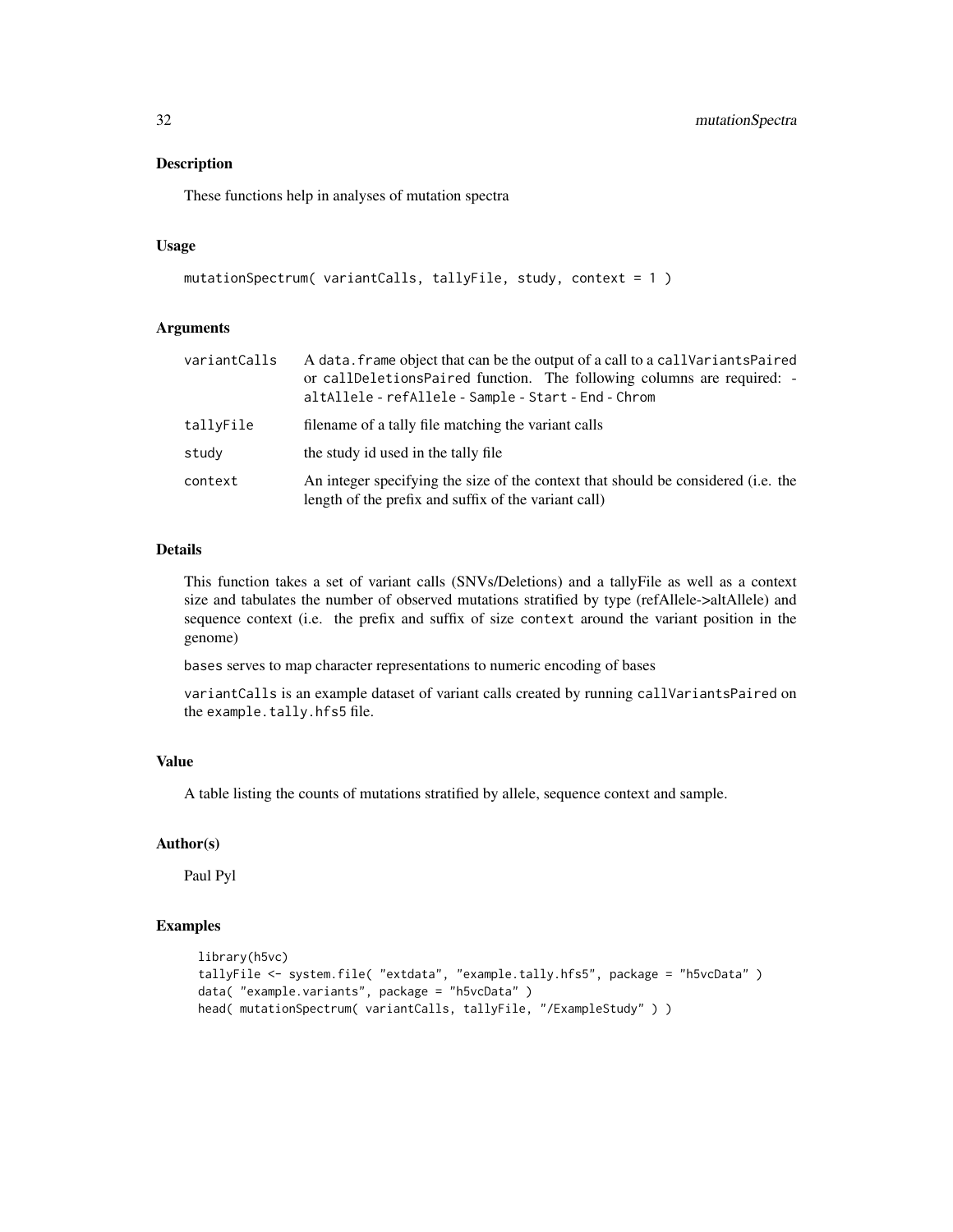<span id="page-32-0"></span>This function generates a mutation spectrum plot from a mutation spectrum returned by a call to mutationSPectrum

# Usage

```
plotMutationSpectrum( ms, plotCounts = TRUE )
```
#### Arguments

| ms         | A mutation spectrum as returned by mutation Spectrum                                                                                    |
|------------|-----------------------------------------------------------------------------------------------------------------------------------------|
| plotCounts | Boolean flag specifying whether ms contains one row per variant (default) or<br>already contains summarized counts per type of mutation |

# Details

The plot is inspired by the one shown in figure 1b of Signatures of mutational processes in human cancer -- Alexandrov et. al.

# Value

A ggplot object containing the mutation spectrum plot

#### Author(s)

Paul Pyl

```
library(h5vc)
tallyFile <- system.file( "extdata", "example.tally.hfs5", package = "h5vcData" )
data( "example.variants", package = "h5vcData" )
plotMutationSpectrum( mutationSpectrum( variantCalls, tallyFile, "/ExampleStudy" ) )
```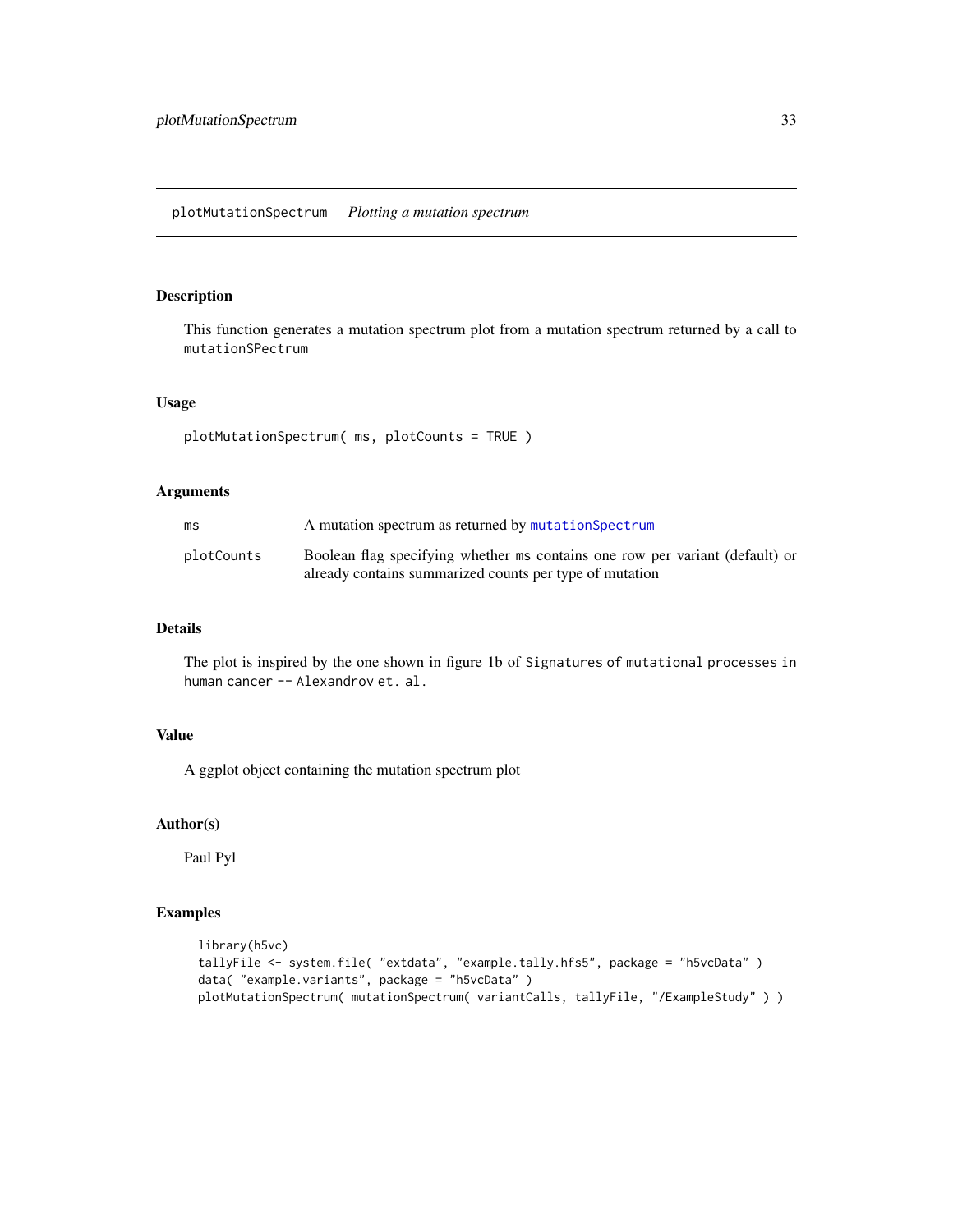<span id="page-33-1"></span><span id="page-33-0"></span>

This function prepares the resulting array of a call to tallyBAM for writing to an HDF5 tally file.

#### Usage

prepareForHDF5( counts, reference )

#### Arguments

| counts    | An array as produced by a call to tally BAM                                                                                                                                                                                                                                                             |
|-----------|---------------------------------------------------------------------------------------------------------------------------------------------------------------------------------------------------------------------------------------------------------------------------------------------------------|
| reference | A DNAString object containing the reference sequence corresponding to the<br>region that is described in the counts $\arctan y - i f$ this is NULL a consensus vote will<br>be used to estimate the reference at any given position, this means you cannot<br>detect variants with $AF \ge 0.5$ anymore |

# Details

This function performs the neccessary transformation to the array returned by [tallyBAM](#page-35-1) to be compatible with the HDF5 tally file data structure.

#### Value

A list with slots containing the Counts,Coverages,Deletions and Reference datasets for the given sample.

#### Author(s)

Paul Pyl

```
library(h5vc)
library(BSgenome.Hsapiens.UCSC.hg19)
files <- c("NRAS.AML.bam","NRAS.Control.bam")
bamFiles <- file.path( system.file("extdata", package = "h5vcData"), files)
chrom = "1"startpos <- 115247090
endpos <- 115259515
theData <- lapply( bamFiles, function(bamf){
  tallyBAM( file = bamf, chr = chrom, start = startpos, stop = endpos, ncycles = 10 )
})
reference <- getSeq(BSgenome.Hsapiens.UCSC.hg19, "chr1", startpos, endpos)
theData <- lapply(theData, prepareForHDF5, reference)
str(theData)
```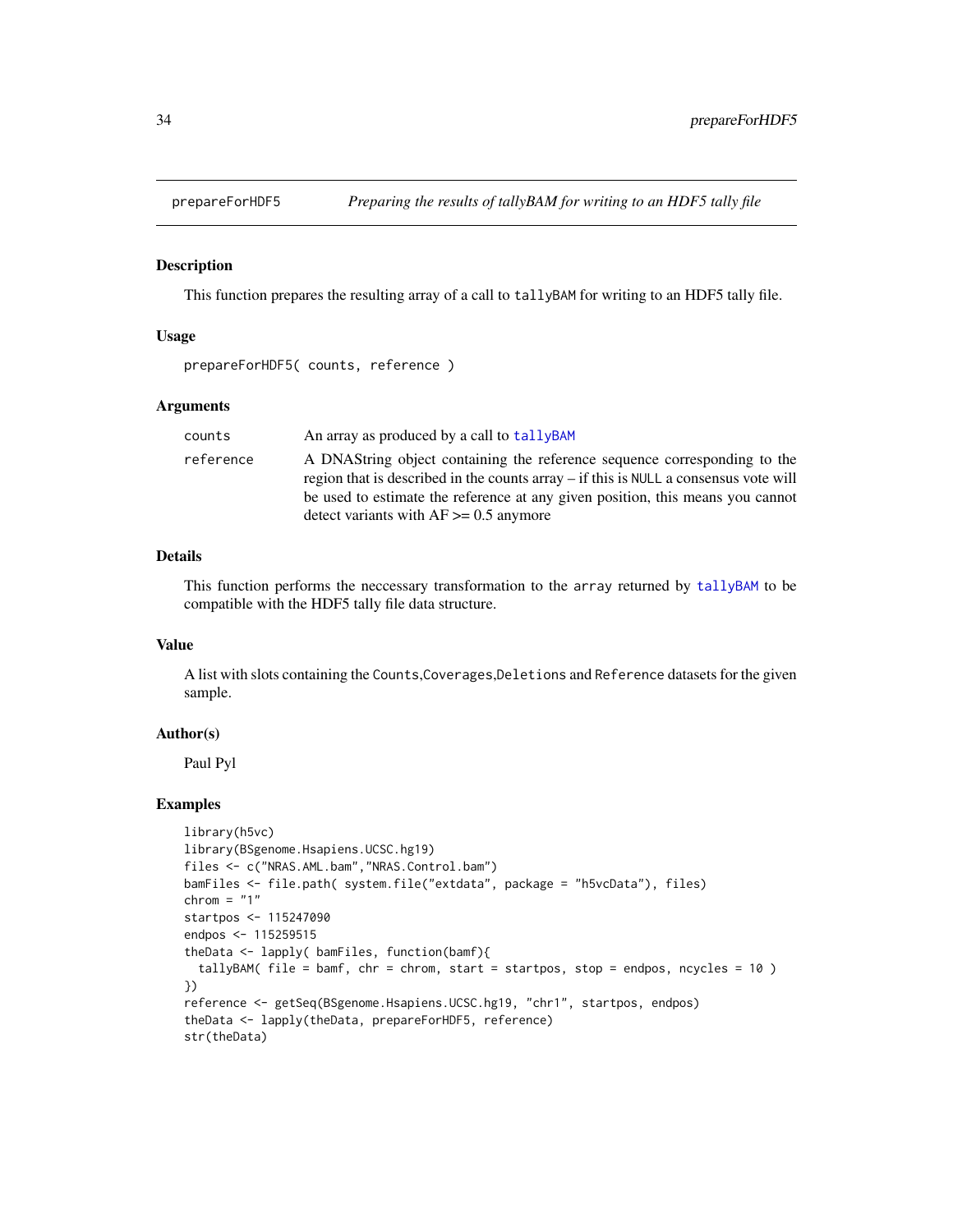<span id="page-34-1"></span><span id="page-34-0"></span>Functions for preparing an HDF5 file for storing tally data and / or modifying an existing file

# Usage

prepareTallyFile( filename, study, chrom, chromlength, nsamples, maxsamples = nsamples, chunkSize = 500 resizeCohort( filename, study, chrom, newNumberOfSamples, dimmap = .sampleDimMap, force = FALSE )

# Arguments

| filename           | Filename of the HDF5 file that should store the tallies                                                                                                                                                                                                                                                  |  |
|--------------------|----------------------------------------------------------------------------------------------------------------------------------------------------------------------------------------------------------------------------------------------------------------------------------------------------------|--|
| study              | Study identifier which will be used in structuring the file                                                                                                                                                                                                                                              |  |
| chrom              | Chromosome for which the structure should be generated                                                                                                                                                                                                                                                   |  |
| chromlength        | The length of the chromosom, this will be the size of genomic position dimen-<br>sion                                                                                                                                                                                                                    |  |
| nsamples           | Number of samples that will be stored in the file                                                                                                                                                                                                                                                        |  |
| maxsamples         | Maximum Number of samples that can be stored in the file, this relatesto the<br>maxdim property of HDF5 datasets, which is used to specify possible re-sizing<br>of datasets after creation - see http:://www.hdfgroup.org for details                                                                   |  |
| chunkSize          | The size of the chunks used in HDF5 storage, this is specified along the genomic<br>position dimension, by default chunks will always be all data from all samples<br>with the given width along the genomic position dimension                                                                          |  |
| compressionLevel   |                                                                                                                                                                                                                                                                                                          |  |
|                    | Compression level to use in the HDF5 file, defaults to 9 (highest), use lower<br>numbers to improve access time at the cost of disk space usage                                                                                                                                                          |  |
| sampleChunkSize    |                                                                                                                                                                                                                                                                                                          |  |
|                    | Size of the HDF5 chunks along the sample dimension, the dafault value is the<br>whole dataset, i.e. all samples. For larger datasets where the typical use-case<br>is to extract only data corresponding to a specific sample and genomic position,<br>smaller values of sampleChunkSize should be used. |  |
| referenceFillValue |                                                                                                                                                                                                                                                                                                          |  |
|                    | Default value to be used for the Reference dataset, this is set to 5 by default,<br>which corresponds to the nucleotide N                                                                                                                                                                                |  |
| newNumberOfSamples |                                                                                                                                                                                                                                                                                                          |  |
|                    | New cohort size, this must be smaller than the value of maxsamples that was<br>provided when the file was created                                                                                                                                                                                        |  |
| dimmap             | A list mapping dataset names to the dimension in which the samples are stored<br>$(e.g. "Counts" -> 2)$                                                                                                                                                                                                  |  |
| force              | Boolean parameter that controls whether a shrinking operation (i.e. newNum-<br>berOfSamples is smaller than the current number of samples) should be per-<br>formed or throw an error. Shrinking will result in data loss.                                                                               |  |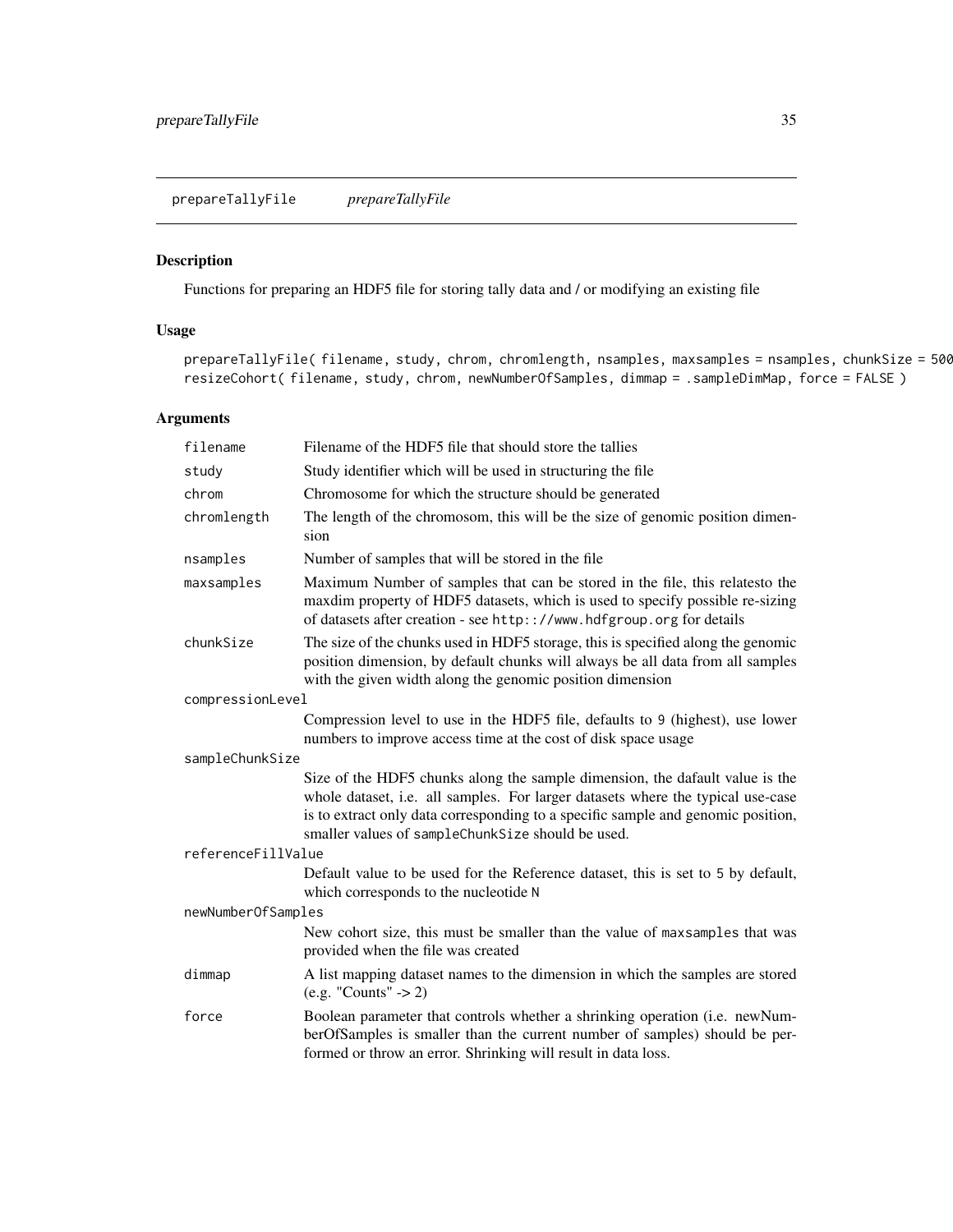# Details

prepareTallyFile prepares (and creates if neccessary) an HDF5 file for storing the datasets that are associated with a tally. It creates the required groups and datasets (filled with 0's). resizeCohortResizes the datasets to a new number of samples, this is limited by the value of maxsamples that was provided in the initial call to prepareTallyFile

# Value

Returns TRUE on success

# Author(s)

Paul Pyl

# Examples

prepareTallyFile(file.path(tempdir(), "test.tally.hfs5"), "SomeStudy", "ChromosomeB", 1e6, 20)

<span id="page-35-1"></span>tallyBAM *tallyBAM*

# Description

Function for creating tallies from bam files.

#### Usage

tallyBAM(file, chr, start, stop, q=25, ncycles = 0, max.depth=1000000, verbose=FALSE, reference = NULL)

# Arguments

| file      | filename of the BAM file that should be tallies                                                                                                                                                                                                                   |
|-----------|-------------------------------------------------------------------------------------------------------------------------------------------------------------------------------------------------------------------------------------------------------------------|
| chr       | Chromosome in which to tally                                                                                                                                                                                                                                      |
| start     | First position of the tally                                                                                                                                                                                                                                       |
| stop      | Last position of the tally                                                                                                                                                                                                                                        |
| q         | quality cut-off for considering a base call                                                                                                                                                                                                                       |
| ncycles   | number of sequencing cycles form the front and back of the read that should be<br>considered unreliable                                                                                                                                                           |
| max.depth | only tally a position if there are less than this many reads overlapping it - can<br>prevent long runtimes in unreliable regions                                                                                                                                  |
| verbose   | should additional information be printed                                                                                                                                                                                                                          |
| reference | DNAString object holding the reference sequence of the region being tallies, if<br>this is NULL (the default) the raw tally is returned, otherwise prepareForHDF5<br>is called with the raw tally and the reference and the prepared tally is returned<br>instead |

<span id="page-35-0"></span>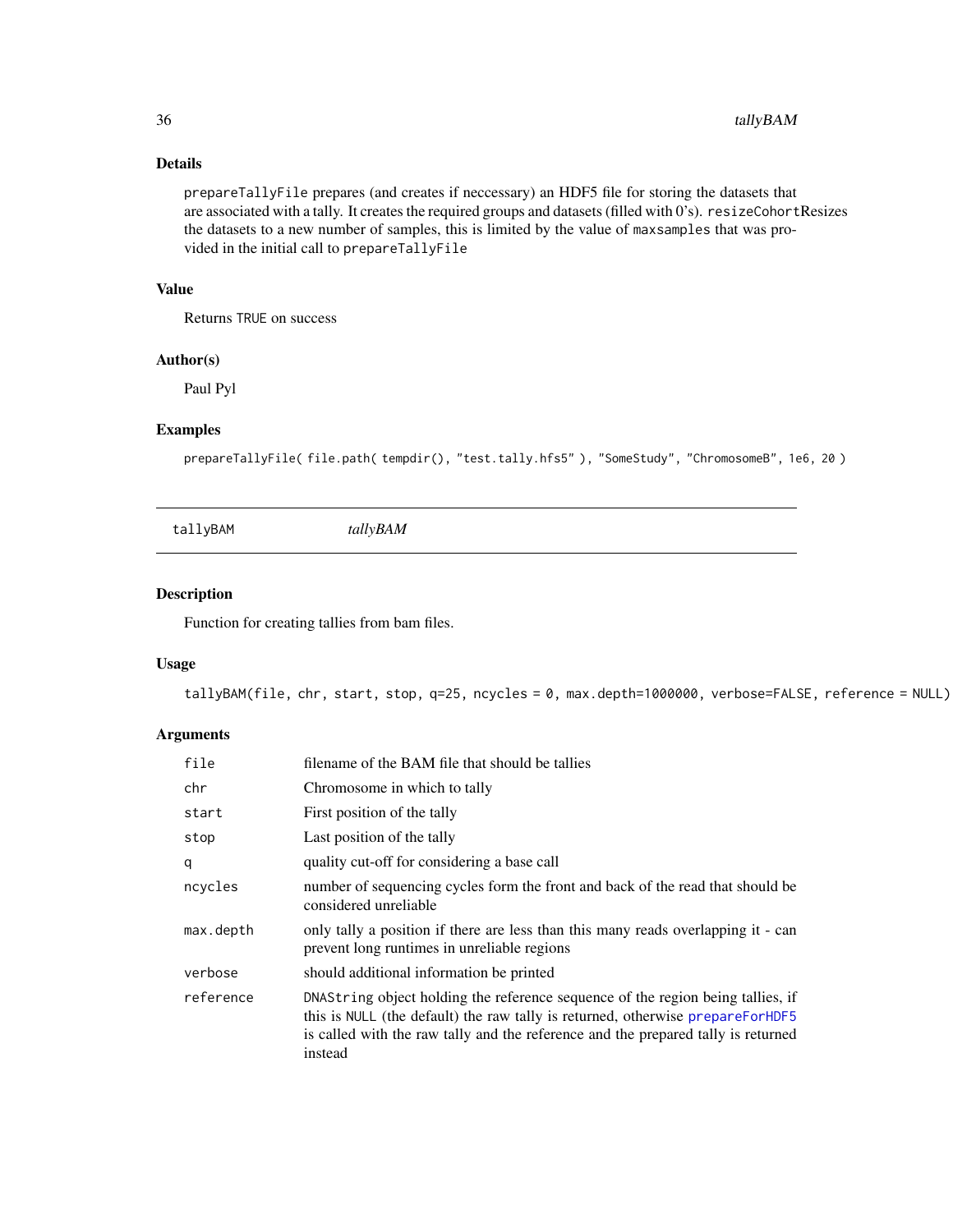#### <span id="page-36-0"></span>tallyRanges 37

# Details

This function tallies nucleotides and deletion counts in the specified region of a given BAM file. The results can be processed with the [prepareForHDF5](#page-33-1) function.

This function was adapted from the [bam2R](#page-0-0) function provided by the deepSNV package.

#### Value

An array object with dimensions  $[stop - start + 1, 18, 2]$  which represent positions times nucleotides (4 bases + deletions + insertions times three for early, middle and late sequencing cycles) times strands.

#### Author(s)

Paul Pyl

#### Examples

```
library(h5vc)
files <- c("NRAS.AML.bam","NRAS.Control.bam")
bamFiles <- file.path( system.file("extdata", package = "h5vcData"), files)
chrom = "1"
startpos <- 115247090
endpos <- 115259515
theData <- lapply( bamFiles, function(bamf){
  tallyBAM( file = bamf, chr = chrom, start = startpos, stop = endpos, ncycles = 10 )
})
str(theData)
print(theData[[1]][,,,9491]) #position 9491 of the pileup
```
<span id="page-36-1"></span>tallyRanges *Tallying function with a* GRanges *interface.*

#### Description

Functions for tallying bam files in genomic intervals provided as GRanges objects, special version of the function for direct writing or computation on a cluster exist.

#### Usage

```
tallyRanges(bamfiles, ranges, reference, q = 25, ncycles = 10, max.depth = 1e+06)
tallyRangesToFile(tallyFile, study, bamfiles, ranges, reference, samples = NULL, q = 25, ncycles = 0, ma
tallyRangesBatch(tallyFile, study, bamfiles, ranges, reference, q = 25, ncycles = 10, max.depth=1e6, re
```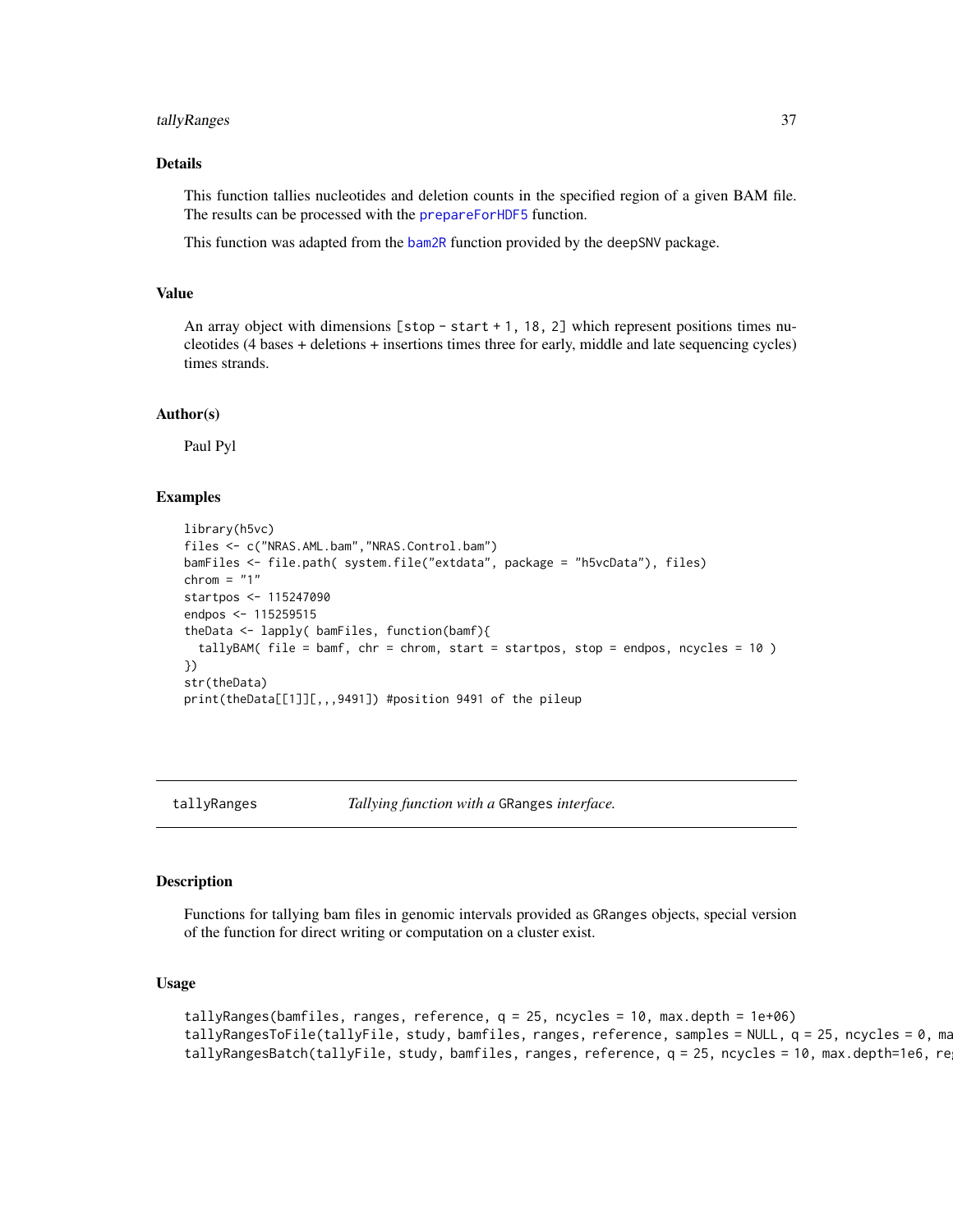#### <span id="page-37-0"></span>Arguments

| bamfiles  | Character vector giving the locations of the bam files to be tallied                                                                                                                     |
|-----------|------------------------------------------------------------------------------------------------------------------------------------------------------------------------------------------|
| ranges    | A GRanges object describing the ranges that tallies shalle be generated in, e.g.<br>the result of a call to binGenome or a set of exon or gene annotations provided<br>by a TxDB object. |
| reference | BS genome object describing the reference genome that the alignments were made<br>against.                                                                                               |
| samples   | The indices (within the HDF5 datasets) corresponding to the samples that the<br>data represents. You can use this option to write sub-sets of samples from a<br>cohort.                  |
| q         | Read alignment quality cut-off.                                                                                                                                                          |
| ncycles   | Number of cycles from the front and back of the reads that should be considered<br>unreliable for mismatch detection                                                                     |
| max.depth | Maximum depth of coverage to consider                                                                                                                                                    |
| tallyFile | Filename of the HDF5 tally file that the data shall be written to                                                                                                                        |
| study     | The location within the HDF5 file that corresponds to the HDF5-group repre-<br>senting the study we are working on.                                                                      |
| regID     | Identifier for a BatchJobs registry which will be used to store and organise the<br>cluster jobs used for parallelisation of the work.                                                   |
| res       | Resource list specifying the compute resources to be requested for each of the<br>cluster jobs.                                                                                          |
| written   | Numerical vector indicating the Job IDs of jobs whose results have already been<br>written to the tally file, this can be used to resume writing after a crash.                          |
| wrfile    | Filename for a file to store the IDs of already written jobs in, can be used to<br>resume writing after a crash.                                                                         |
| waitTime  | How long shall the function wait on cluster jobst to finish, before giving up.<br>Default is wait forever.                                                                               |

# Details

tallyRanges returns the tallies corresponding to the specifed ranges, tallyToFile performs the same task but writes the results to the tally file directly. tallyRangesBatch uses the [BatchJobs](#page-0-0) package to set up cluster jobs for tallying and collects and writes the results of those jobs to the tally file. It is important to have a properly configured cluster (inlcuding a .BatchJobs.R as well as a template file). See the documentation of BatchJobs for that information.

# Value

For tallyRanges the return value is a list of lists, where the top level corresponds to the ranges provided as an input to the function and each element is a list of the datasets in compatible format, that can directly be written to an HDF5 file using the [writeToTallyFile](#page-39-1) function. The other two function perform the writing directly and return

# Author(s)

Paul Theodor Pyl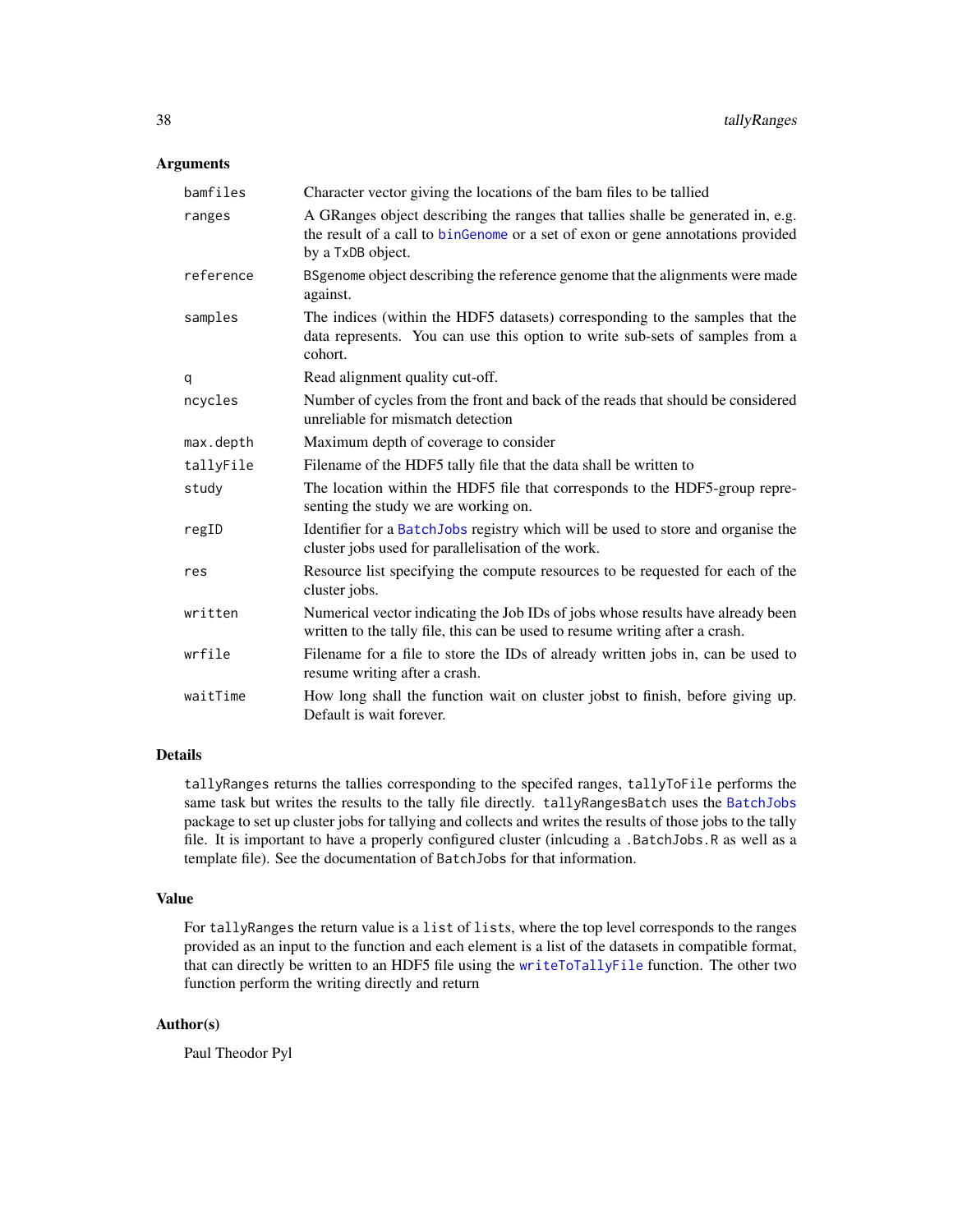# <span id="page-38-0"></span>writeReference 39

#### Examples

```
suppressPackageStartupMessages(library("h5vc"))
suppressPackageStartupMessages(library("rhdf5"))
files <- list.files( system.file("extdata", package = "h5vcData"), "Pt.*bam$" )
bamFiles <- file.path( system.file("extdata", package = "h5vcData"), files)
suppressPackageStartupMessages(require(BSgenome.Hsapiens.NCBI.GRCh38))
suppressPackageStartupMessages(require(GenomicRanges))
dnmt3a <- read.table(system.file("extdata", "dnmt3a.txt", package = "h5vcData"), header=TRUE, stringsAsFactors = I
dnmt3a <- with( dnmt3a, GRanges(seqname, ranges = IRanges(start = start, end = end)))
dnmt3a <- reduce(dnmt3a)
require(BiocParallel)
register(MulticoreParam())
theData <- tallyRanges( bamFiles, ranges = dnmt3a[1:3], reference = Hsapiens )
str(theData)
```
<span id="page-38-1"></span>writeReference *Filling the Reference dataset in a tally file from a DNAString*

#### **Description**

Function to fill the Reference dataset of a tally file from a DNAString object

#### Usage

```
writeReference( tallyFile, group, dnastring, blocksize = 1000000, verbose = TRUE )
```
#### Arguments

| tallyFile | filename of a tally file matching the variant calls                                                     |
|-----------|---------------------------------------------------------------------------------------------------------|
| group     | The group that the Reference dataset is located in                                                      |
| dnastring | A DNAString object containing the new reference sequence                                                |
| blocksize | The size of blocks in which to process the reference (higher values imply higher<br>memory consumption) |
| verbose   | Boolean flag to specify if diagnostic messages should be printed                                        |
|           |                                                                                                         |

#### Details

This function takes a tally file, a location within it (the group argument) and a reference sequence as a DNAString object, encodes the reference in the appropriate way and writes it to the location in the tally file in blocks of size specified in blocksize. The reference will be written to a dataset with the path paste(group, "Reference", sep = "/") within the tally file. The dataset itself must exists and have the correct dimensions to hold the sequence specified in dnastring.

#### Value

Returns TRUE on success.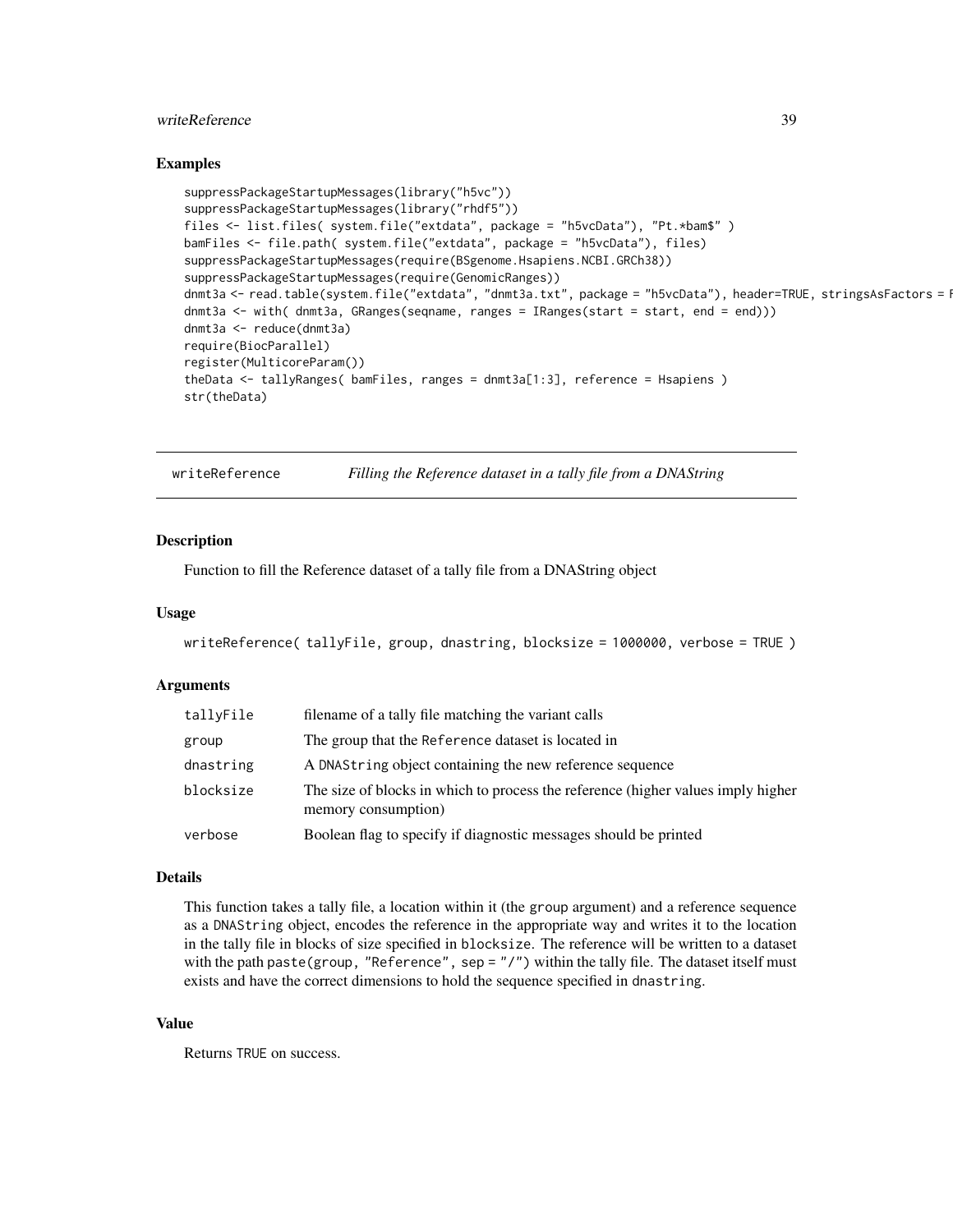# Author(s)

Paul Pyl

# Examples

```
library(h5vc)
library(rhdf5)
library(Biostrings)
filename = file.path(tempdir(), "write.ref.test.hfs5")
prepareTallyFile(filename=filename,study="SomeStudy",chrom="Foo",chromlength=8,nsamples=1)
writeReference(filename, group = "/SomeStudy/Foo", dnastring = DNAString("GATTACCA"))
h5dump(filename)$SomeStudy$Foo$Reference
```
<span id="page-39-1"></span>writeToTallyFile *Writing data to an HDF5 tally file*

# Description

This function is used to write the results of a call to [tallyRanges](#page-36-1) to an HDF5 tally file.

#### Usage

```
writeToTallyFile( theData, file, study, ranges, samples = NULL )
```
# Arguments

| theData | A list of lists of datasets as returned by a call to e.g. tally Ranges                                                                                                                                                                                                                            |
|---------|---------------------------------------------------------------------------------------------------------------------------------------------------------------------------------------------------------------------------------------------------------------------------------------------------|
| file    | The target filename.                                                                                                                                                                                                                                                                              |
| study   | The location of the Group (within the HDF5 file) representing the study the data<br>belongs to.                                                                                                                                                                                                   |
| ranges  | A GRanges object defining the ranges that the elements of the Data correspond<br>to                                                                                                                                                                                                               |
| samples | The indexes of the samples that the data corresponds to, this can be extracted<br>from the 'Column'-field in the sample metadata and is used to write data corre-<br>sponding to subsets of the cohort samples. The default (NULL) indicates that all<br>samples are present and will be written. |

# Author(s)

Paul Theodor Pyl

<span id="page-39-0"></span>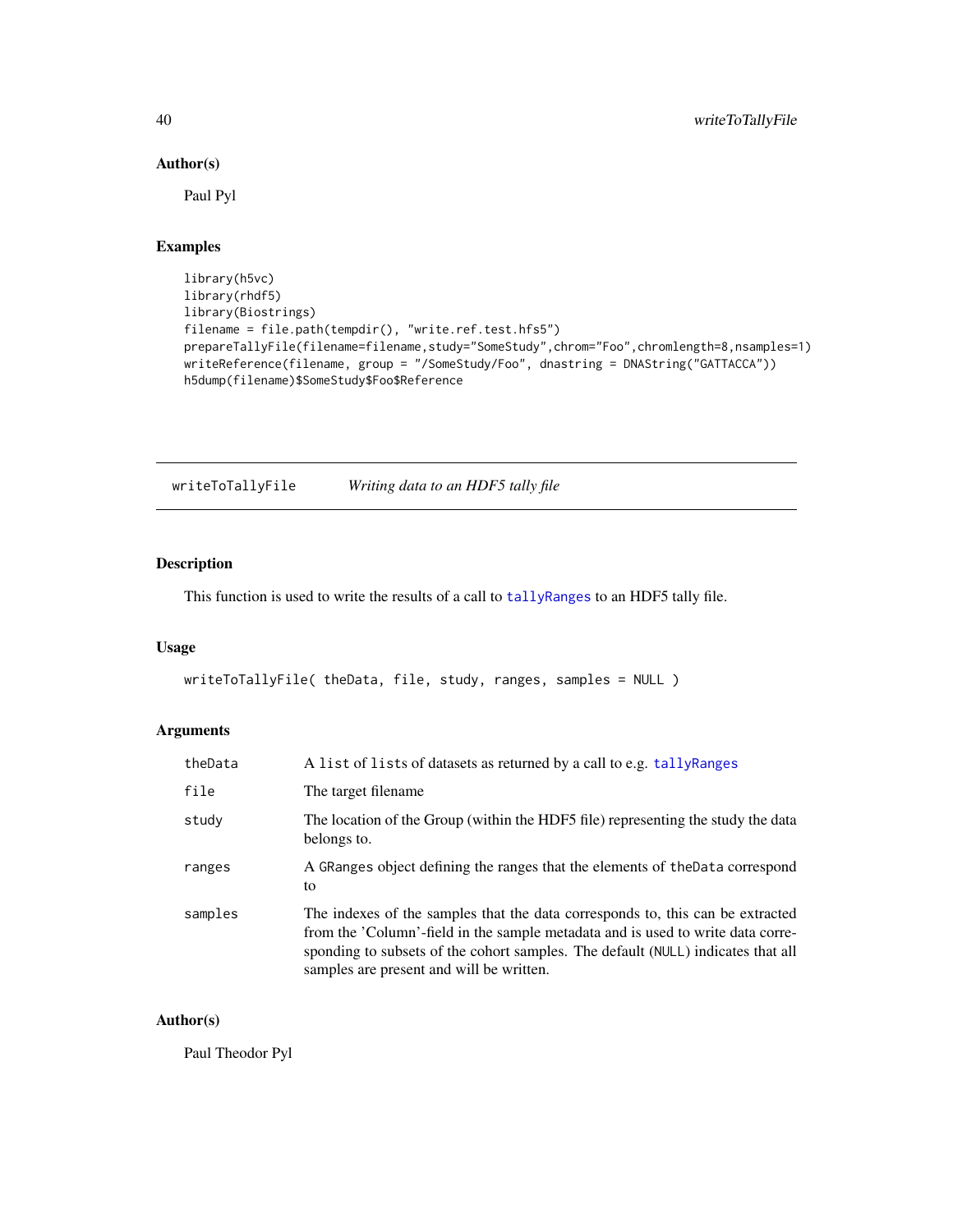# writeToTallyFile 41

```
suppressPackageStartupMessages(library("h5vc"))
suppressPackageStartupMessages(library("rhdf5"))
files <- list.files( system.file("extdata", package = "h5vcData"), "Pt.*bam$" )
bamFiles <- file.path( system.file("extdata", package = "h5vcData"), files)
suppressPackageStartupMessages(require(BSgenome.Hsapiens.NCBI.GRCh38))
suppressPackageStartupMessages(require(GenomicRanges))
dnmt3a <- read.table(system.file("extdata", "dnmt3a.txt", package = "h5vcData"), header=TRUE, stringsAsFactors = I
dnmt3a <- with( dnmt3a, GRanges(seqname, ranges = IRanges(start = start, end = end)))
dnmt3a <- reduce(dnmt3a)
require(BiocParallel)
register(MulticoreParam())
theData <- tallyRanges( bamFiles, ranges = dnmt3a[1:3], reference = Hsapiens )
chrom <- "2"
chromlength <- 250e6
study <- "/DNMT3A"
tallyFile <- file.path( tempdir(), "DNMT3A.tally.hfs5" )
if( file.exists(tallyFile) ){
  file.remove(tallyFile)
}
if( prepareTallyFile( tallyFile, study, chrom, chromlength, nsamples = length(files) ) ){
  h5ls(tallyFile)
}else{
  message( paste( "Preparation of:", tallyFile, "failed" ) )
}
writeToTallyFile(theData, tallyFile, study = "/DNMT3A", ranges = dnmt3a[1:3])
```